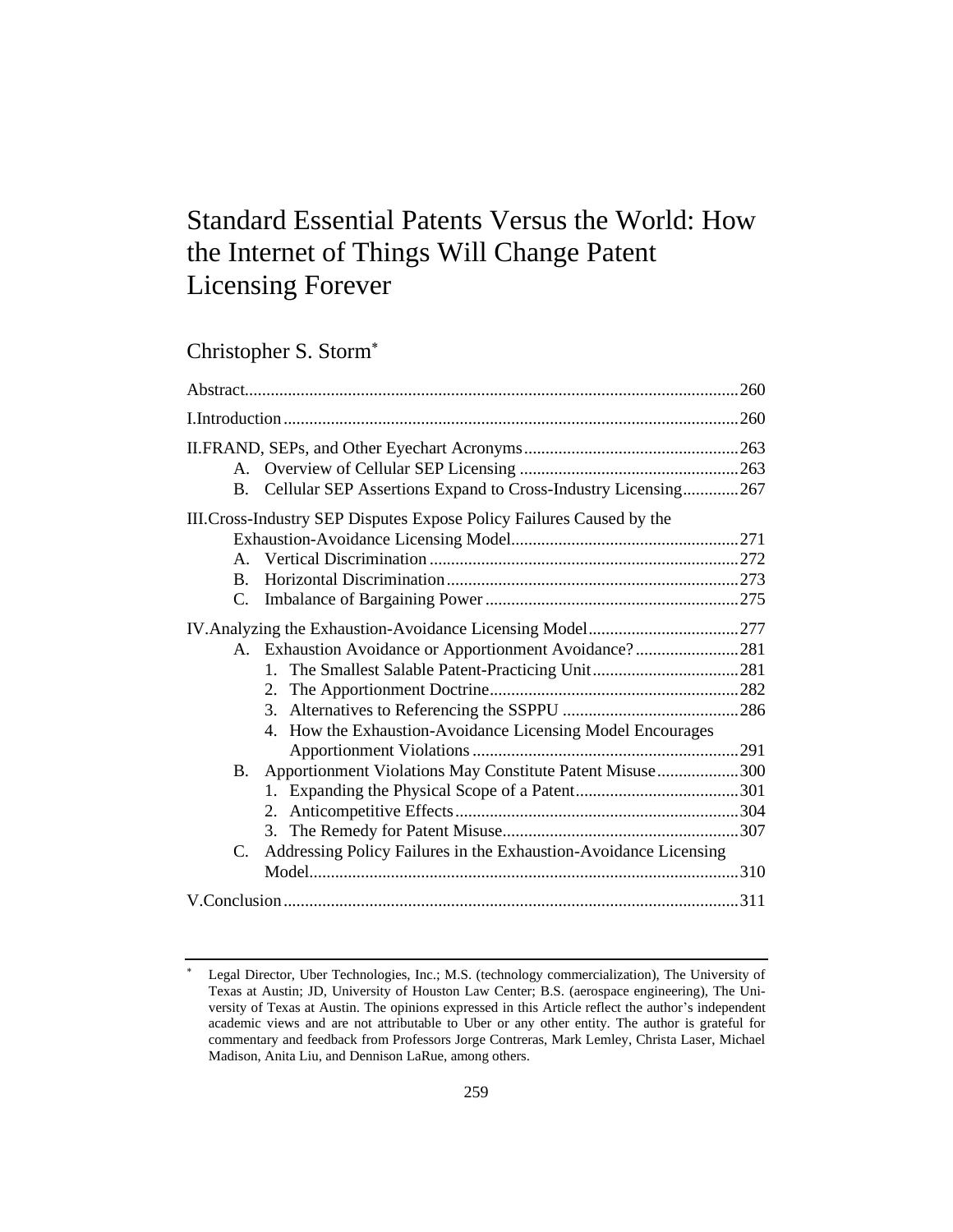#### **Abstract**

Our connected world depends on proper licensing of standard-essential patents (SEPs). Decades of intra-industry SEP disputes have shaped how modern courts resolve SEP licensing issues. Emerging cross-industry SEP disputes, however, present new reasons to question the assumptions made by courts and scholars during the era of intra-industry SEP disputes. This Article examines cross-industry SEP disputes between telecommunications companies and Internet of Things (IoT) implementers to demonstrate how SEP owners use the "exhaustion-avoidance licensing model" to capture more value than they are entitled to receive under U.S. patent damages law. This IoT fact pattern will force U.S. courts to choose one of two paths. Courts could choose to protect established licensing practices by deemphasizing the apportionment rule; this path, however, would erode a bedrock legal doctrine responsible for keeping patent damages tethered to reality. Instead, this Article recommends rigorously enforcing the patent apportionment and misuse doctrines in SEP disputes, even if such enforcement disrupts established SEP licensing practices. No matter which path courts choose, patent licensing will never be the same.

### **I. Introduction**

For the past two decades, a civil war has raged within the patent world over what it means to license standard-essential patents (SEPs) on terms that are fair, reasonable, and non-discriminatory  $(FRAND)^1$ . The ensuing battles pitted industry players and standard-setters against each other.<sup>2</sup> These intra-industry SEP disputes, in turn, shaped how modern courts interpret the FRAND commitment and set SEP license rates. Today, SEP licensing is still one of the biggest issues challenging the global patent system.<sup>3</sup>

<span id="page-1-0"></span>An emerging new type of SEP battle will again reshape SEP jurisprudence and

<sup>1</sup> *See* Jorge L. Contreras, *A Brief History of FRAND: Analyzing Current Debates in Standard Setting and Antitrust Through a Historical Lens*, 80 ANTITRUST L.J. 39, 44 (2015) (noting how the patent industry's current interest in FRAND commitments began with a well-known series of cases against Rambus, Inc.).

<sup>2</sup> *See, e.g.*, Ericsson Inc. v. TCL Commc'n Tech. Holdings Ltd., 955 F.3d 1317 (Fed. Cir. 2020) (involving a manufacturer of cellular network equipment and a cellular handset manufacturer); Apple, Inc. v. Motorola, Inc., 757 F.3d 1286 (Fed. Cir. 2014) (involving two competing manufacturers of cellular handsets); Apple, Inc. v. Samsung Electronics Co., No. 11-CV-01846-LHK (N.D. Cal. Oct. 22, 2017) (involving two competing manufacturers of cellular handsets); Microsoft Corp. v. Motorola, Inc., No. C10-1823JLR, 2013 WL 2111217, at \*151 (W.D. Wash. Apr. 25, 2013) (involving two companies who participated in forming the MPEG LA H.264 patent pool); Nokia Corp. v. Apple Inc., No. 09-791-GMS (D. Del. June 1, 2011) (involving two competing manufacturers of cellular handsets); Research in Motion Lid. v. Motorola, Inc., 644 F.Supp.2d 788 (N.D. Tex. 2008) (involving two competing manufacturers of cellular handsets); Nokia Corp. v. Qualcomm, Inc., No. 06-509-JJF (D. Del. Aug. 29, 2006) (involving a cellular handset manufacturer and a cellular chipmaker).

<sup>3</sup> *See, e.g.*, *Current and Emerging Issues Related to Patents*, WORLD INTELL. PROP. ORG., https://www.wipo.int/patent-law/en/developments/ (last visited Jan. 7, 2022) (identifying "Standards and Patents" as one of the biggest global patent issues).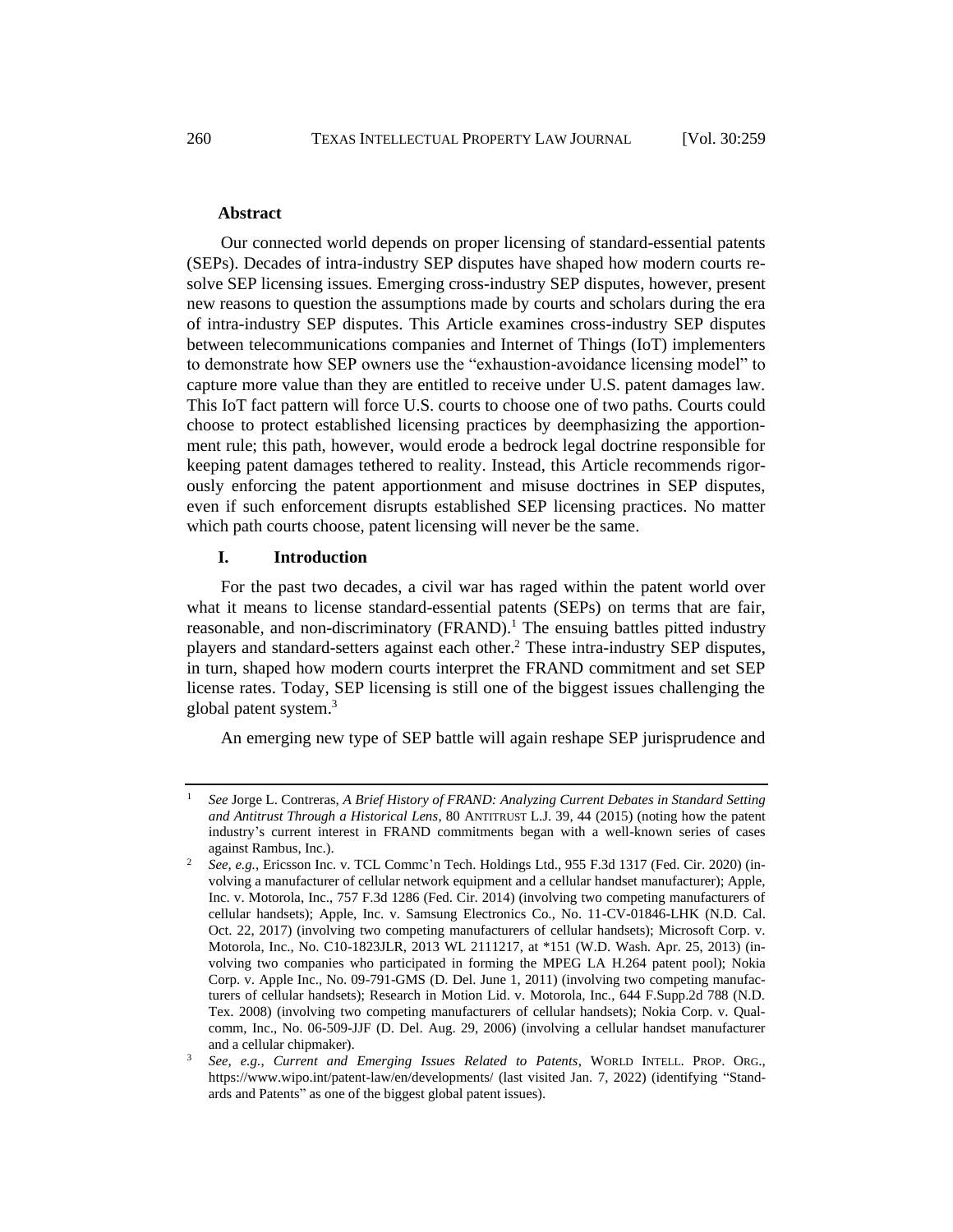patent law more generally: *cross*-industry SEP disputes. In cross-industry SEP disputes, SEP owners from a first industry try to recover licensing fees from companies in other industries, often because those companies are downstream consumers of equipment manufactured by the first industry. For example, telecommunications companies are now asserting cellular SEPs against manufacturers in disparate industries because they sell Internet of Things  $(IoT)<sup>4</sup>$  products that include cellular chips made by different telecommunications companies.<sup>5</sup>

<span id="page-2-2"></span><span id="page-2-0"></span>Cross-industry SEP disputes raise novel issues that should prompt courts to revisit how they resolve SEP issues. First, cross-industry SEP disputes present a unique fact pattern missing from the past two decades of intra-industry SEP cases. In particular, the automotive industry and other licensing targets have multi-tiered supply chains that further separate the cellular chip maker from the end device manufacturer.<sup>6</sup> This separation exposes flaws in the "exhaustion-avoidance licensing model" historically favored by the telecommunications industry.<sup>7</sup>

Second, cross-industry SEP disputes could have a broader impact on society than intra-industry SEP disputes. Typical intra-industry SEP assertions merely reshuffle money between wealthy companies situated within the same value ecosystem.<sup>8</sup> Cross-industry SEP assertions, on the other hand, threaten every industry on earth,<sup>9</sup> including fragile<sup>10</sup> and emerging sectors.<sup>11</sup> Real-world consequences may al-

<span id="page-2-1"></span><sup>4</sup> Although the IoT is difficult to define, the term generally includes all devices having a network connection. Beatriz Conde Gallego & Josef Drexl, *IoT Connectivity Standards: How Adaptive Is the Current SEP Regulatory Framework?*, 50 INT'L REV. OF INTELL. PROP. & COMPETITION L. 135, 136 (2019). This Article will focus on IoT devices having cellular network connections.

<sup>5</sup> *See, e.g.*, Evelina Kurgonaite et al., *Looking Back to the Future—Selective SEP Licensing Through a Competition Law Lens?*, 11 J. EUR. COMPETITION L. & PRAC. 133, 137 (2020) ("Many evolving IoT business models entail connectivity and integrate wireless technologies. Ever more companies—large and small—encounter issues related to licensing of wireless communication SEPs; these are no longer confined to the [telecommunications] industry but are becoming a mainstream business consideration in sectors such as automotive, energy or medical devices and others."), https://academic.oup.com/jeclap/article-abstract/11/3-4/133/5780097?redirectedFrom=fulltext.

<sup>6</sup> *Id.* ("Some of the affected sectors are characterized by complex supply chains that entail multiple levels and players, making SEP licensing more complicated. For example, in sophisticated multicomponent products such as connected cars, patented wireless technology can be used at different stages in the production chain: starting at the chip level that may then be integrated into a module that subsequently becomes part of a subsystem or an interim device and is eventually installed into the car.").

<sup>7</sup> If SEP owners licensed upstream chip makers who sell infringing cellular chips, then all downstream sales of those chips would be exhausted. Under the exhaustion-avoidance licensing model, patent owners attempt to avoid exhaustion by refusing to license upstream infringers like cellular chip makers. *See infra* notes [33–](#page-6-0)[46](#page-8-0) and accompanying text (surveying the telecommunication industry's historical use of the exhaustion-avoidance licensing model).

<sup>8</sup> *Cf. supra* not[e 2](#page-1-0) (listing examples of major SEP disputes within the telecommunications industry).

<sup>9</sup> *See, e.g.*, *How IoT is Changing Every Industry,* BBC, http://www.bbc.com/storyworks/internet-ofthings/how-iot-is-changing-every-industry?obOrigUrl=true (last visited Oct. 31, 2021); *How IoT is Impacting 7 Key Industries Today,* FORBES, https://www.forbes.com/sites/insightsinteliot/2018/08/24/how-iot-is-impacting-7-key-industries-today/?sh=21fd930c1a84 (concluding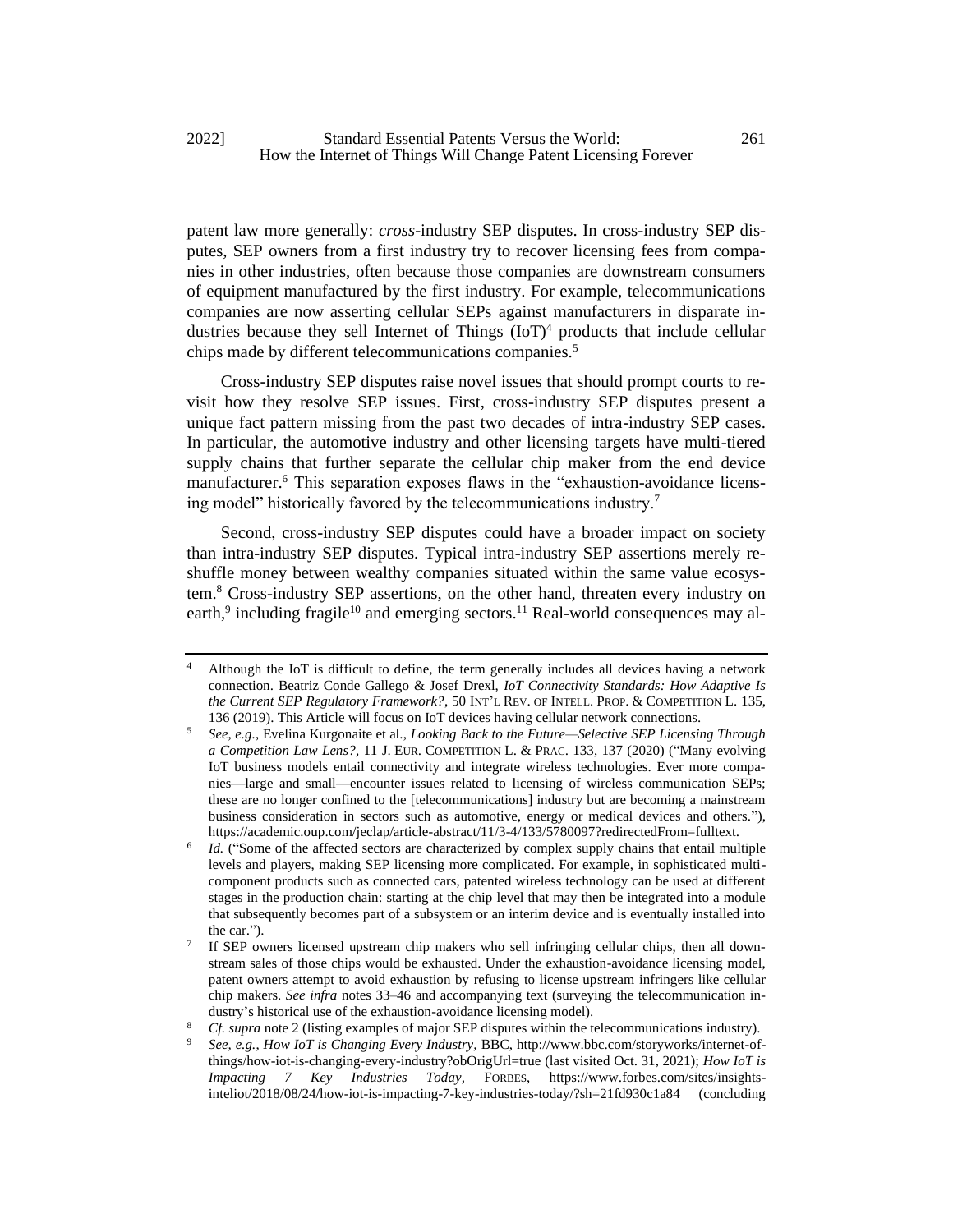so extend beyond financial impacts. For example, over-pricing SEPs means overtaxing—and therefore impeding—IoT efforts towards societal goals like improving public health and fighting climate change.<sup>12</sup> In light of these dangers, courts can no longer afford to overlook improprieties in SEP licensing.

This Article examines intra-industry SEP disputes between the telecommunication industry and IoT implementers to reveal flaws in how the patent system resolves SEP licensing issues. Part II of this Article summarizes the telecommunication industry's historical use of the exhaustion-avoidance licensing model in intraindustry SEP disputes and describes the telecommunication industry's efforts to extend this licensing model to automotive manufacturers and other IoT companies. Part III explains how these new cross-industry SEP disputes reveal policy failures in the exhaustion-avoidance licensing model that were never resolved during the era of intra-industry SEP disputes.

Part IV proposes that the nature of intra-industry SEP disputes and the existence of the FRAND commitment have masked flaws in the exhaustion-avoidance licensing model. In support of this position, Part IV analyzes how U.S. patent law would address application of the exhaustion-avoidance licensing model against IoT implementers in the absence of a FRAND commitment. This analysis exposes how the exhaustion-avoidance licensing model permits SEP owners to capture more value than they are otherwise entitled to receive under U.S. patent law. Part IV then explains how U.S. courts can use the patent apportionment and misuse doctrines to address the legal and policy flaws in the exhaustion-avoidance licensing model. By enforcing these two doctrines, courts can do what the FRAND commitment has failed to do thus far: bring SEP licensing practices closer to the plain meaning of "fair," "reasonable," and "non-discriminatory."

that "every industry has the potential to reap the benefits from IoT") (last visited Oct. 31, 2021); *see also infra* notes 70–72 and accompanying text (discussing anticipated growth in the IoT space).

<sup>10</sup> For example, the telecommunications industry began targeting automakers just a few years after the government bailed out the automotive industry. *Compare* Brent Snavely, *Final Tally: Taxpayers Auto Bailout Loss \$9.3B*, USA TODAY (Dec. 30, 2014, 5:54 PM), https://www.usatoday.com/story/money/cars/2014/12/30/auto-bailout-tarp-gm-chrysler/21061251/ (reporting in 2014 that U.S. government recovered \$70.42 billion of the \$79.68 billion it gave to the automakers beginning in 2009), *with* Press Release, Avanci, Avanci Launches One-Stop Licensing Platform to Accelerate Wireless Connectivity for the Internet of Things (Sept. 14, 2016), https://www.avanci.com/2016/09/14/avanci-launches-one-stop-licensing-platform-acceleratewireless-connectivity-internet-things/.

<sup>&</sup>lt;sup>11</sup> *See infra* notes [93–](#page-16-0)[95](#page-16-1) and accompanying text (discussing how SEP assertion threats loom over start-ups pursuing new IoT use cases).

<sup>12</sup> *See, e.g.*, Mohd Javaid & Ibrahim Haleem Khan, *Internet of Things (IoT) Enabled Healthcare Helps to Take the Challenges of COVID-19 Pandemic*, 11 J. ORAL BIOLOGY & CRANIOFACIAL RES. 209 (2021) (identifying seven ways IoT technologies can help fight the COVID-19 pandemic); ESMIG, STANDARD-ESSENTIAL PATENTS: A MAJOR CHALLENGE FOR THE SMART ENERGY INDUSTRY (2021), https://www.esmig.eu/esmig-publications/position-paper-standard-essential-patents-amajor-challenge-for-the-smart-energy-industry/ (explaining how SEP assertions threaten the energy industry's ability to meet climate change goals).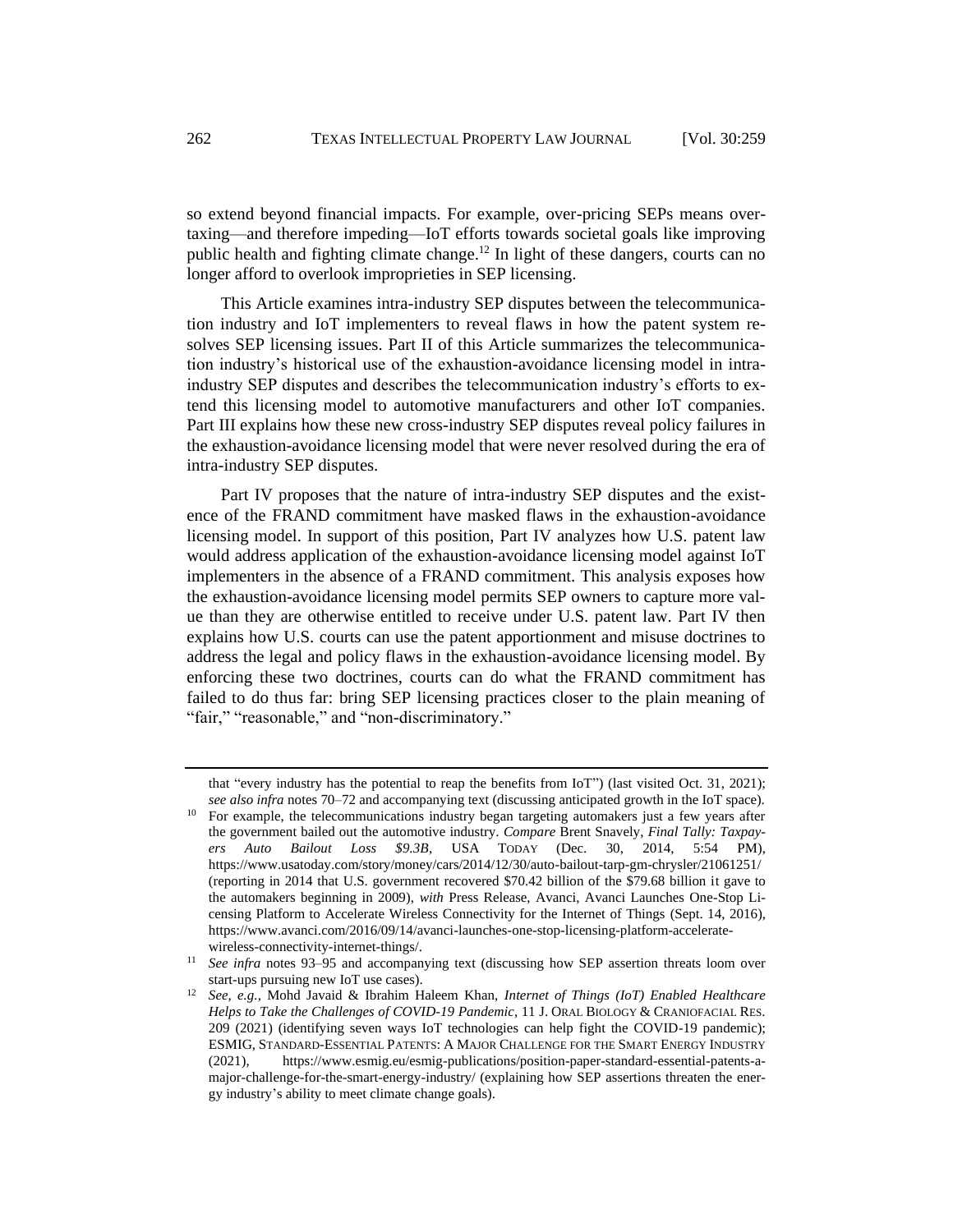Part V concludes by contemplating the future. Cross-industry IoT licensing reveals flaws in the exhaustion-avoidance licensing model that, once learned, cannot be unlearned. This revelation will force courts to choose between either enforcing apportion requirements against SEP licensors or allowing all patent owners to ignore apportionment—a decision that will inevitably change patent licensing forever.

## **II. FRAND, SEPs, and Other Eyechart Acronyms**

Like traditional intra-industry FRAND disputes, the emerging new wave of cross-industry SEP assertions originates out of the telecommunications industry.<sup>13</sup> Part II will review how years of intra-industry SEP assertions have led to this new era of cross-industry SEP disputes.

#### A. Overview of Cellular SEP Licensing

Worldwide cellular communication standards are established through the 3rd Generation Partnership Project (3GPP).<sup>14</sup> The 3GPP is not a standard-setting organization (SSO), or even a recognized legal entity.<sup>15</sup> Instead, 3GPP is the brand name for a collaborative activity between seven regional SSOs.<sup>16</sup> Rather than produce standard specifications or manage SEPs directly, 3GPP delegates patent policy matters to the regional  $SSOs.<sup>17</sup>$ 

The European Telecommunications Standard Institute (ETSI) is the most active regional SSO.<sup>18</sup> Like other SSOs, ETSI is responsible for defining its own SEPs policy.<sup>19</sup> Originally, ETSI pursued a compulsory licensing policy that would limit SEP monetization by standard-setting participants.<sup>20</sup> In an effort to placate a few large patent owners, however, ETSI ultimately adopted a "licensing by default system" that, among other compromises, allowed patent owners to exclude identified patents from licensing commitments.<sup>21</sup> ETSI membership approved the "licensing

<sup>13</sup> *See* David Arsego, *The Problem with FRAND: How the Licensing Commitments of Standard-Setting Organizations Result in the Misvaluing of Patents*, 41 BROOK. J. INT'L L. 257, 273 (2015) (noting that FRAND disputes were relatively rare before the smartphone wars); Kurgonaite et al., *supra* note [5,](#page-2-0) at 137 (noting how telecommunication SEPs disputes are no longer confined to the telecommunications industry).

<sup>&</sup>lt;sup>14</sup> *About 3GPP*, 3GPP, https://www.3gpp.org/about-3gpp/about-3gpp (last visited Oct. 31, 2021).

<sup>15</sup> *Legal Matters*, 3GPP, https://www.3gpp.org/about-3gpp/legal-matters (last visited Oct. 31, 2021). <sup>16</sup> *Id.*

<sup>17</sup> *Call for IPR (Meetings)*, 3GPP, https://www.3gpp.org/3gpp-calendar/89-call-for-ipr-meetings (last visited Oct. 31, 2021) (informing companies that their obligations arise under the IPR policies of the regional SSOs).

<sup>18</sup> Richard A. Epstein et al., *Why Incentives for "Patent Holdout" Threaten to Dismantle FRAND, and Why It Matters*, 32 BERKELEY TECH. L.J. 1381, 1395 (2017).

<sup>19</sup> *See generally* ERIC J. IVERSEN, STANDARDIZATION AND INTELLECTUAL PROPERTY RIGHTS: ETSI'S CONTROVERSIAL SEARCH FOR NEW IPR-PROCEDURES*,* (IEEE 1999), https://eprints.utas.edu.au/1297/1/Iversen\_ETSI\_2OO2.pdf (chronicling the history of ETSI's efforts to define its own SEPs policy).

<sup>20</sup> *Id.* at 5.

<sup>&</sup>lt;sup>21</sup> *Id.* at 6. "The approach that was ultimately approved in 1993 moved considerably further towards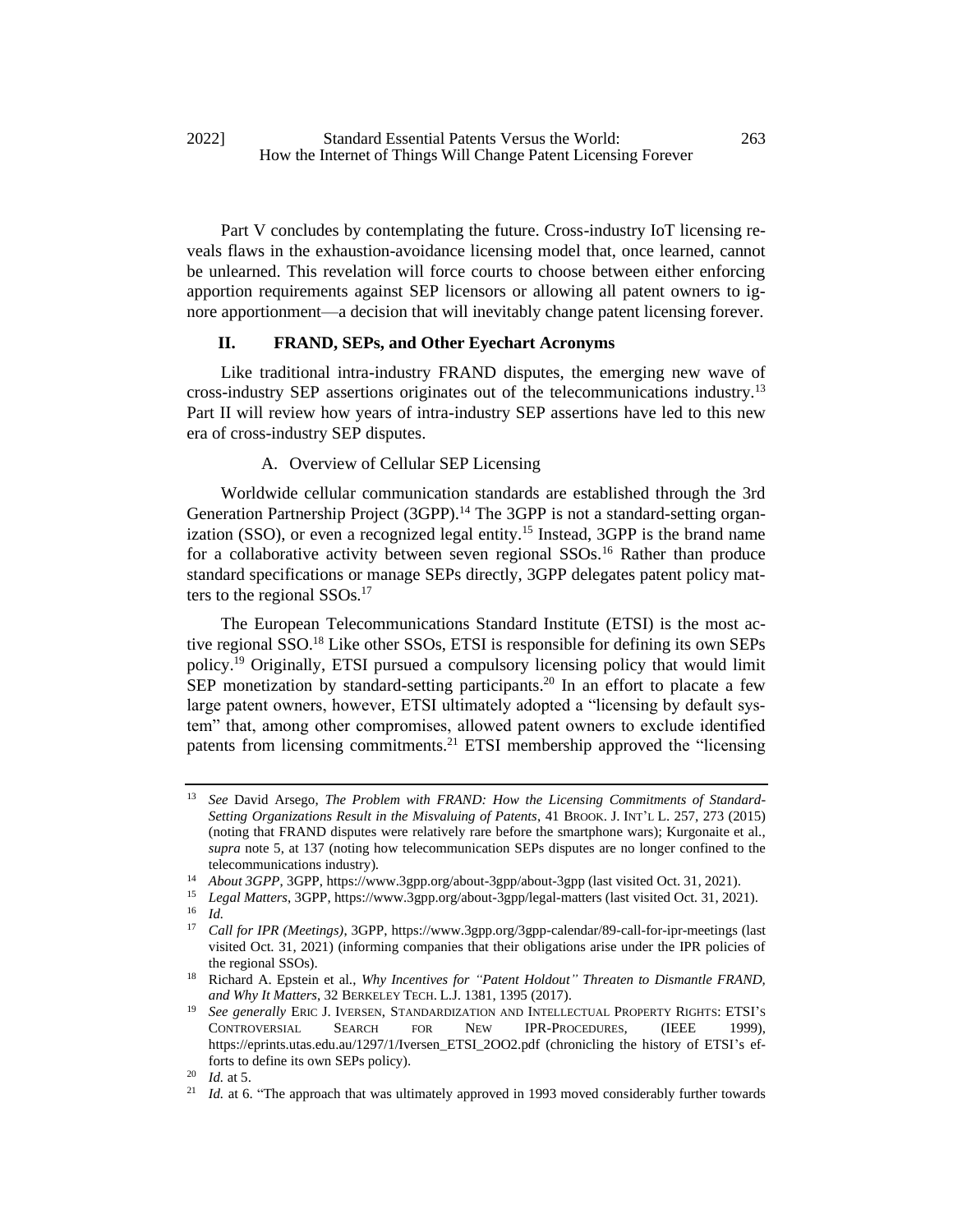by default system" by an 88% majority vote.<sup>22</sup>

Several large patent owners, however, revolted against the "licensing by default system" by threatening to leave ETSI, lodging a complaint at the European Commission, and lobbying U.S. lawmakers.<sup>23</sup> ETSI ultimately surrendered to the pressure and adopted the FRAND standard,  $^{24}$  which is still in place today.<sup>25</sup>

ETSI never actually defined what constitutes a FRAND license—outside the words that constitute the acronym.<sup>26</sup> Additionally, ETSI has never policed member activities to ensure compliance with the FRAND commitment.<sup>27</sup> Instead, ETSI merely expects members to act in "good faith" and relies on other members to use social pressure to ensure members license fairly.<sup>28</sup>

<span id="page-5-0"></span>ETSI permits members to monetize cellular communication standards by selling equipment that implement the standards *and* by licensing the patents required to practice the standards.<sup>29</sup> For example, processor companies (such as Qualcomm, Mediatek, and Intel) work with infrastructure companies (such as Ericsson, Huawei, and Alcatel-Lucent) to define the various cellular standards.<sup>30</sup> These companies then manufacture and sell processors and infrastructure equipment that embody the rele-

the IPR-holders' interests." *Id.* Under this approach, patent owners had 180 days to identify exempted patents. *Id.* The approach permitted patent owners to withhold identified patents "on an 'unlimited' basis, subject to procedural conditions." *Id.*

 $\frac{22}{23}$  *Id.* 

<sup>&</sup>lt;sup>23</sup> *Id.* (citing Complaint, CBEMA v. ETSI, No. IV-34.760 (Eur. Commission filed June 22, 1993)).

 $\frac{24}{25}$  *Id.* at 8.

<sup>25</sup> *Annex 6: ETSI Intellectual Property Rights Policy*, in ETSI RULES OF PROCEDURE 42, 42 (2021) [hereinafter *Annex 6*], https://www.etsi.org/images/files/IPR/etsi-ipr-policy.pdf.

<sup>26</sup> *Id.*; *see also* Arsego, *supra* note 13, at 269 ("As of now, ETSI gives no guidance as to what constitutes a FRAND licensing rate, other than the words that make up the acronym."). Likewise, the Institute of Electrical Electronics Engineers (IEEE) and the International Telecommunication Union (ITU) also declined to define what constitutes FRAND terms and conditions. *Microsoft Corp. v. Motorola, Inc.*, No. C10-1823JLR, 2013 WL 2111217, at \*10 (W.D. Wash. Apr. 25, 2013). IEEE is responsible for the 802.11 WiFi standard, and ITU is responsible for the H.264 video coding standard. *Id.* at \*2.

<sup>27</sup> *See* Arsego, *supra* note 13, at 269 (highlighting ETSI's general lack of involvement in its own SEP policy).

<sup>28</sup> *See* IVERSEN, *supra* note 19, at 8 (explaining how the ETSI policy actually allows members to refuse licensing their patents but that doing so would result in reputational harm and damaged relationships among ETSI members). This social enforcement mechanism, of course, does nothing to protect the interests of companies who are not ETSI members.

<sup>&</sup>lt;sup>29</sup> In fact, ETSI's patent policy may even encourage patent monetization and enforcement. See gen*erally* Jorge L. Contreras, *A Tale of Two Layers: Patents, Standardization, and the Internet*, 93 DENV. L. REV. 855 (2016) (showing how patent policies for telecommunications standards have led to more patent disputes than the patent policies for Internet standards, which tend to deemphasize patent monetization).

<sup>30</sup> T. Andrew Culbert et al., *Licensing SEPs After* FTC v Qualcomm, IAM (Oct. 3, 2019), https://www.iam-media.com/licensing-seps-after-ftc-v-qualcomm (showing in Figure 1 how telecommunications industry participants at the "processors" and "infrastructure" level are responsible both for defining the relevant cellular standards and for selling equipment that implements the defined cellular standards).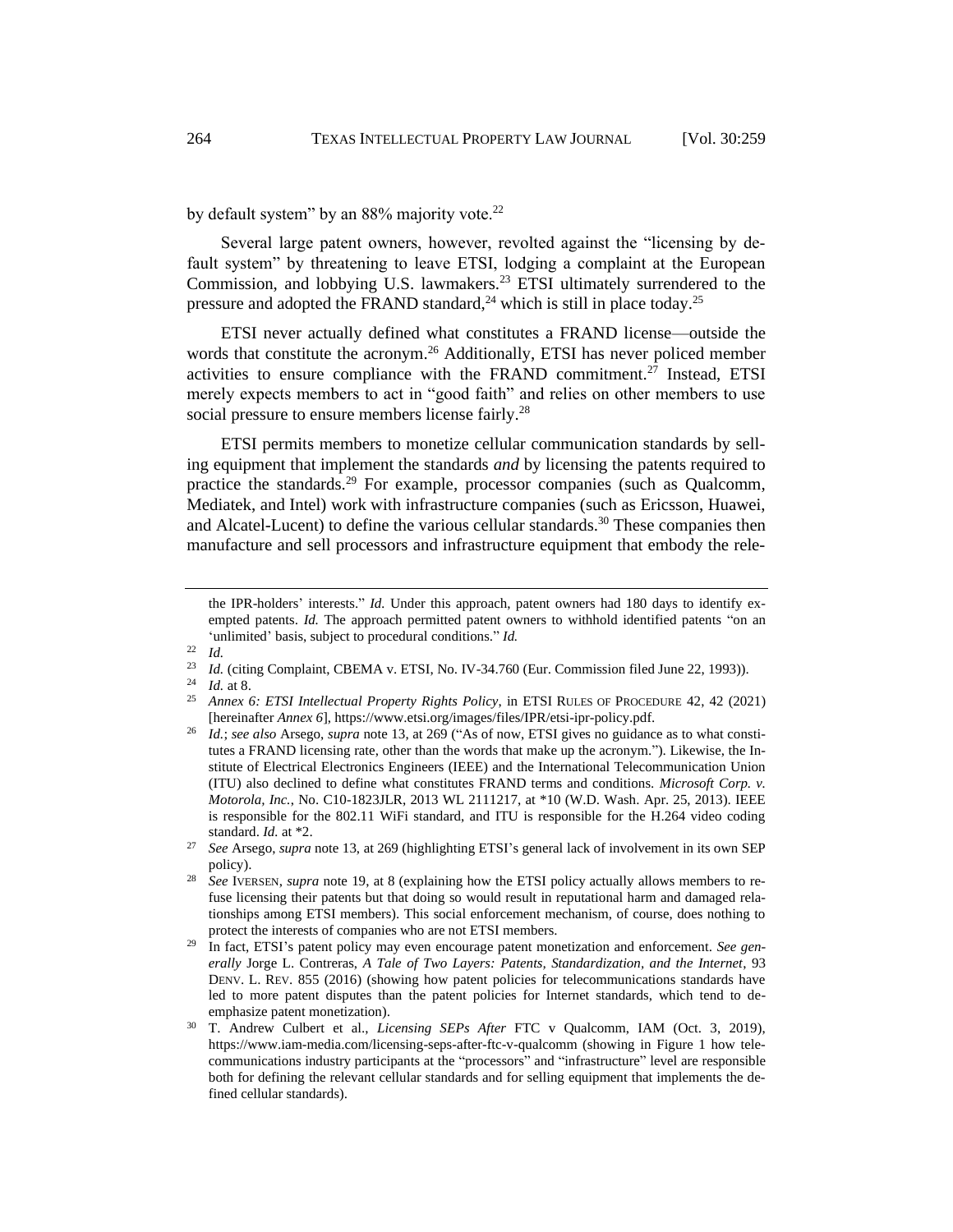vant cellular standards—as well as any required SEPs.<sup>31</sup> The companies then monetize SEPs independently from their product sales and other commercial activities.<sup>32</sup>

<span id="page-6-0"></span>The processor companies and the infrastructure companies, however, do not license each other directly.<sup>33</sup> As explained below, they have developed an exhaustionavoidance licensing model that targets downstream purchasers of the infrastructure equipment and processors.<sup>34</sup> In doing so, SEP owners have targeted what they perceive to be the most profitable tier in the cellular supply chain: companies who sell branded devices to end users.<sup>35</sup>

Telecommunications companies adopted the exhaustion-avoidance licensing model to avoid patent exhaustion and minimize theoretical exposure to patent suits from upstream participants.<sup>36</sup> As Ericsson once explained, granting SEP licenses to chipset manufacturers would exhaust Ericsson's patent rights against all downstream use of those chips by suppliers, manufacturers, and retailers.<sup>37</sup> Instead, by

 $\frac{31}{32}$  *Id.* 

Id. (describing how industry participants like Qualcomm and Ericsson assert SEPs against downstream consumers of processor and infrastructure technology).

<sup>&</sup>lt;sup>33</sup> *Id.* (describing how industry participants refuse to provide exhaustive upstream licenses). One notable exception is that Qualcomm has granted licenses to Ericsson and Nokia in the past, but this exception can be explained by the fact that Ericsson and Nokia sell both handsets and infrastructure equipment. *See id.* (noting that Qualcomm once licensed its SEPs to Ericsson); Press Release, Qualcomm, Nokia and Qualcomm Enter Into a New Agreement (July 23, 2008), https://www.qualcomm.com/news/releases/2008/07/23/nokia-and-qualcomm-enter-new-agreement (announcing a license to Nokia under all Qualcomm's patents for use in Nokia mobile devices and Nokia Siemens Network infrastructure equipment). Even in these agreements, the telecommunication companies remain committed to the exhaustion-avoidance licensing model. *See* John LeRoy, *Nokia's U.S. Standard Essential Patents Are Exhausted Against Qualcomm Chipsets*, JDSUPRA (Dec. 23, 2019), https://www.jdsupra.com/legalnews/nokia-s-u-s-standard-essential-patents-24654/ (noting how the license agreement between Qualcomm and Nokia includes a "'Revocation Provision' which purports to void Nokia's covenants to Qualcomm if a court later finds exhaustion arising from the Agreement").

<sup>34</sup> Culbert et al., *supra* note 30 ("These licensors have developed a model that maximises royalties by refusing to provide exhaustion upstream licenses.").

Id. ("As the licensing model developed, SEP owners recognised that licensing programmes which focused on manufacturers of branded devices resulted in substantially higher SEP royalties.").

*Id.* ("The SEP owner licenses the product brand owner, minimising exhaustion and possible exposure to patent suits from upstream participants, while maximising licensing revenues."); *see also*  Kurgonaite et al., *supra* note [5,](#page-2-0) at 138 (noting how SEP owners are incentivized to license or enforce SEPs primarily at the end-product level of the supply chain to avoid patent exhaustion).

<sup>&</sup>lt;sup>37</sup> THOMAS DANNELIND, LICENSING 25–26 (2013) (presenting Ericsson's theory that licensing the "Product Brand Owner" rather than the "Chipset Manufacturer" helps Ericsson avoid exhaustion and limit exposure to patent counter assertions) [https://www.techylib.com/en/view/bottlelewd/ericssons\\_patent\\_activities\\_snitts,](https://www.techylib.com/en/view/bottlelewd/ericssons_patent_activities_snitts) *cited in* Brief of Intel Corp. et al. as Amici Curiae Supporting Appellee at 10, Microsoft Corp. v. Motorola, Inc., 795 F.3d 1024 (9th Cir. 2015) (No. 14-35393), Brief of Uber Technologies Inc. as Amicus Curiae Supporting No Party at 13, Ericsson Inc. v. TCL Commc'n Tech. Holdings Ltd., 955 F.3d 1317 (Fed. Cir. 2020) (Nos. 18-1363, 18-1380, 18-1382, & 18-1732), *and* Ericsson explained publicly why it collects patent royalties from device (not chipset) makers, http://www.fosspatents.com/2014/01/ericsson-explained-publicly-why-its.html (Jan. 29, 2014).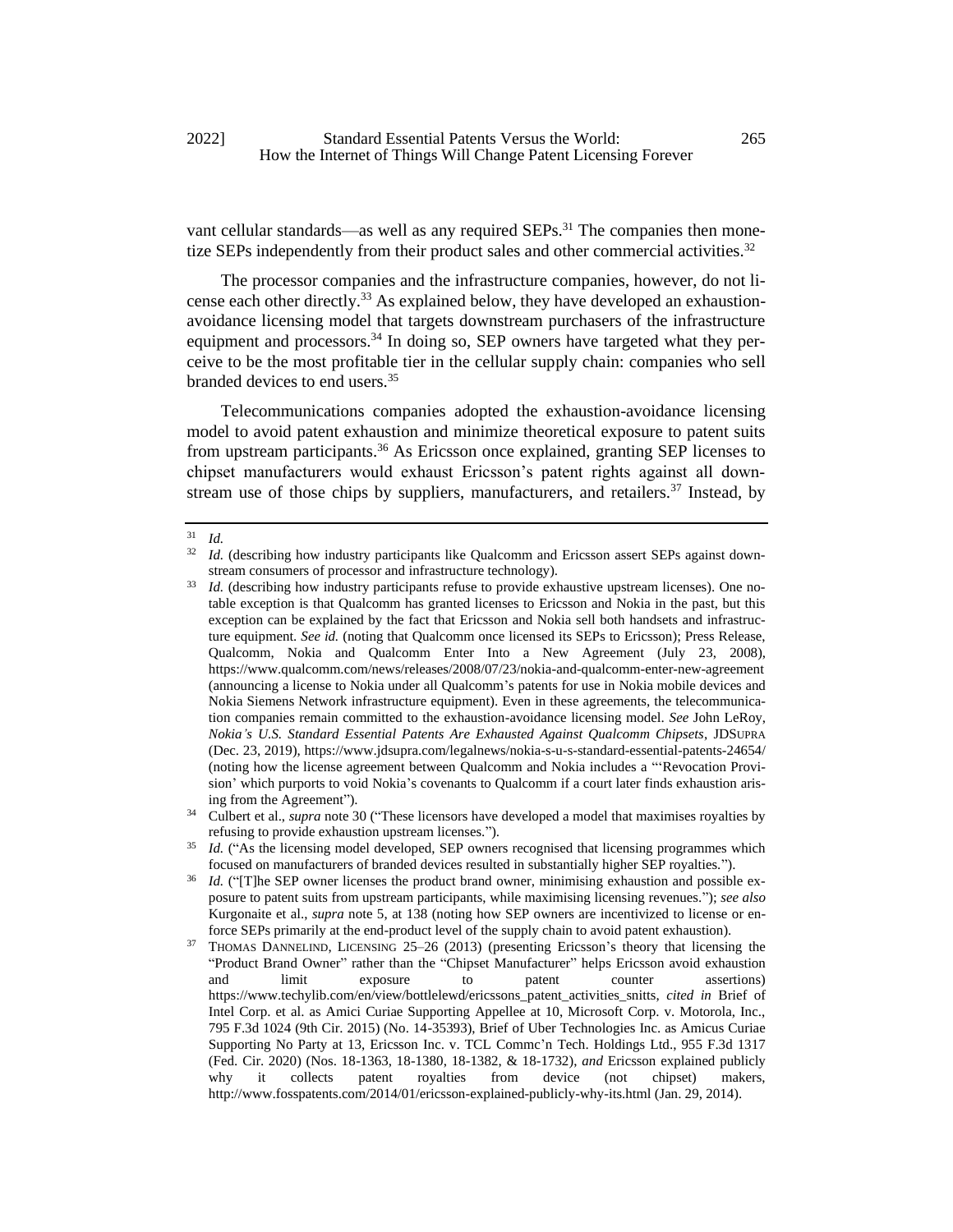choosing to grant SEP licenses only to product brand owners, Ericsson can argue that their patents are not exhausted against suppliers and manufacturers upstream of the end retailers.<sup>38</sup> Either way, this is a choice made by Ericsson and other SEP owners; there is no requirement, legal or otherwise, for SEP owners to focus exclusively on product brand owners.

<span id="page-7-0"></span>Of course, the exhaustion-avoidance licensing model may not actually avoid patent exhaustion. Patent exhaustion occurs whenever a patent owner authorizes sale of an article that substantially embodies the patent owner's claimed invention.<sup>39</sup> First, industry-wide use of the license model arguably reflects an agreement among industry players to not assert SEPs against each other, thereby authorizing industry players to sell infringing equipment.<sup>40</sup> Second, even in the absence of an industrywide agreement, individual SEP owners may have "authorized" sales by informing other industry players that they will not assert their SEPs against them.<sup>41</sup> Third, many telecommunications SEP owners are members of Avanci, and membership in Avanci arguably creates patent exhaustion by requiring members to restrain from asserting SEPs against other Avanci members.<sup>42</sup> Finally, individual SEP owners have agreements among themselves that may exhaust the patent rights of those parties.<sup>43</sup>

 $rac{38}{39}$  *Id.* 

<sup>39</sup> *See, e.g.*, Quanta Comput., Inc. v. LG Elecs., Inc., 553 U.S. 617, 625 (2008) ("The longstanding doctrine of patent exhaustion provides that the initial authorized sale of a patented item terminates all patent rights to that item."); *see also* 35 U.S.C. § 271(a) (2010) ("Except as otherwise provided in this title, whoever *without authority* makes, uses, offers to sell, or sells any patented invention, within the United States . . . infringes the patent." (emphasis added)).

<sup>40</sup> *Cf.* Minebea Co. Ltd. v. Pabst, 374 F.Supp.2d 202, 205–09 (D.D.C. 2005) (finding that, for purposes of patent exhaustion, "Minebea was clearly authorized" to sell motors by virtue of a covenant not to sue even though they were never licensed to the patents at issue).

<sup>41</sup> *Cf. No License, No Chips, No Problem: Ninth Circuit Vacates Injunction in* FTC v. Qualcomm, CROWELL MORING (Aug. 21, 2020), https://www.crowell.com/NewsEvents/AlertsNewsletters/all/No-License-No-Chips-No-Problem-Ninth-Circuit-Vacates-Injunction-in-FTC-v-Qualcomm ("[Q]ualcomm allows rival chip manufacturers to use the patented technology without a license, as long as the rival chip manufacturers agree to only sell their chips to companies that have licensed the patents from Qualcomm."); Jorge Contreras, *"No License, No Problem" – Is Qualcomm's Ninth Circuit Antitrust Victory a Patent Exhaustion Defeat?,* PATENTLY-O, https://patentlyo.com/patent/2020/09/qualcomms-antitrustexhaustion.html (Sept. 1, 2020) [hereinafter Contreras, Patently-O] ("[Q]ualcomm seems to have persuaded the Ninth Circuit that it effectively grants *licenses* to rival chip manufacturers."). Such authorization may also constitute an implied license or satisfy the elements of equitable estoppel. *See* Wang Labs. v. Mitsubishi Elecs. Am., 103 F.3d 1571, 1581 (1997) ("The primary difference between the estoppel analysis in implied license cases and the analysis in equitable estoppel cases is that implied license looks for an affirmative grant of consent or permission to make, use, or sell: i.e., a license. Equitable estoppel, on the other hand, focuses on 'misleading' conduct suggesting that the patentee will not enforce patent rights." (citations omitted)).

<sup>&</sup>lt;sup>42</sup> *Cf.* Cont'l Auto. Sys. v. Avanci, LLC, No. 19-CV-02520-LHK, slip op. at 4 (N.D. Cal. Dec. 11, 2019) (summarizing Continental's argument that an express agreement among Avanci's members prohibits them from licensing upstream manufacturers, which would include other Avanci members).

<sup>43</sup> *See* LeRoy, *supra* note 33 (explaining how Nokia's patents are exhausted against products incorpo-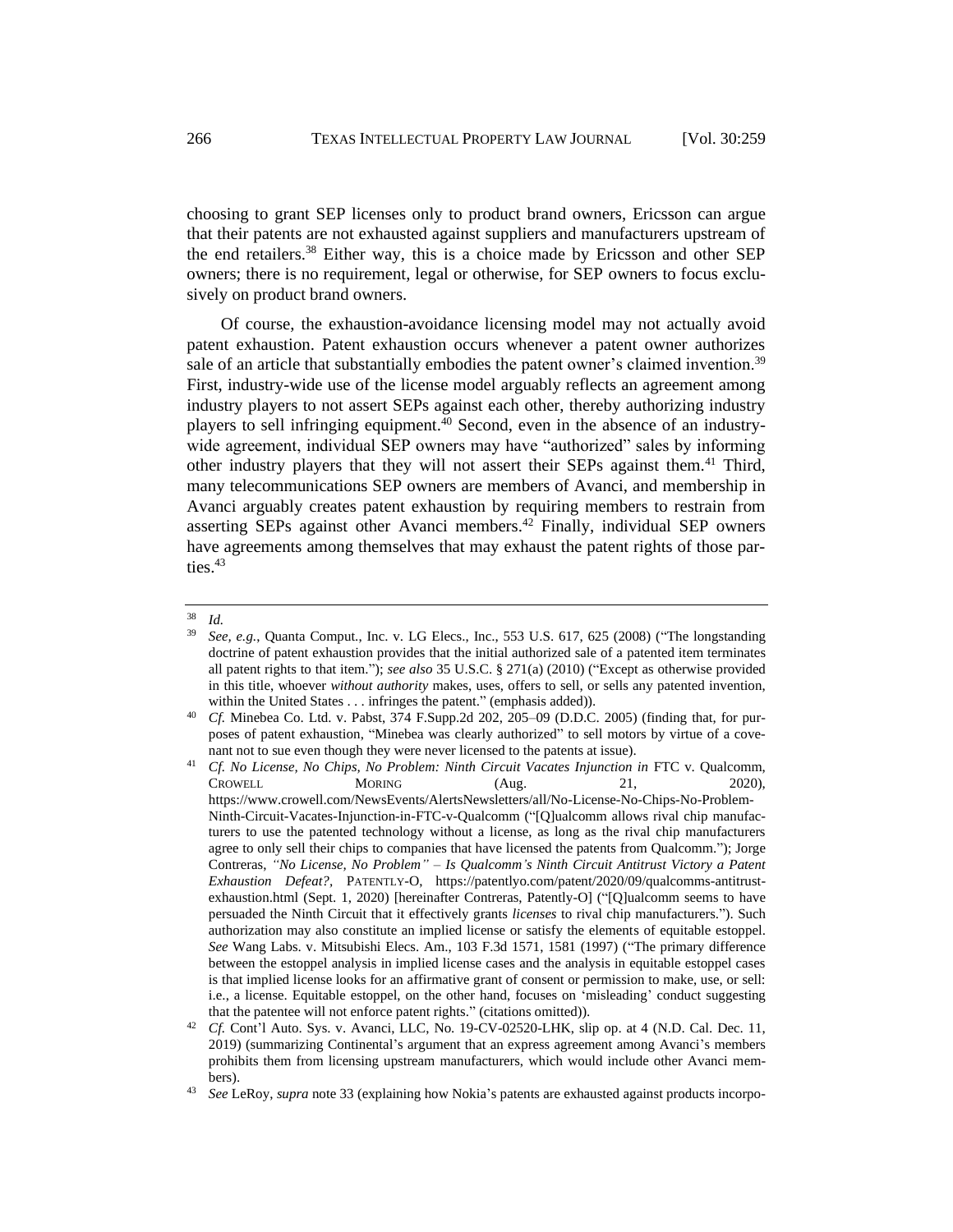<span id="page-8-2"></span>SEP owners have used the exhaustion-avoidance licensing model to extract more money from manufacturers than they would be able to recover from their suppliers.<sup>44</sup> As Ericsson explained back in 2010, "[o]ne big advantage with this [exhaustion-avoidance] strategy is also that it is likely that the royalty income will be higher since we calculate the royalty on a more expensive product.<sup>345</sup> Or as Qualcomm's trial counsel once explained, "licensing SEPs to device makers is 'humongously' more lucrative than licensing them to chip makers."<sup>46</sup>

#### <span id="page-8-0"></span>B. Cellular SEP Assertions Expand to Cross-Industry Licensing

More recently, telecommunications companies have started asserting SEPs against IoT implementers that operate outside the cellular arena. This effort unofficially began in 2016 when Ericsson, Qualcomm, InterDigital, and others joined forces to form Avanci, a licensing platform that aggregates 2G, 3G, and 4G SEPs into patent pools for licensing to IoT companies.<sup>47</sup> Avanci's initial licensing efforts focused on connected cars and smart meters, with "plans to quickly expand to other IoT product areas."<sup>48</sup>

Avanci uses a modified version of the exhaustion-avoidance licensing model to target end devices. According to Avanci, "[r]oyalties will vary from one type of device to the next based on the value the technology brings to the device, not its sales price."<sup>49</sup> In other words, Avanci believes that each specific use case should be priced differently.<sup>50</sup>

<span id="page-8-1"></span>Avanci has not announced license rates for all IoT use cases, despite promising "predictability, transparency, and simplicity" for IoT verticals.<sup>51</sup> Instead, Avanci has only made license rates publicly available for one IoT use case: connected cars.<sup>52</sup> Avanci licenses SEPs on a per vehicle basis ranging from three dollars to fifteen

rating Qualcomm chips due to the license agreement between Nokia and Qualcomm).

<sup>44</sup> Culbert et al., *supra* note 30 (suggesting that manufacturers of end devices are paying higher royalties due to the combination of (1) large device volumes, (2) significantly higher device prices than component prices, and (3) "the effect of patent exhaustion at various levels in the supply chain").

<sup>45</sup> DANNELIND, *supra* note 37, at 26 (speaker's notes).

<sup>46</sup> Contreras, Patently-O, *supra* note [41](#page-7-0) (citing Fed. Trade Comm'n v. Qualcomm Inc., 411 F.Supp.3d 658, 754, 758, 796 (N.D. Cal. 2019)); *see also* Culbert et al., *supra* note 30 ("Qualcomm's use of the end-user price of a handset as the royalty base for its SEP royalties was calculated to inflate royalties enormously and was unreasonable because modem chips provide only a small portion of the overall value of smartphones and tablets.").

<sup>47</sup> Press Release, *supra* not[e 10.](#page-2-1)

*Id.* 

<sup>49</sup> *Enabling the IoT: Wireless Connectivity for the Internet of Things*, AVANCI, https://www.avanci.com/marketplace/ (last visited Oct. 31, 2021) [hereinafter Avanci Marketplace].

<sup>50</sup> *But see infra* notes 207–229 and accompanying text (discussing why SEP owners are not entitled to capture the value of an implementer's use case).

<sup>51</sup> Avanci Marketplace, *supra* not[e 49.](#page-8-1)

<sup>52</sup> *Id.*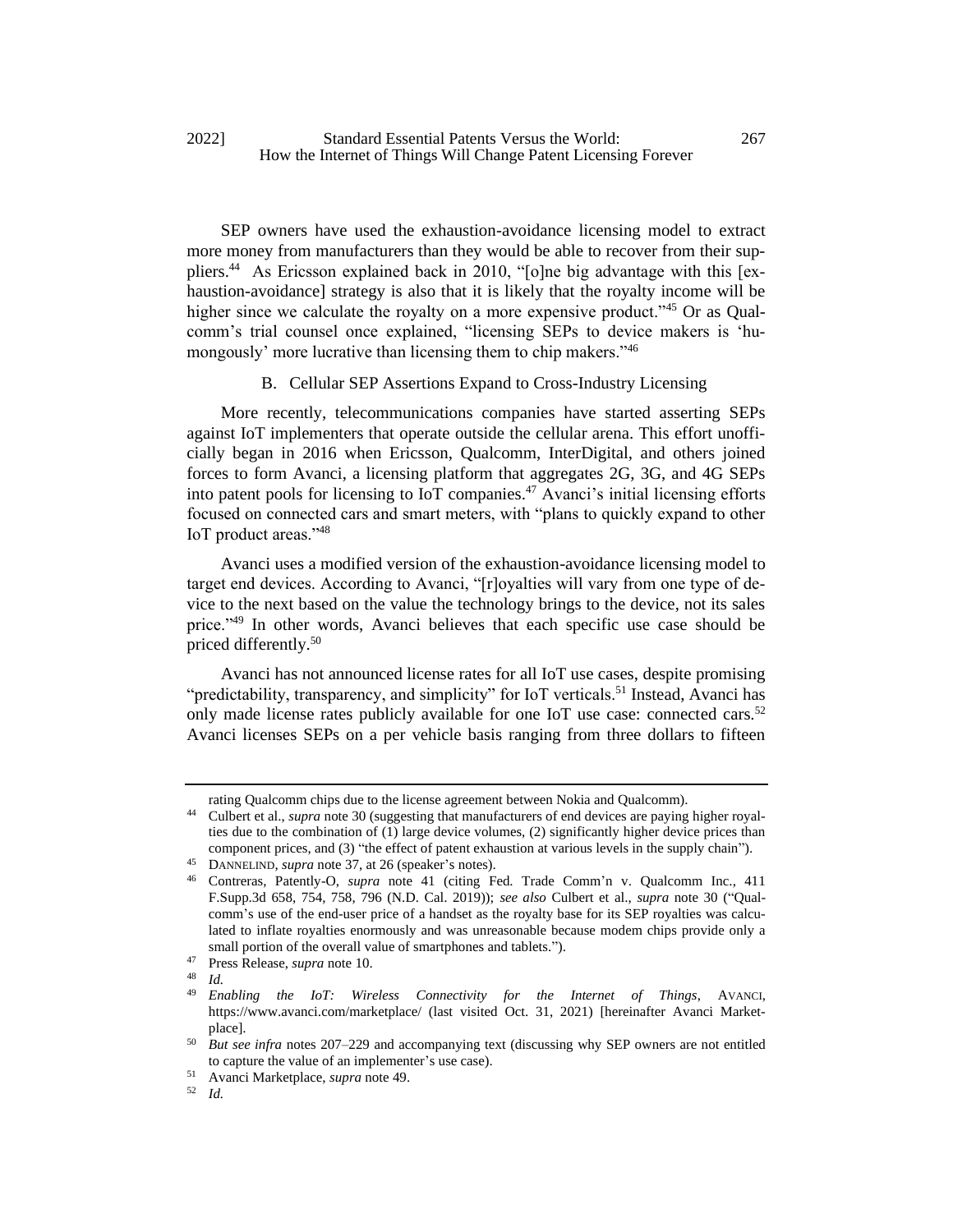dollars per vehicle.<sup>53</sup> The price varies depending on whether the vehicle is equipped for eCall only, for 3G communication, or for 4G communication.<sup>54</sup> Avanci has not announced its proposed license fees for 5G-equipped vehicles.<sup>55</sup>

<span id="page-9-0"></span>Avanci has never publicized how it determines royalty rates, claiming "there is no explicit formula."<sup>56</sup> Instead, Avanci merely states that its prices "reflect the value cellular connectivity brings to a specific application" and are based on considerations such as "(1) the need for wide-area connectivity and mobility, (2) the amount of use, and (3) the required bandwidth."<sup>57</sup> Although these three considerations are certainly important from a technical perspective, Avanci never explains why these considerations are relevant to valuation of a patent license. Avanci also references the "value of connectivity" repeatedly,<sup>58</sup> even though Avanci is not entitled to cap-

<sup>55</sup> *Id.*

<span id="page-9-1"></span><sup>&</sup>lt;sup>53</sup> *Id.* Avanci does not publicly release its licensing agreements, so it is not clear whether licensees are actually paying Avanci's publicized license fees or whether licensees have successfully negotiated for different amounts.

 $^{54}$  *Id.* Avanci does not explain why it chose these dollar values for the different standards.

<sup>56</sup> *Accelerating IoT Connectivity,* AVANCI 7 (2020), https://www.avanci.com/wpcontent/uploads/2020/03/Avanci-White-Paper.pdf. This statement from 2020 could ultimately doom Avanci's automotive licensing program. The lack of an explicit formula makes it impossible for Avanci to meet its burden to provide evidence of apportionment. *See* Garretson v. Clark, 111 U.S. 120, 121 (1884) (explaining that the patentee has the burden of providing apportionment evidence in every case). At best, Avanci could create a new formula to justify its historical license rates. Courts should be skeptical of any new formula, however, for at least two reasons. First, an SEP licensor should not be able to use lawyer arguments to retroactively demonstrate apportionment when the SEP licensor admittedly did not aim for apportionment value when setting their license rates. *Compare, e.g.*, *infra* note 58 (citing examples of where Avanci admitted that their licensing model claims the "value of connectivity"), *with infra* notes 223–229 and accompanying text (explaining why Avanci is not entitled to capture the "value of connectivity" under the apportionment doctrine). Second, any new formula must feature direct evidence of apportionment. Avanci cannot, for example, create a new formula based on past handset license agreements without providing direct evidence that each of the past license agreements respected apportionment. *See infra* notes [242](#page-43-0)[–249](#page-44-0) and accompanying text (discussing why patent owners who cite past license agreements must prove that those past license agreements respected apportionment).

<sup>57</sup> AVANCI*, supra* not[e 56,](#page-9-0) at 7.

<sup>58</sup> *See, e.g.*, *id.*; Letter from Mark H. Hamer & Daniel S. Gaulich, Counsel for Avanci LLC, to Makan Delrahim, Assistant Att'y Gen., Antitrust Div., U.S. Dep't of Justice 15 (Nov. 21, 2019) ("Therefore, the value of connectivity may vary significantly depending on the end product in question (e.g., a smart utility meter versus a Vehicle)."), https://www.justice.gov/atr/page/file/1298631/download; Press Release, Avanci, Ericsson, Qualcomm, Sony, Others Sign on With DFW Licensing Platform From Former Ericsson CIPO (Sept. 15, 2016), https://www.avanci.com/2016/09/15/ericsson-qualcomm-sony-others-sign-dfwlicensing-platform-former-ericsson-cipo-2/ ("The value of connectivity in a smart meter or a trash can is different from the value of connectivity in a car."); *see also* David Cohen*, Cars or Car-tels?*, JDSUPRA (June 21, 2021) (citing BOWMAN HEIDEN, THE VALUE OF CONNECTIVITY IN THE AUTOMOTIVE SECTOR – A FIRST LOOK 33 (2019)), https://www.jdsupra.com/legalnews/carsor-cartels-4751702/ (arguing that Avanci's \$15 license fees for automobiles are "in reality a bargain" because "the value of connectivity" in the automotive sector is allegedly worth an average of \$593 in automaker revenue per vehicle).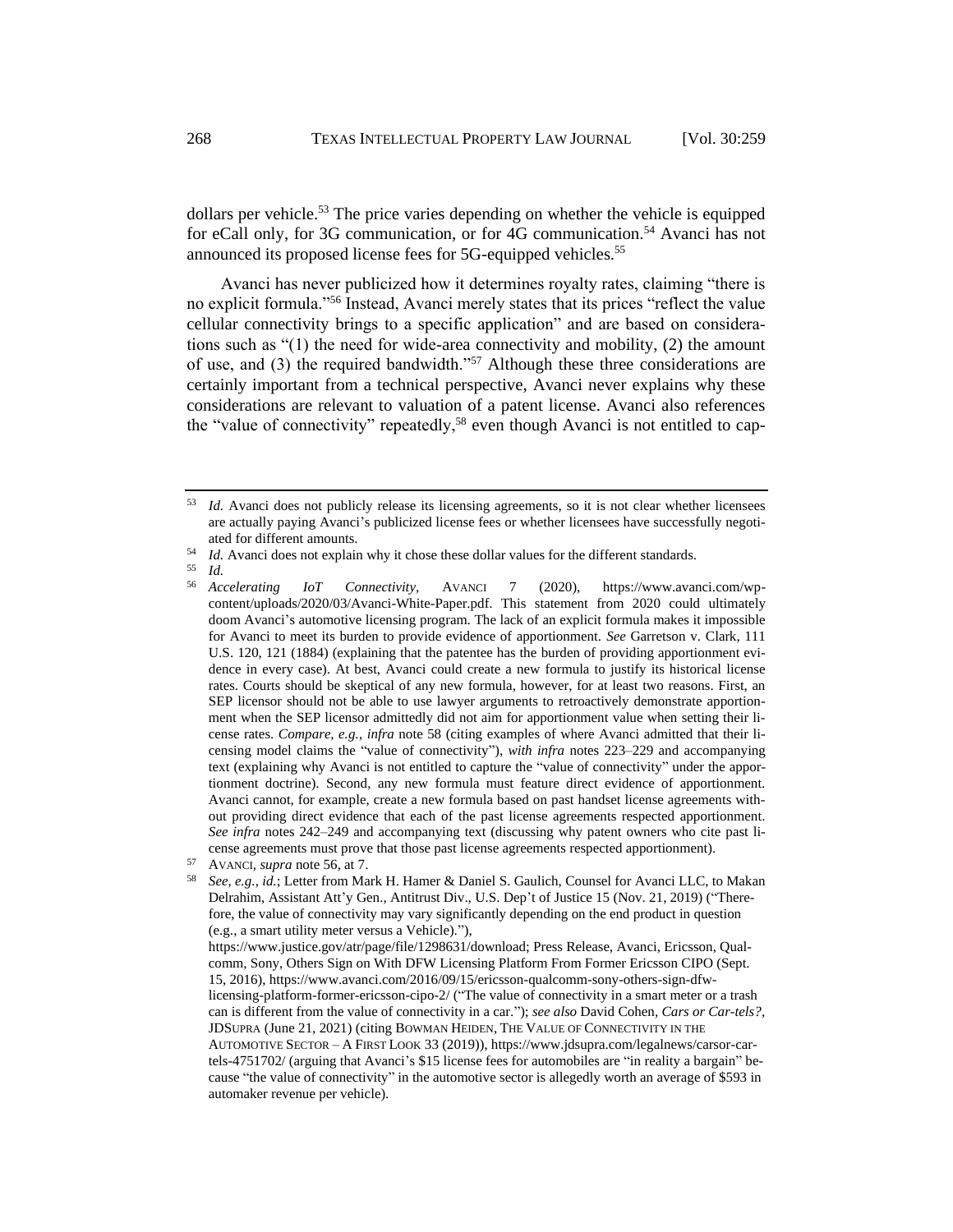ture this value under U.S. patent damages law.<sup>59</sup>

<span id="page-10-1"></span><span id="page-10-0"></span>Like SEP owners in intra-industry disputes, Avanci uses the exhaustionavoidance licensing model to extract more money from IoT implementers than they would be able to recover from their suppliers.<sup>60</sup> For example, Continental is a Tier 1 supplier that sells telematic control units (TCUs) to original equipment manufacturers (OEMs).<sup>61</sup> Each TCU includes a baseband processor providing 4G cellular connectivity.<sup>62</sup> Avanci wants to charge OEMs \$15 for every vehicle with 4G connectivity.<sup>63</sup> According to Continental, however, the baseband processor that provides the cellular functionality only costs \$20, and the TCU only costs \$75.<sup>64</sup> As a practical matter, Avanci could never expect to recover 20% of TCU revenue or 75% of baseband processor revenue.<sup>65</sup> Instead, Avanci targets automotive OEMs, where Avanci's royalty rates appear to be substantially smaller when compared to automobile prices.

<span id="page-10-2"></span>According to Continental, Avanci also maintains high royalty rates to prevent automotive suppliers from obtaining their own licenses, which would frustrate the exhaustion-avoidance licensing model.<sup>66</sup> If Avanci licensed automotive suppliers directly, then sales by automotive suppliers to OEMs would be fully exhausted.<sup>67</sup> To avoid this outcome, Avanci indicated to Continental that "it would only seek authorization from its members to license to Continental if Continental agreed in advance to pay the same rates Avanci demands from the car OEMs."<sup>68</sup> By requiring high license fees, Avanci can price suppliers out of the market, thereby enabling Avanci to target their licensing efforts solely against automotive OEMs and protect their exhaustion-avoidance licensing model.<sup>69</sup>

Maintaining the exhaustion-avoidance licensing model for cross-industry SEP disputes could prove to be lucrative for SEP licensors like Avanci. The cellular IoT

The "value of connectivity" is a proxy for the value of standardization, network effects, and other factors that SEP owners cannot include in their damage models. *See infra* notes 223[–229](#page-41-0) and accompanying text (explaining why SEP value cannot be calculated based on the value of connectivity).

<sup>60</sup> *See supra* note[s 44](#page-8-2)[–46](#page-8-0) and accompanying text (discussing intra-industry disputes).

<sup>61</sup> Steven Pepe et al., Continental Automotive v. Avanci*: Wireless SEP Licensing Presents Challenges for Automotive Industry*, ROPES & GRAY (June 4, 2019),

https://www.ropesgray.com/en/newsroom/alerts/2019/06/Continental-v-Avanci—Wireless-SEP-Licensing-Presents-Challenges-to-Automotive-Industry.

 $\begin{array}{cc} 62 & Id. \\ 63 & Id. \end{array}$ 

 $\begin{array}{cc} 63 & Id. \\ 64 & Id. \end{array}$ 

 $\frac{64}{65}$  *Id.* 

<sup>65</sup> *See id.* (calculating Avanci's proposed royalty rates relative to the TCU and the baseband processor).

<sup>&</sup>lt;sup>66</sup> Cont'l Auto. Sys. v. Avanci, LLC, No. 19-CV-02520-LHK, slip op. at 4 (N.D. Cal. Dec. 11, 2019).

 $\begin{array}{cc} 67 & Id. \\ 68 & Id. \end{array}$ 

*Id.* at 4–5.

<sup>69</sup> *Id.* at 4.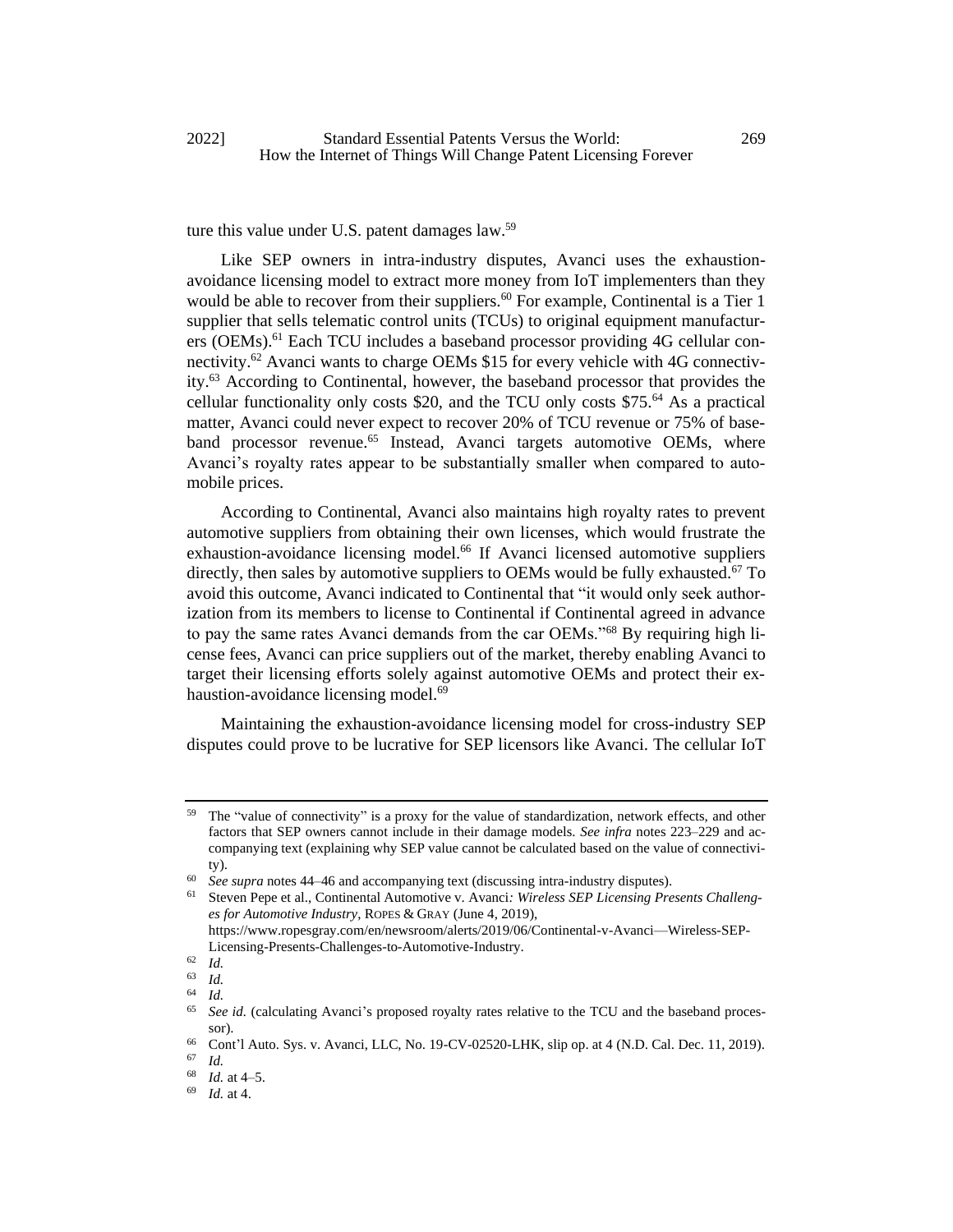technology market is projected to grow considerably over the coming years.<sup>70</sup> According to Ericsson, this market growth will be "driven by new use cases."<sup>71</sup> Although the cellular SEPs themselves are not necessarily responsible for the growth in new use cases,<sup>72</sup> SEP licensors can profit from this growth if they use the exhaustion-avoidance licensing model to inflate the licensing fee owed for each different use case.<sup>73</sup>

<sup>71</sup> *See, e.g.*, *The Connected Future*, ERICSSON (Sep. 5, 2017), https://www.ericsson.com/en/mobilityreport/internet-of-things-forecast [https://web.archive.org/web/20170905123529/https://www.ericsson.com/en/mobilityreport/internet-of-things-forecast] ("Between 2016 and 2022, IoT devices are expected to increase at a CAGR of 21 percent, driven by new use cases."); ERICSSON, ERICSSON MOBILITY REPORT 10  $(2016)$ , https://web.archive.org/web/20211022132406/https://www.ericsson.com/assets/local/mobility-

In the future, government mandates may further fuel IoT implementation. For example, SEP owners have lobbied governments to require cellular communication over other standards for use cases like vehicle-to-vehicle communications. *See, e.g.*, Posting of Joe Madden to Fierce Wireless, https://www.fiercewireless.com/tech/madden-dsrc-and-lte-v-will-split-market (Jan. 3, 2017) (discussing the lobbying battle between the American automobile industry, which generally supports Dedicated Short-Range Communications (DSRC) technology for use in vehicle-to-vehicle communication, and the telecommunications industry, which "has been lobbying to use LTE for vehicle-to-vehicle communications instead of DSRC").

<sup>70</sup> *See, e.g.*, Gallego & Drexl, *supra* note [4,](#page-2-2) at 136 (noting that IoT could reach a level of \$4-11 trillion in global economic value by 2025) (citing MCKINSEY GLOBAL INSTITUTE, THE INTERNET OF THINGS: MAPPING THE VALUE BEYOND THE HYPE 4 (2015)); ERICSSON, ERICSSON MOBILITY REPORT 11 (2021), https://www.ericsson.com/4a03c2/assets/local/mobilityreport/documents/2021/june-2021-ericsson-mobility-report.pdf (projecting that cellular IoT connections will grow at a compound annual growth rate of twenty-three percent).

report/documents/2016/Ericsson-mobility-report-june-2016.pdf ("IoT devices are expected to increase at a compounded annual growth rate (CAGR) of 23 percent from 2015 to 2021, driven by new use cases.").

 $72$  Factors other than the value contributed by cellular SEPs are fueling the growth in new IoT use cases. For example, advancements in sensor technology creates more opportunities for sensors to transmit cellular data. *See Sensor Market By Type*, ALLIED MARKET RESEARCH, https://www.alliedmarketresearch.com/sensor-market (last visited Oct. 31, 2021) (projecting "significant growth" for the global sensor technology market and identifying technical innovations expected to fuel that growth). In addition, improvements in artificial intelligence and machine learning means companies can extract more value out of data transmitted via an IoT communication unit. *Cf.* Press Release, IDC, IDC Forecasts Companies to Spend Almost \$342 Billion on AI Solutions in 2021 (Aug. 4, 2021), https://www.idc.com/getdoc.jsp?containerId=prUS48127321 (anticipating worldwide revenues for AI technology to reach \$341.8 billion in 2021). Furthermore, expansion of the "sharing economy" means expensive devices like connected self-driving vehicles become more economically viable because the cost of the equipment can be spread across multiple users. *Cf.* PRICEWATERHOUSECOOPERS, THE SHARING ECONOMY 14 (2015), https://www.pwc.com/us/en/technology/publications/assets/pwc-consumer-intelligence-series-thesharing-economy.pdf (projecting the sharing economy to grow to \$335 billion in 2025).

<sup>73</sup> *But see infra* notes 207–229 and accompanying text (explaining why SEP owners are not entitled to capture the value of an implementer's use case under U.S. damages law).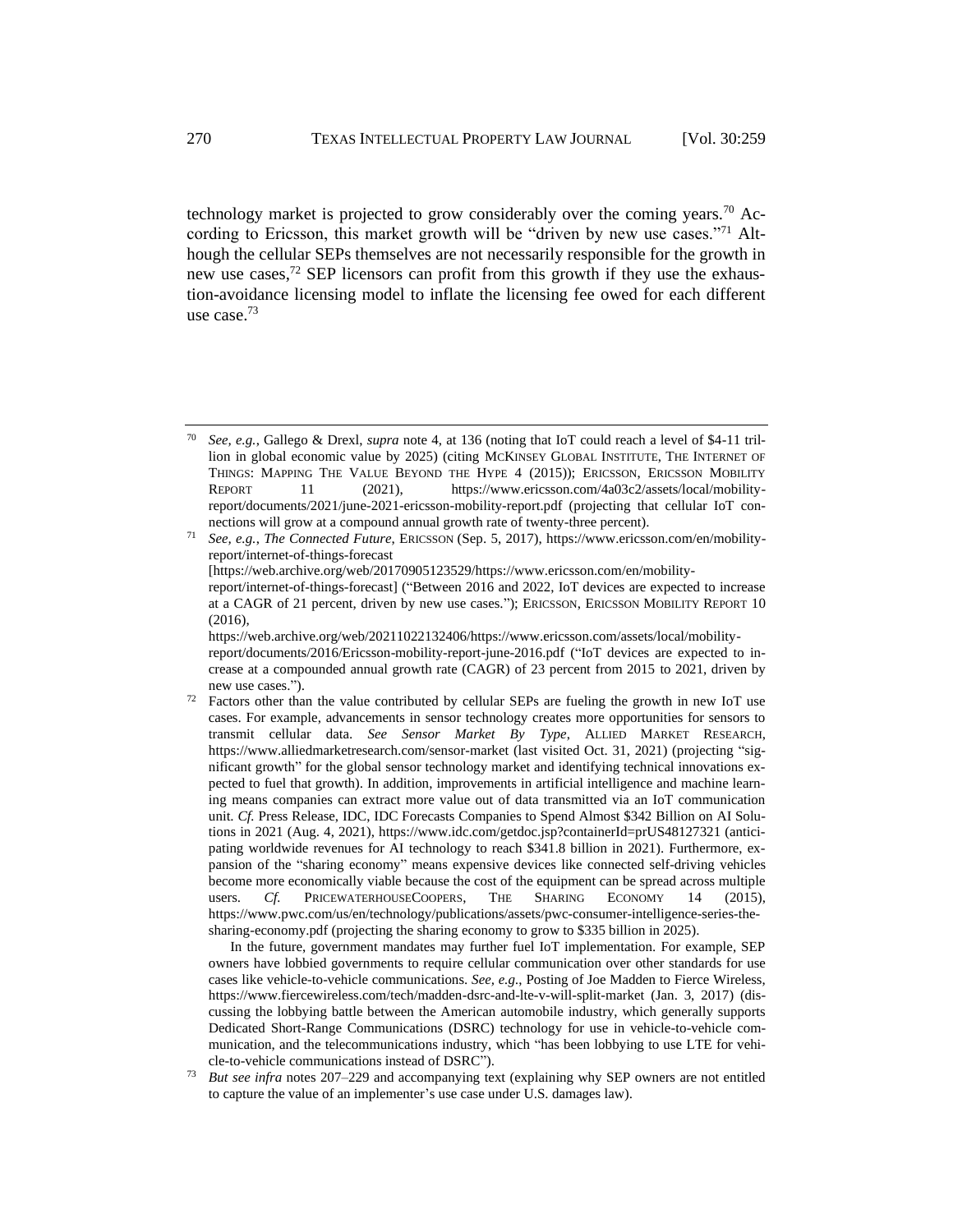## **III. Cross-Industry SEP Disputes Expose Policy Failures Caused by the Exhaustion-Avoidance Licensing Model**

An SEP owner's ability to exploit the exhaustion-avoidance licensing model for inflated profits was already an issue in intra-industry disputes. The issue is more pronounced in cross-industry disputes, however, due to differences in supply chain integration across industries. Consider, for example, the handset and automotive industries. In the handset example, the handset manufacturer may buy cellular communication equipment (baseband processors) directly from the chip manufacturer.<sup>74</sup> In this example, there are no suppliers or sales between the baseband processor and the end product (the handset).

<span id="page-12-1"></span><span id="page-12-0"></span>In the automotive industry, however, mid-level suppliers exist between the chip manufacturer and the end product (the automobile). The automotive supply chain for cellular communications equipment notionally includes three tiers. First, a "Tier 3" supplier provides the baseband processor to a "Tier 2" supplier.<sup>75</sup> The Tier 2 supplier then incorporates the baseband processor into a "network access device" (NAD).<sup>76</sup> Next, the Tier 2 supplier sells the NAD to a "Tier 1" supplier, who incorporates the NAD into a "telematics control unit" (TCU).<sup>77</sup> The Tier 1 supplier then provides the TCU to the OEM, who incorporates the TCU into the automobile.<sup>78</sup> Notably, the baseband processor is responsible for enabling cellular communications,<sup>79</sup> whereas the downstream equipment is responsible for other functions and features outside the scope of cellular standards.<sup>80</sup>

<span id="page-12-3"></span><span id="page-12-2"></span><sup>74</sup> *See, e.g.*, Ryan Smith, *Apple and Qualcomm Bury the Hatchet; Sign New Patent and Chip Supply Agreements*, ANANDTECH (Apr. 16, 2019, 9:10 PM), https://www.anandtech.com/show/14230/apple-and-qualcomm-bury-the-hatchet-sign-new-patentand-chip-supply-agreements (describing an agreement that allowed Apple to "resume buying chips from Qualcomm").

<sup>75</sup> Pepe et al., *supra* note [61.](#page-10-0)

<sup>76</sup> *Id.*; *see also French industrial conglomerate Thales suing Avanci and Nokia in Munich over alleged antitrust violations by refusing to grant component-level patent licenses*, FOSS PATENTS (Oct. 14, 2021), http://www.fosspatents.com/2021/10/french-industrial-conglomerate-thales.html [hereinafter Thales Article] (discussing a recent action in Munich by Thales, a Tier 2 supplier of TCUs).

<sup>77</sup> Pepe et al., *supra* not[e 61;](#page-10-0) Thales Article, *supra* not[e 76.](#page-12-0)

<sup>78</sup> Pepe et al., *supra* not[e 61;](#page-10-0) Thales Article, *supra* not[e 76.](#page-12-0)

<sup>3</sup>GPP defines the "Mobile Termination" (MT) as the element within the user equipment that "performs the radio transmission and related functions." 3RD GENERATION PARTNERSHIP PROJECT, TECH. STANDARD NO. 23.101, TECHNICAL SPECIFICATION GROUP SERVICES AND SYSTEM ASPECTS, GENERAL UNIVERSAL MOBILE TELECOMMUNICATIONS SYSTEM (UMTS) ARCHITECTURE 8 (rel. 16, 2020), https://www.3gpp.org/DynaReport/23101.htm. The MT communicates with "Terminal Equipment" (TE), which is responsible for running end-to-end applications on the user equipment. *Id.* The TE itself does not contain any functions specific to cellular communication. *What is Mobile Station?*, DIALOGIC, <https://www.dialogic.com/glossary/mobile-station-ms> (last visited Apr. 3, 2022). On a handset, the MT is implemented by a baseband processor. *Id.* The baseband processor includes the antenna, the transceiver, and any other equipment required to perform radio transmission. *Baseband Processing*, **SCIENCEDIRECT** (2018), https://www.sciencedirect.com/topics/engineering/baseband-processing.

<sup>80</sup> *See, e.g.*, *Network Access Device*, CONTINENTAL AUTOMOTIVE, https://www.continental-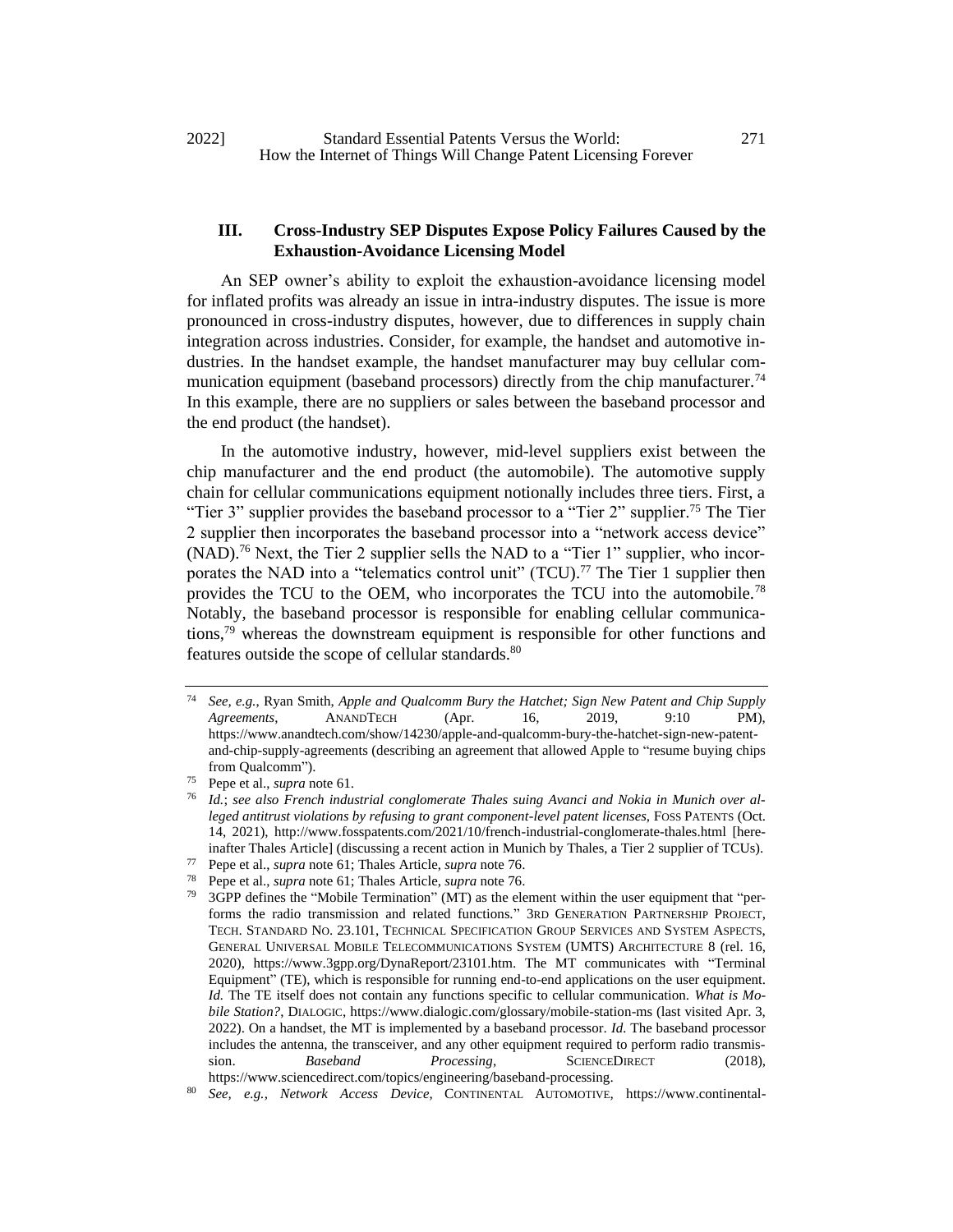Thus, unlike the handset example, the automobile example features two obvious component levels between the baseband processor and the end product: the NAD and the TCU. In addition, each component level has an identifiable sales price and profit margin. As will be explained in this Part III, this new fact pattern makes policy issues with the exhaustion-avoidance licensing model more apparent.

#### A. Vertical Discrimination

The exhaustion-avoidance licensing model causes vertical discrimination by encouraging licensors to pick winners and losers among different tiers in the automotive supply chain. For example, Avanci's licensing program exclusively targets OEMs.<sup>81</sup> By exclusively targeting OEMs, Avanci's licensing model allows automotive suppliers to build infringing equipment for free but requires OEMs to pay all licensing costs.

Theoretically, IoT suppliers should be thankful that Avanci would rather license OEMs directly and allow suppliers to continue manufacturing TCUs without a license. However, despite Avanci's efforts to pick automotive suppliers as the winners and OEMs as the losers, the real-life outcome is complicated by preexisting indemnification agreements.

The exhaustion-avoidance licensing model reached the automotive industry well after the automotive industry built out its multi-tiered supply chain.<sup>82</sup> By the time SEP owners started targeting the automotive industry, automotive suppliers like Continental had already agreed to indemnify their OEM customers against infringement allegations.<sup>83</sup> Unsurprisingly, automakers are now using their indemnifi-

automotive.com/en-gl/Passenger-Cars/Vehicle-Networking/5G-Connectivity-Solutions/Network-Access-Device (last visited Oct. 31, 2021) (providing an overview of Continental's NAD unit, which can enable communications across multiple communication protocols); *Telematics Control Units*, CONTINENTAL AUTOMOTIVE, https://www.continental-automotive.com/en-gl/Passenger-Cars/Vehicle-Networking/5G-Connectivity-Solutions/Telematics-Control-Units (last visited Oct. 31, 2021) (describing TCUs from Continental that incorporate Continental's NAD as well as other diagnostics and on-board applications); *see also What is a Telematics Control Unit & How It Works?*, CAR BIKE TECH. (July 23, 2021), https://carbiketech.com/telematics-control-unit/ (discussing how the TCU includes non-cellular equipment such as a satellite navigation unit and equipment for interfacing with the vehicle CAN-BUS network).

<sup>81</sup> *See, e.g.*, Avanci Marketplace, *supra* note [49](#page-8-1) (identifying 16 OEM licensees and no supplier licensees).

<sup>82</sup> *Compare* Press Release, Avanci, Avanci Announces Pricing for Auto Sector – Range from \$3 to \$15 per car (Dec. 14, 2017), www.avanci.com/2017/12/14/avanci-announces-pricing-auto-sectorrange-3-15-per-car-2/ (announcing in 2017 Avanci's proposed licensing model), *with* Press Release, Continental, Continental LTE Telematics Module for High-Speed Data Access Worldwide (Mar. 27, 2014), www.prnewswire.com/news-releases/continental-lte-telematics-module-for-highspeed-data-access-worldwide-252641461.html (announcing in 2014 that Continental's newest TCU supported 4G LTE communication).

<sup>83</sup> Cont'l Auto. Sys. v. Avanci, LLC, No. 19-CV-02520-LHK, slip op. at 5 (N.D. Cal. Dec. 11, 2019) (summarizing allegations from Continental that they owe indemnification obligations to OEM customers); *see also* Culbert et al., *supra* note 30 (explaining how upstream component suppliers may be necessary parties in any SEP disputes due to their indemnification obligations); Letter from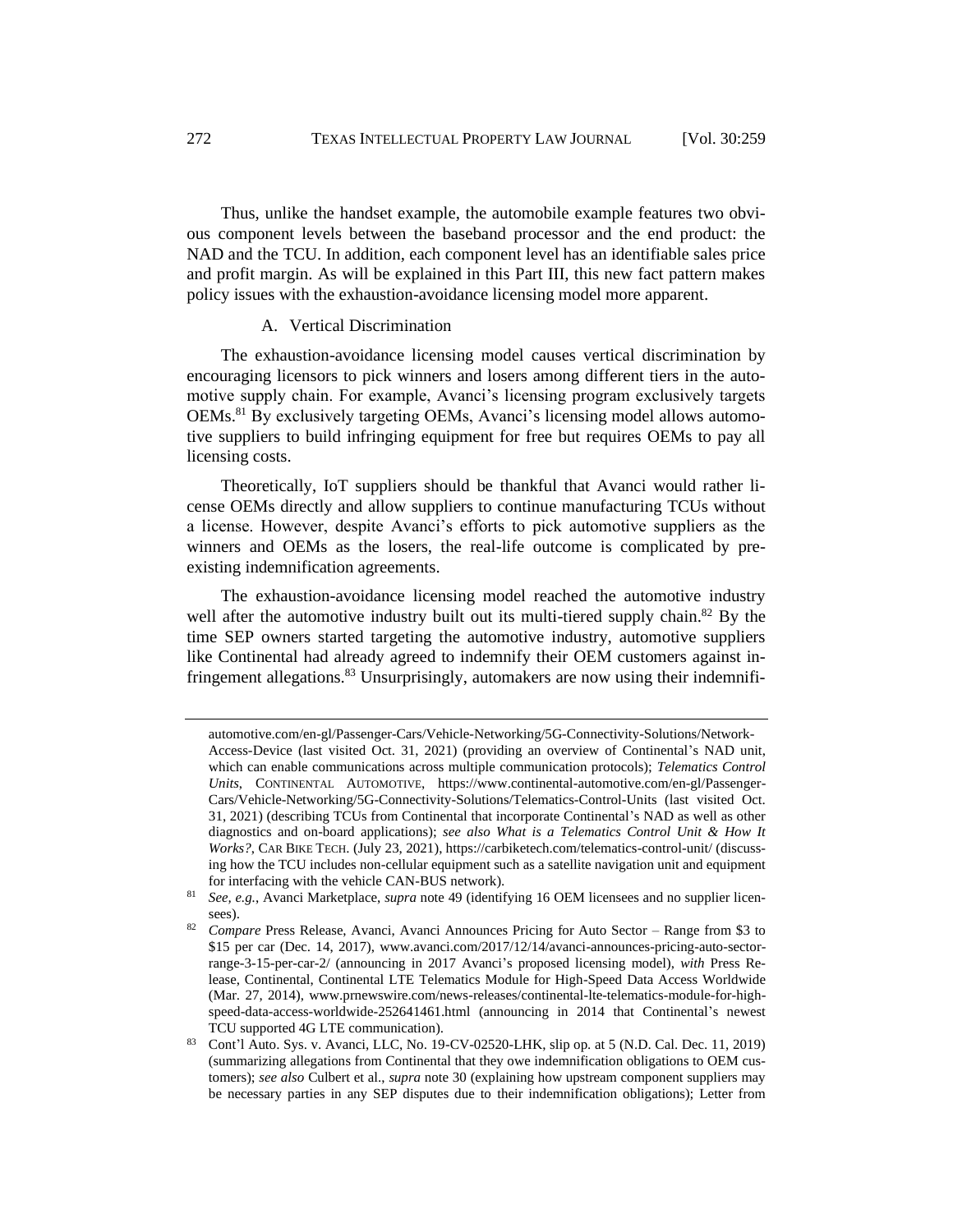## cation rights to push licensing expenses back up the supply chain.<sup>84</sup>

Thanks to these indemnification obligations, suppliers are the ultimate losers under Avanci's licensing scheme. If Avanci recovers its license fees against the automotive OEMs and the automotive OEMs use their indemnification rights to push these expenses onto their suppliers, then automotive suppliers will end up paying significantly more in license fees than they would have paid had Avanci licensed the suppliers directly. Thus far, Avanci has refused to adjust its licensing model to avoid such an unfair outcome; instead, Avanci maintains that it will not license suppliers like Continental unless the suppliers agree to pay the higher royalty rates Avanci charges OEMs.<sup>85</sup>

## B. Horizontal Discrimination

During oral arguments in *TCL v. Ericsson*, the appellate panel asked two important questions related to horizontal discrimination. First, Judge Chen asked, "Why is it reasonable if one company is paying a quarter and another company is paying \$4 for the exact same thing?"<sup>86</sup> Likewise, Judge Hughes asked whether the court should apply "a flat dollar fee versus a royalty rate that varies based upon the price of the phone."<sup>87</sup>

Although *TCL v. Ericsson* was an intra-industry SEP dispute between an infrastructure company and handset manufacturer, the questions posed by Judge Chen and Judge Hughes are even more relevant to cross-industry disputes. In intraindustry disputes, SEP owners use the exhaustion-avoidance licensing model to require different handset manufacturers to pay different license fees for the same licenses.<sup>88</sup> In cross-industry SEP disputes, SEP owners use the same exhaustion-

<span id="page-14-0"></span>Makan Delrahim, Assistant Att'y Gen., U.S. Dep't of Justice, Antitrust Div., to Mark H. Hamer, Baker & McKenzie (July 28, 2020), www.justice.gov/atr/page/file/1298626/download ("The Department understands, based on our investigation, that vehicle manufacturers are often indemnified by their suppliers for intellectual property infringement and that suppliers in the automotive industry typically take a license to any intellectual property necessary to produce a particular component.").

<sup>84</sup> *See, e.g.*, Eric Stasik, *Nokia-Daimler SEP Licensing Stand-Off Shows Why Auto Supplier Indemnification is Crucial*, IAM, May 12, 2021 ("Since Nokia began its licensing campaign in the automotive industry, and continuing through the present, Continental has faced numerous customer demands for indemnity based on the assertion and licensing of Nokia's patents, including demands that Continental reimburse the customer for royalties paid pursuant to a pool license which includes Nokia's patents.").

<sup>85</sup> *Cont'l Auto. Sys.*, No. 19-CV-02520-LHK at 4–5.

<sup>86</sup> Britain Eakin, *Fed. Cir. Befuddled in Hearing on Ericsson IP License Rates*, LAW 360 (Aug. 7, 2019), https://www.law360.com/articles/1185452/fed-circ-befuddled-in-hearing-on-ericsson-iplicense-rates.

 $rac{87}{88}$  *Id.* 

<sup>88</sup> *See, e.g.*, Curtis Dodd & Chris Dubuc, *FRAND Royalty Base Statements and Cellular Wireless Standard Essential Patents (Part III)*, IPWATCHDOG (Nov. 17, 2020), https://www.ipwatchdog.com/2020/11/17/frand-royalty-base-statements-and-cellular-wirelessstandard-essential-patents-part-iii/id=127397/ (noting how large SEP asserters like InterDigital and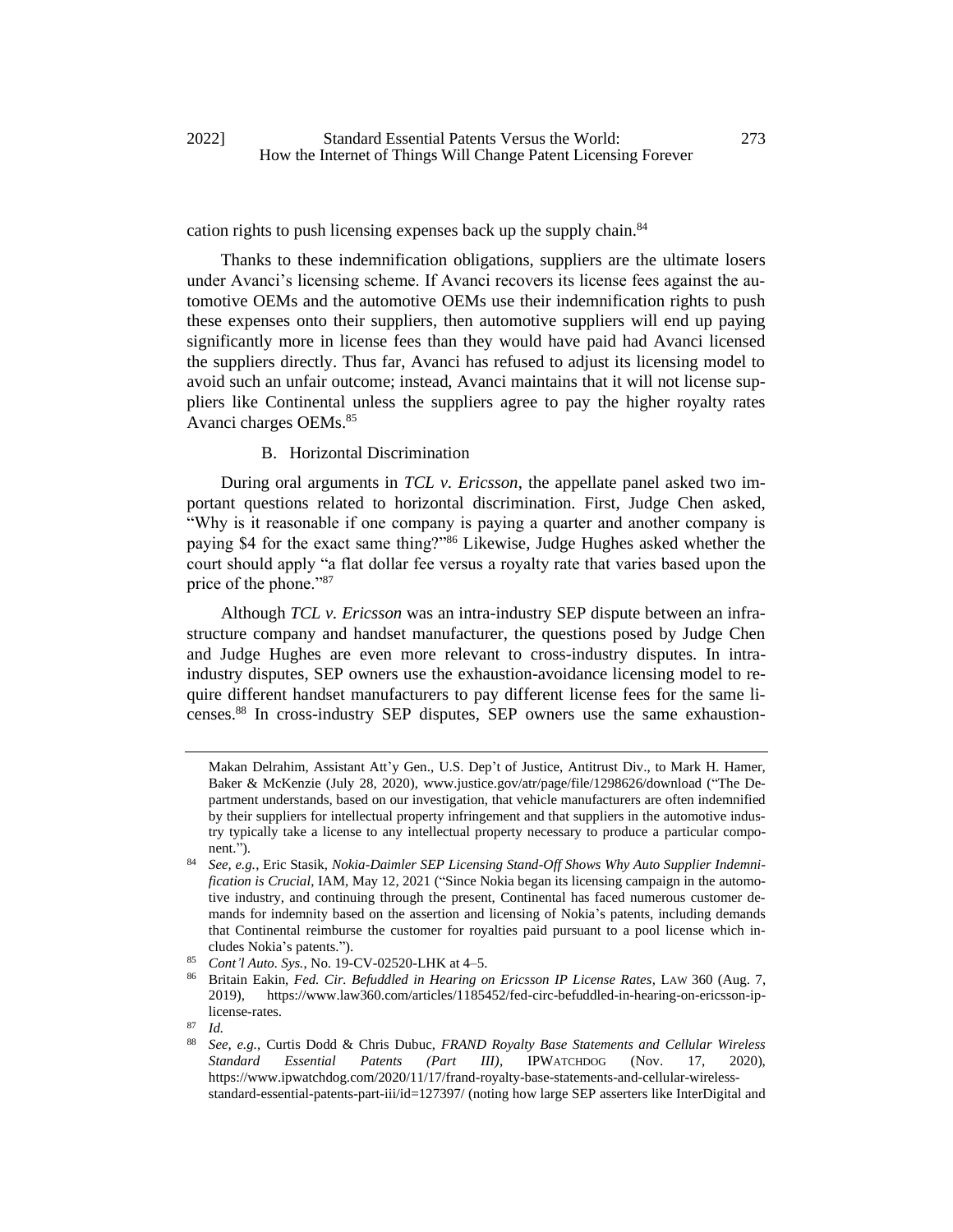avoidance licensing model to charge automotive OEMs entirely different license fees than they charge handset manufacturers.<sup>89</sup> Likewise, licensors like Avanci expect other IoT implementers to pay different licensing fees than both automotive OEMs and handset manufacturers.<sup>90</sup>

If left unchecked, every industry will pay different license fees for the same licenses to the same patents. Rather than paying license fees based on the value of the underlying inventions, each industry will pay the maximum potential royalty rate that industry can sustain. In this way, SEP licensing acts as a success tax: the more successful the use case, the more licensees will pay for the same licenses to the same patents.

At the other end of the spectrum, some industries may not pay any license fees. For example, some industries will be too small to justify a licensing campaign.<sup>91</sup> Other industries will evoke too much sympathy to license.<sup>92</sup> Although these industries would be licensed if SEP owners simply licensed chip manufacturers at the top of the value chain and allowed exhaustion to apply to downstream sales, the exhaustion-avoidance licensing model precludes this outcome, encouraging discrimination across industries that is otherwise avoidable.

Today, a start-up pursuing a new use case cannot predict whether it will be a winner or a loser under the exhaustion-avoidance licensing model. First, the start-up has no way of knowing whether it will be a licensing target in the future. The startup also cannot project or model its potential licensing exposure because SEP own-

Nokia determine different license rates for different end devices without explaining "how their per unit rates vary from one end user product to the next, instead opting to post rates for handsets along with some language about being flexible to 'accommodate the needs and circumstances of individual 'licensees[.]'").

<sup>89</sup> *Compare* Avanci Marketplace, *supra* note [49](#page-8-1) (summarizing Avanci's tiered pricing structure for automakers), *with* Dodd & Dubuc, *supra* not[e 88](#page-14-0) (discussing the disparate and unpublished license fees SEP owners use for handset manufacturers).

For example, Avanci's public pricing structure only applies to automobiles, not to smart sensors. Avanci Marketplace, *supra* not[e 49.](#page-8-1)

<sup>&</sup>lt;sup>91</sup> Varying license fees based on use case increases the administrative cost of licensing a new use case. For example, licensors need to study the new use case and the industry where that use case exists to set license rates. The licensors will then need to approach each company in that industry to begin license negotiations. If a licensor wishes to license a new use case using the exhaustionavoidance licensing model, then the licensor will have to dedicate resources and staffing to focus on that new use case. If the target industry is too small, however, then the use case may not be worth this administrative cost.

 $92$  For example, SEP owners with strong public reputations might not feel comfortable asserting patents against companies that make cellular-connected home alarm systems or medical devices because juries may side with the companies that protect and save lives. Of course, other patent owners are more comfortable ignoring optics and asserting patents against sympathetic defendants. *See, e.g.*, Complaint at 62, Labrador Diagnostics LLC v. Biofire Diagnostics, LLC et al., No. 20-348 (D. Del. Mar. 9, 2020) (seeking an injunction against defendant's manufacturing of COVID-19 tests based on allegations that the tests infringe two patents that were originally issued to Theranos and that list Elizabeth Holmes as the first-named inventor).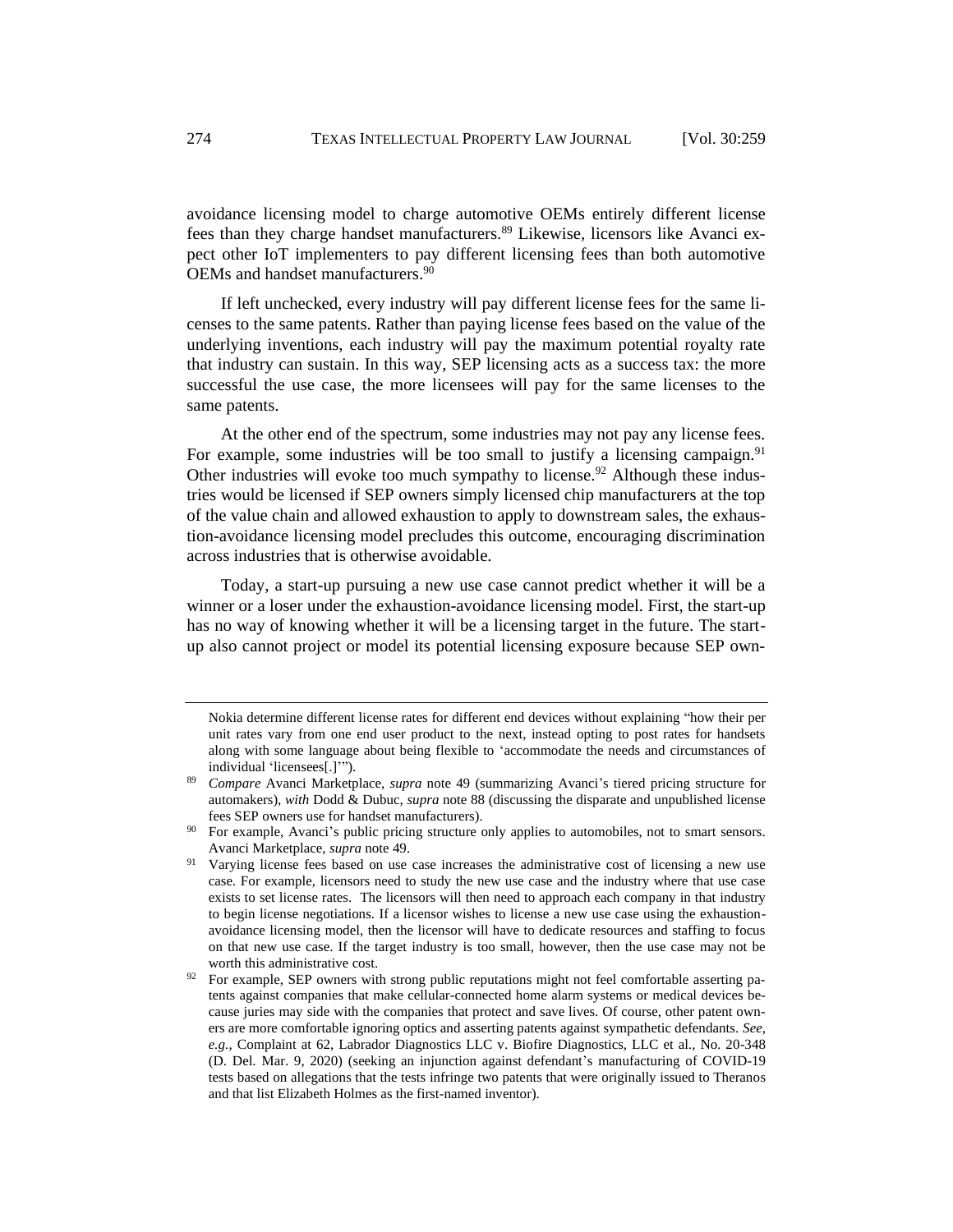ers do not publish their fee structures or formulae for new use cases.<sup>93</sup> Instead, the start-up must begin using the standardized technology and then wait years for an SEP licensor to decide how much the start-up's use case is worth. $94$  Meanwhile, the licensor suffers little to no penalty for waiting to start license discussions, allowing the licensor to delay price negotiations until the optimal moment.<sup>95</sup> When the SEP licensor finally approaches the start-up, the start-up will be in the same situation automotive suppliers face today: grappling with unexpected license costs that were not priced into its business model.

## <span id="page-16-2"></span><span id="page-16-1"></span><span id="page-16-0"></span>C. Imbalance of Bargaining Power

<span id="page-16-3"></span>Licensors like Avanci are deploying the license-exhaustion avoidance model in cross-industry disputes to intentionally target those companies least-equipped to mount a strong defense. SEP cases are significantly more complex than non-SEP cases,<sup>96</sup> and automotive OEMs and other IoT implementers outside the telecommunications industry do not have the necessary experience or technical knowledge to contest patent assertions related to cellular communication standards.  $97$  From a technical perspective, automotive OEMs are several tiers removed from the baseband processor and are not equipped to scrutinize whether the asserted patents are truly essential, valid, and infringed.<sup>98</sup> Automotive OEMs also typically lack experi-

<sup>93</sup> *See, e.g.*, AVANCI, *supra* note [56,](#page-9-0) at 7 (claiming instead there is "no explicit formula" for how they set their royalty rates).

<sup>94</sup> Although years of free infringement might sound appealing to start-ups, the delay can be quite damaging. First, if the start-up is targeted, the start-up will need to pay the SEP owner back for the years of "free" infringement, assuming laches does not apply. Also, the delay may lead to the startup dealing with patent assertions at inopportune times, such as during a fundraising round. *See, e.g.*, Darrell Etherington, *Twitter Acquires Over 900 IBM Patents Following Infringement Claim, Enters Cross-Licensing Agreement*, TECHCRUNCH (Jan. 31, 2014), https://techcrunch.com/2014/01/31/twitter-acquires-ibm-patents/ (reporting on how IBM targeted companies like Twitter as they prepared to go public). Furthermore, the delay prevents the start-up from establishing its cost structure prior to scaling its business; if, for example, the start-up knew the full cost of standard adoption in advance, the start-up might have pivoted to a different business model.

<sup>95</sup> *See* Douglas Lichtman, *Understanding the RAND Commitment*, 47 HOUS. L. REV. 1023, 1026 (2010) ("My main point is that participating firms are attempting to delay price negotiation, but in a way that does not distort that negotiation when it ultimately does take place.").

<sup>96</sup> Mark A. Lemley & Timothy Simcoe, *How Essential Are Standard-Essential Patents?*, 104 CORNELL L. REV. 607, 623 (2019).

<sup>&</sup>lt;sup>97</sup> *See* Erik R. Puknys et al., Strategic Considerations for the Escalating SEP Battles, FINNEGAN (June 29. 2020). https://www.finnegan.com/en/insights/articles/strategic-considerations-for-the-29, 2020), https://www.finnegan.com/en/insights/articles/strategic-considerations-for-theescalating-sep-battles.html ("Lack of a coherent essentiality test and specificity in SEP declarations require both technical and legal expertise to determine whether a patent is truly essential."); *see also* Samuel F. Ernst, *Patent Exhaustion for the Exhausted Defendant*, 2014 U. ILL. J. OF L., TECH., & POL'Y 445, 476 (2014) ("Because the downstream purchasers did not design the accused technology, they do not possess the technical information to effectively defend against the patents.").

<sup>98</sup> *See supra* notes [75](#page-12-1)[–80](#page-12-2) (describing the levels of separation between the OEM and the Tier 3 supplier); *see also* Gallego & Drexl, *supra* note [4,](#page-2-2) at 152 ("The informational needs of standard implementers are greater the less acquainted they are with the relevant technologies."); *cf.* Gaia Bern-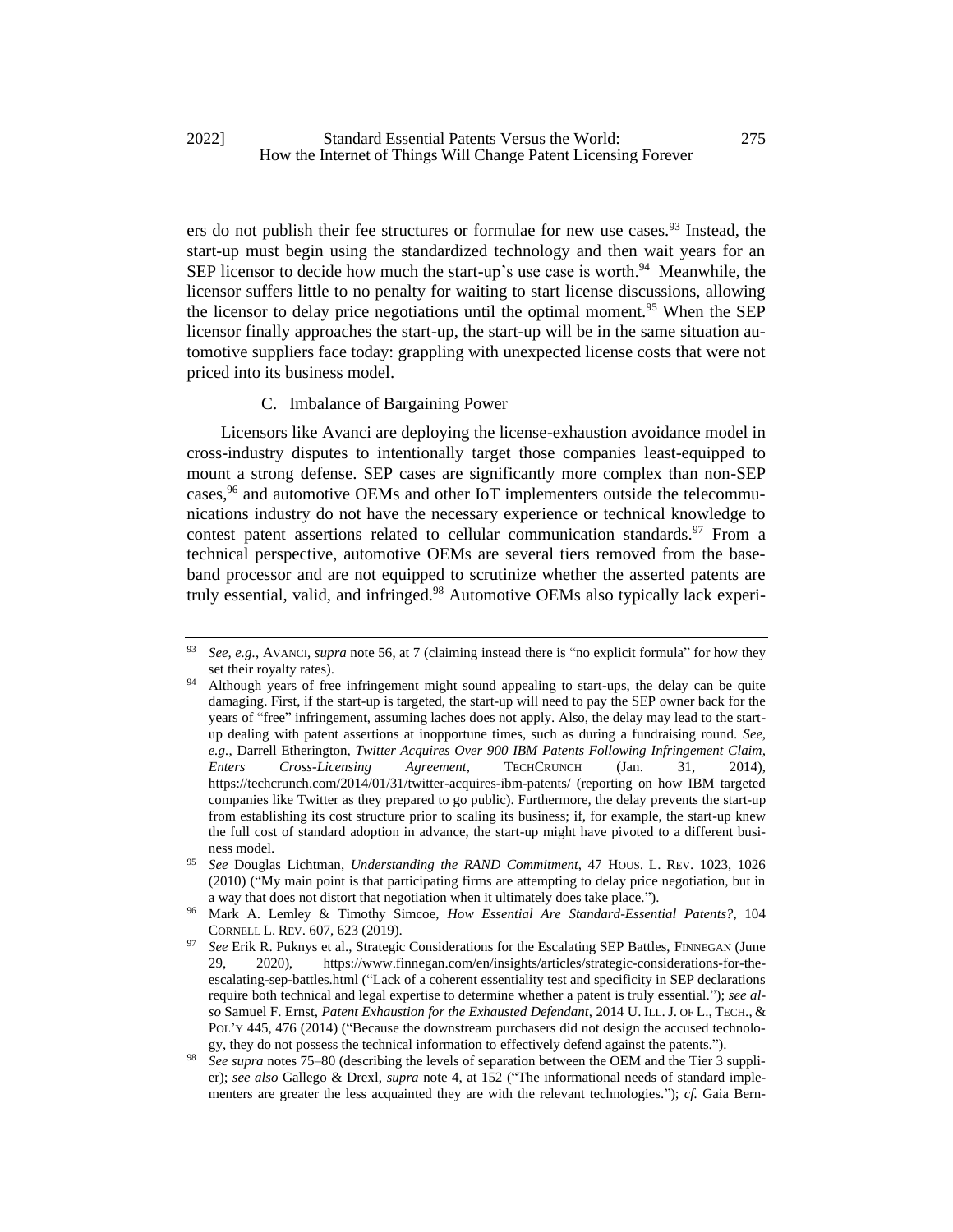ence with SEP licensing generally, with the FRAND standard specifically, and with how such topics have evolved within the past two decades of intra-industry disputes.<sup>99</sup>

Not only do automotive OEMs lack the necessary experience or knowledge to grapple with SEP assertions, but OEMs have few options for acquiring such experience and knowledge. Companies cannot necessarily rely on outside counsel and experts to cure these deficiencies because company management and in-house counsel are ultimately responsible for strategic decision making. In addition, SEP monetization efforts are often covered by non-disclosure agreements, and the resulting licenses are typically kept confidential. $100$  Thus, companies often must negotiate without knowledge of past SEP licensing positions, tactics, terms, royalty structures, and fee amounts.<sup>101</sup> Even if the licensor shares some of this information, the licensee has no way of confirming whether the provided materials are cherry-picked or whether the past deals represent the actual value of the licensed patents.<sup>102</sup>

In addition, licensees in cross-industry patent disputes cannot reduce their financial exposure by leveraging their own patent portfolio. In an intra-industry patent dispute between a licensee and a practicing entity,  $103$  the negotiation is analogous to buying a new car.<sup>104</sup> In a car purchase, the purchaser can reduce the net purchase price for a new car by offering to trade in a used car and receive a trade-in allowance towards the sales price.<sup>105</sup> In an intra-industry patent dispute between two companies operating in the cellular arena, the licensee may be able to "trade in" its

stein, *The Rise of the End User in Patent Litigation*, 55 B.C. L. REV. 1443, 1463–64 (2014) ("[End users] lack of technological sophistication puts them at a significant disadvantage in patent conflicts.").

<sup>99</sup> *See* Puknys et al., *supra* not[e 97](#page-16-2) ("That problem becomes more difficult when one side is a relative newcomer to SEP/FRAND licensing. For instance, an auto or medical device manufacturer will generally lack the FRAND licensing experience of a smartphone maker.").

<sup>100</sup> *See* Gallego & Drexl, *supra* note [4,](#page-2-2) at 145 ("Even where patent owners have already granted licenses to third parties, the royalty rates agreed upon will rarely be known to the public due to nondisclosure obligations.").

<sup>101</sup> *See* BRIAN J. LOVE ET AL., DO STANDARD-ESSENTIAL PATENT OWNERS BEHAVE OPPORTUNISTICALLY? EVIDENCE FROM U.S. DISTRICT COURT DOCKETS 1 (2020), https://www.tsefr.eu/sites/default/files/TSE/documents/doc/wp/2020/wp\_tse\_1160.pdf ("As private contracts, virtually all deals are negotiated in secret and thereafter rarely come to light. Consequently, data on SEP licensing positions and tactics, proposed and agreed upon terms, and royalty structures and amounts are dispersed among myriad companies that are generally obligated to keep what they know confidential.").

<sup>&</sup>lt;sup>102</sup> In all likelihood, the past license deals do not reflect the true value of the patents being licensed. *See infra* notes [245](#page-44-1)[–250](#page-44-2) and accompanying text (discussing how license agreements tend to reflect negotiation leverage and human factors, not the actual value of the licensed patents).

<sup>&</sup>lt;sup>103</sup> Of course, most SEP assertions come from non-practicing entities, who are impervious to counterassertions. *See* Lemley & Simcoe, *supra* note [96,](#page-16-3) at 621 (reporting that non-practicing entities are responsible for over 70% of the SEP assertions included in their study).

<sup>104</sup> Gregory Sidak, *How Licensing Standard-Essential Patents Is Like Buying a Car*, WIPO MAG., June 2015, https://www.wipo.int/wipo\_magazine/en/2015/03/article\_0003.html.

<sup>105</sup> *Id.*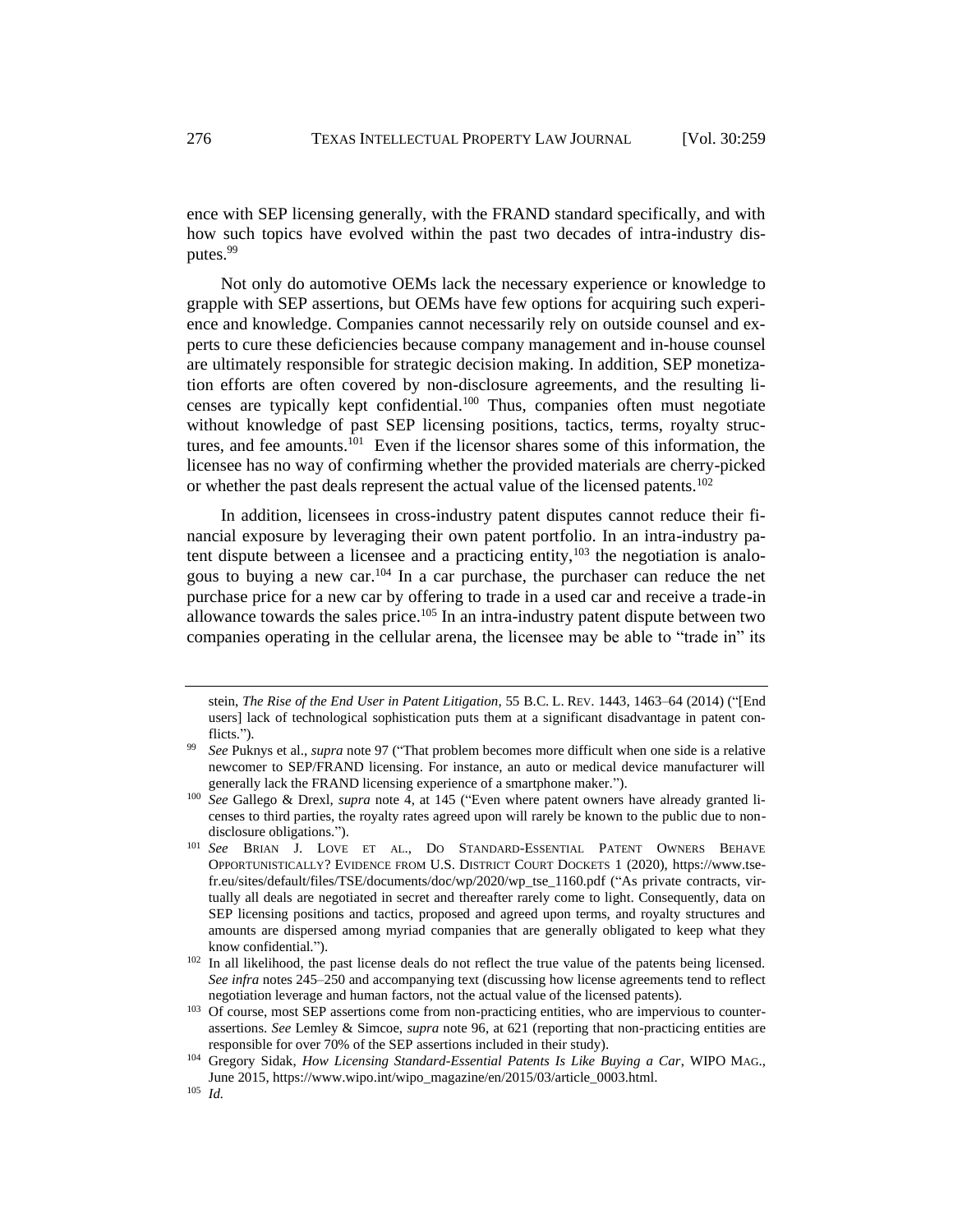own patents by seeking a cross-license agreement with the licensor.<sup>106</sup> By licensing its own patents back to the licensor, the licensee can reduce the net royalty amount owed to the licensor.<sup>107</sup>

Licensees in cross-industry patent disputes, however, typically cannot use this negotiation technique against practicing SEP owners. For example, although automakers do own large patent portfolios, automakers are unlikely to own patents that read on telecommunications infrastructure, baseband processors, or other equipment manufactured and sold by the SEP licensor.<sup>108</sup> As a result, automakers lack the necessary patents to counter assert against SEP licensors. Instead, Tier 2 and Tier 3 suppliers are more likely to own these patents.<sup>109</sup> By avoiding licensing Tier 2 and Tier 3 suppliers, SEP licensors can prey on those companies least capable of defending themselves with their own patent portfolio.

## **IV. Analyzing the Exhaustion-Avoidance Licensing Model**

The FRAND commitment *should* address the flaws described in Part III. For example, the non-discrimination element of FRAND should prohibit licensors from discriminating between different supply chain tiers (vertical discrimination) and between industries (horizontal discrimination). Likewise, the fairness element should require SEP owners to make licenses to everyone without delay. In particular, "fairness" should require SEP owners to license Tier 3 suppliers first rather than targeting downstream customers of their products.<sup>110</sup>

Instead, SEP owners have weaponized the FRAND commitment to insulate discrimination and unfair licensing practices. As explained in Part II, patent owners forced ETSI to adopt the FRAND commitment without defining what the FRAND commitment means.<sup>111</sup> This ambiguity allows SEP owners today to argue what FRAND *is not* without ever saying what FRAND actually *is*. With each argument, the FRAND commitment moves further away from the plain meaning of the words "fair," "reasonable," and "non-discriminatory."<sup>112</sup> As the FRAND commitment

<span id="page-18-0"></span><sup>106</sup> *Id.*

<sup>107</sup> *Id.*

<sup>108</sup> *Qualcomm proposes non-solution to automotive component-level patent licensing conflict: only courts can provide much-needed clarity now*, FOSS PATENTS, (Oct. 22, 2020) http://www.fosspatents.com/2020/10/qualcomm-proposes-non-solution-to.html (noting that companies higher in the supply chain are more likely than automakers and Tier 1 suppliers to hold patents relevant to cellular technologies).

<sup>109</sup> *Id.*

<sup>110</sup> *Cf.* Aro Mfg. Co. v. Convertible Top Replacement Co., 377 U.S. 476, 523–24 (1964) (Black, J., dissenting) ("Fairness would require that if recovery can be had from the chief wrongdoer, here Ford, the first obligation of the injured person is to try to hold Ford completely responsible."); *id.*  at 524 ("I can think of nothing much more unfair than to visit the infringement sins of a large manufacturer upon the thousands of ultimate purchasers who buy or use its goods.").

<sup>111</sup> *See supra* notes 19–28 and accompanying text.

<sup>112</sup> *See, e.g.*, Continental Automotive Sys., Inc., v. Avanci, L.L.C., No. 20-CV-11032, slip op. at 11 (5th Cir. Feb. 28, 2022) (concluding the FRAND commitment does not apply to mid-tier compo-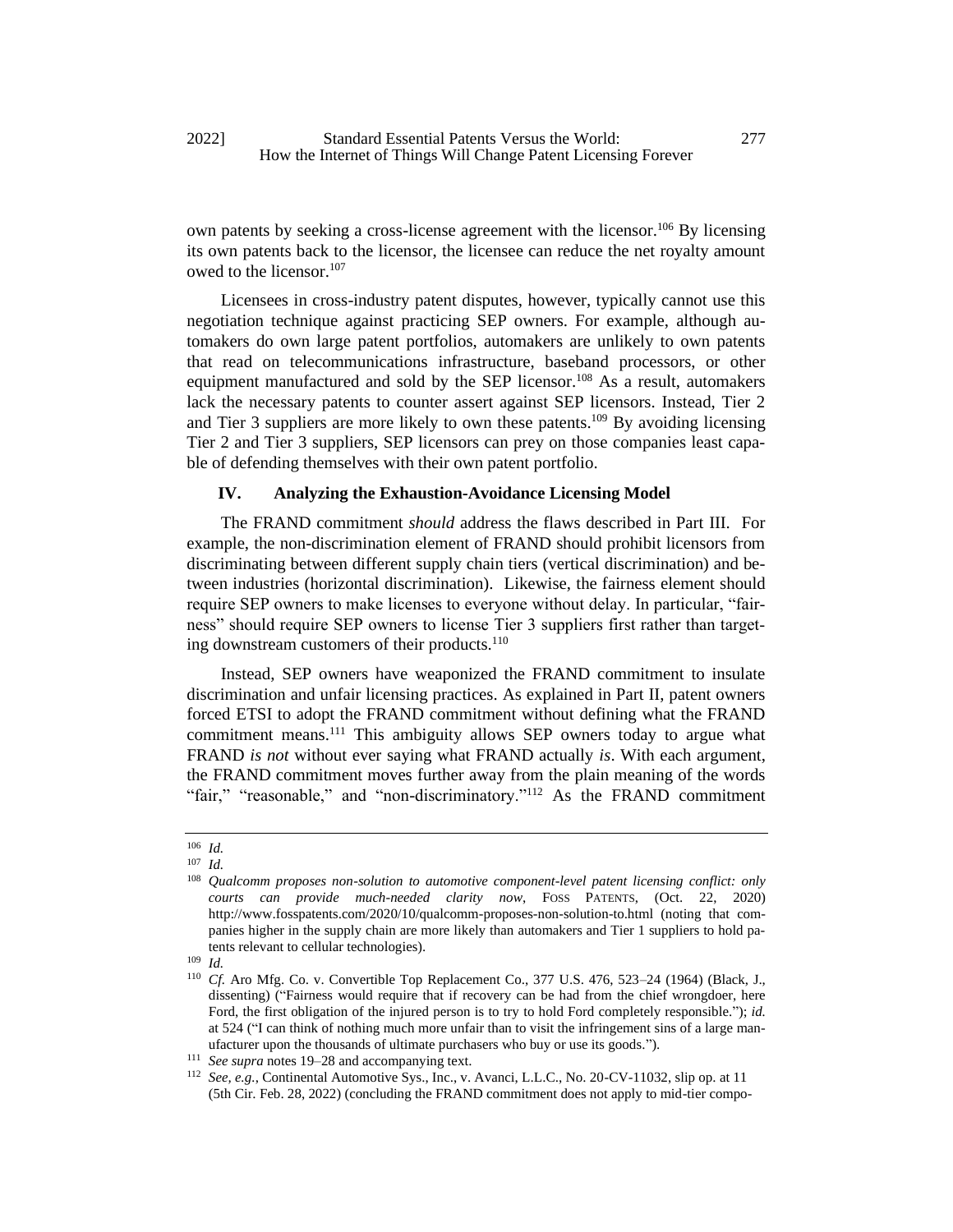erodes, companies become free to act as if the FRAND commitment does not place any material restrictions on their licensing activities.<sup>113</sup>

Years of erosion have left the FRAND commitment mostly hollow superficially existing on paper but without much meaning or potency. Today, the FRAND commitment's nominal existence allows SEP owners to justify their licensing activities as being FRAND-compliant without their activities necessarily being fair, reasonable, and non-discriminatory.<sup>114</sup> SEP owners enjoy the façade of legitimacy and relative lack of scrutiny afforded to them by the nominal FRAND commitment,<sup>115</sup> even though the FRAND commitment offers little protection to standard implementers.<sup>116</sup>

nent suppliers who practice the standard because they are not intended beneficiaries under the FRAND commitment); HTC Corp. v. Telefonaktiebolaget LM Ericsson, 12 F.4th 476, 484–85 (5th Cir. 2021) (asserting that the FRAND commitment does not require SEP owners to comply with apportionment or other patent law principles because the FRAND commitment is a matter of French contract law, not U.S. patent law); *In re* Certain Wireless Devices With 3G Capabilities and Components Thereof, Inv. No. 337-TA-800, USITC Pub. 4475 (Dec. 13, 2013) (Final) (asserting that the FRAND non-discrimination requirement "does not require uniform treatment across licensees"); ERICSSON, OPEN STANDARDS: TOGETHER WE INNOVATE 6 (2019),

https://www.ericsson.com/en/reports-and-papers/white-papers/open-standards-together-weinnovate (arguing that the FRAND commitment does not prohibit SEP owners from seeking and obtaining injunctions that would prohibit companies from implementing standards); *In re* Certain Elec. Devices, Including Wireless Commc'n Devices, Portable Music & Data Processing Devices, & Tablet Computs., Inv. No. 337-TA-794 (I.T.C. July 5, 2013) [hereinafter Commission Opinion (public version)] (arguing that the FRAND commitment does not require SEP owners to make initial licensing offers on FRAND terms because the FRAND obligation only attaches to final license agreements); Anne Layne-Farrar & Richard J. Stark, *FRAND Does Not Mean License-to-All in the US*, IAM (Sept. 28, 2020), https://media.crai.com/wp-

content/uploads/2020/11/20092612/FRAND-does-not-mean-license-to-all-in-the-US-\_-IAM.pdf (arguing that the FRAND commitment does not require SEP owners to offer licenses to all companies who request a license).

<sup>113</sup> For example, over-declaration of SEPs has been a rampant problem for years. *See, e.g.*, Jason R. Bartlett & Jorge L. Contreras, *Rationalizing FRAND Royalties: Can Interpleader Save the Internet of Things?*, 36 REV. LITIG. 285, 301 (2017) (citing various studies finding that less than half of the patent families declared "essential" to ETSI's 2G, 3G, and 4G wireless standards were, in fact, essential); *see also* Lemley & Simcoe, *supra* note [96,](#page-16-3) at 628–32 (suggesting that over-declaration of SEPs may help explain why "[w]hen SEPs are asserted in court, most of them turn out not to be infringed"). Admittedly, SEP owners may be motivated to over-declare since failing to disclose essential patents might lead to liability for the SEP owner. Bartlett & Contreras, *supra*, at 301. Overdeclaring SEPs, however, results in encumbering patents with a FRAND commitment that otherwise would not be encumbered. If SEP owners believed that the FRAND commitment meaningfully restricts an SEP owner's ability to assert and monetize SEPs, then one would expect SEP owners to avoid over-declaration wherever possible.

<sup>114</sup> *E.g.*, Avanci Marketplace, *supra* note [49](#page-8-1) (touting Avanci's commitment to license SEPs on FRAND terms).

<sup>115</sup> *See, e.g.*, Letter from Makan Delrahim, Assistant Att'y Gen., U.S. Dep't of Justice, Antitrust Div., to Mark H. Hamer, Baker & McKenzie, *supra* note 83, at 20 (blessing Avanci's patent licensing pool, in part, because Avanci has publicly committed to licensing on FRAND terms).

<sup>&</sup>lt;sup>116</sup> The biggest benefit to implementers might be increasing the likelihood of protection against U.S. injunctions. *See* Apple Inc. v. Motorola, Inc., 869 F.Supp.2d 901, 914 (N.D. Ill. June 22, 2012) (refusing to enjoin Apple because, "[b]y committing to license its patents on FRAND terms, Motorola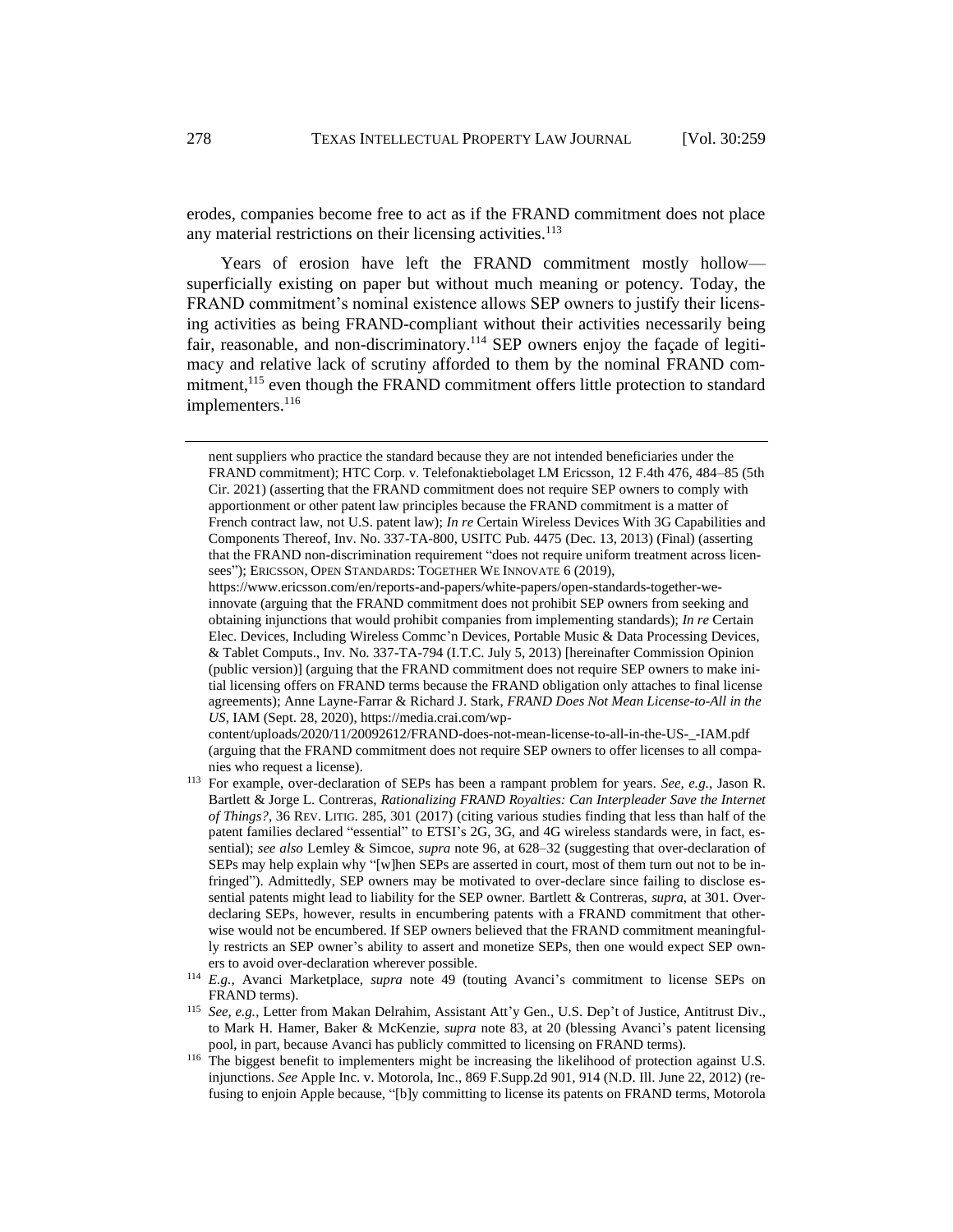Even if a court were to suddenly define and enforce FRAND's plain meaning, historical FRAND violations would continue to infect new SEP disputes. Specifically, courts rely heavily on comparable licenses when setting royalty rates, often without evidence that the prior licenses complied with FRAND or U.S. damages law.<sup>117</sup> These past license agreements rarely reflect the actual value of the patented technology.<sup>118</sup> This is especially true in the SEPs context, as the FRAND commit-

This approach fully bled into SEPs disputes after Judge Robart translated the *Georgia-Pacific*  factors for use in SEPs cases. *See* Microsoft Corp. v. Motorola, Inc., No. C10-1823JLR, 2013 WL 2111217, at \*3, 16–20 (W.D. Wash. Apr. 25, 2013) (analyzing each *Georgia Pacific* factor to determine whether and how each applies to SEP disputes). Judge Robart, however, merely required that "the past royalty rates for a patent . . . be negotiated under the RAND obligation or a comparable negotiation." *Id.* at \*18. Prior licenses meet this standard simply if "the parties clearly understood the RAND obligation," *id.*, regardless of whether the actual license terms are FRAND. If a licensor forced a past licensee to accept license terms that are not FRAND-compliant, cases like *Microsoft v. Motorola* allow the licensor to reuse the past license to force subsequent licensees to also accept license terms that are not FRAND-compliant. As a result, SEP owners are motivated to game license settlements to set up future profits. *See, e.g.*, Erik Hovenkamp, *Tying, Exclusivity, and Standard-Essential Patents*, 19 COLUM. SCI. & TECH. L. REV. 79, 110–11 (2017) (explaining how an SEP owner can require a licensee to accept a high upfront royalty rate that is significantly above the FRAND level, offer rebate payments to lower the *effective* royalty closer to the FRAND level for that licensee, and then use the high upfront royalty rate as the established royalty rate for future SEP enforcement actions against other licensees).

<sup>118</sup> *See* David O. Taylor, *Using Reasonable Royalties to Value Patented Technology*, 49 GA. L. REV. 79, 130–31 (2014) (discussing how negotiated license agreements deviate from the value of the patented technology); *see also infra* notes [245](#page-44-1)[–250](#page-44-2) and accompanying text (discussing how license agreements tend to reflect negotiation leverage and human factors, not the actual value of the licensed patents).

<span id="page-20-0"></span>committed to license the [patent] to anyone willing to pay a FRAND royalty and thus implicitly acknowledged that a royalty is adequate compensation for a license to use that patent"). Of course, this benefit has limited value since plaintiffs in the U.S. are unlikely to obtain an injunction against non-competitors even in the absence of a FRAND commitment. *Cf.* Christopher B. Seaman, *Permanent Injunctions in Patent Litigation After* eBay*: An Empirical Study*, 101 IOWA L. REV. 1949, 1990 (2016) (reporting that competitors have an 84% chance of receiving a requested permanent injunction, whereas courts granted permanent injunctions to companies who were not market competitors in only 21% of cases).

<sup>117</sup> *See, e.g.*, Commonwealth Sci. & Indus. Rsch. Org. v. Cisco Sys., Inc., 809 F.3d 1295, 1303 (Fed. Cir. 2015) (assuming, without evidence, that prior license negotiations complied with apportionment requirements on the belief that the parties "negotiated over the value of the asserted patent, 'and no more'" (quoting Ericsson, Inc. v. D-Link Sys., Inc., 773 F.3d 1201, 1226 (2014))). Likewise, courts in non-SEP cases also heavily rely on comparable licenses when setting reasonable royalty rates. *See* Jonathan S. Masur, *The Use and Misuse of Patent Licenses*, 110 NW. U. L. REV. 115, 120 (2015) ("Courts have relied upon existing licenses in calculating damages for decades, and the practice has grown even more prominent in recent years."). This practice became popular after Judge Tenney identified the existence of an established royalty for the patent in question as the first of the fifteen so-called *Georgia-Pacific* factors. Georgia-Pacific Corp. v. U.S. Plywood Corp., 318 F. Supp. 1116, 1120 (S.D.N.Y. 1970), *mod. and aff'd*, 446 F.2d 295 (2d Cir. 1971); *see also* Tektronix, Inc. v. U.S., 552 F.2d 343, 347 (Ct. Cl. 1977) ("Where an established royalty rate for the patented inventions is shown to exist, that rate will usually be adopted as the best measure of reasonable and entire compensation."), opinion modified on denial of reh'g, 557 F.2d 265 (Ct. Cl. 1977).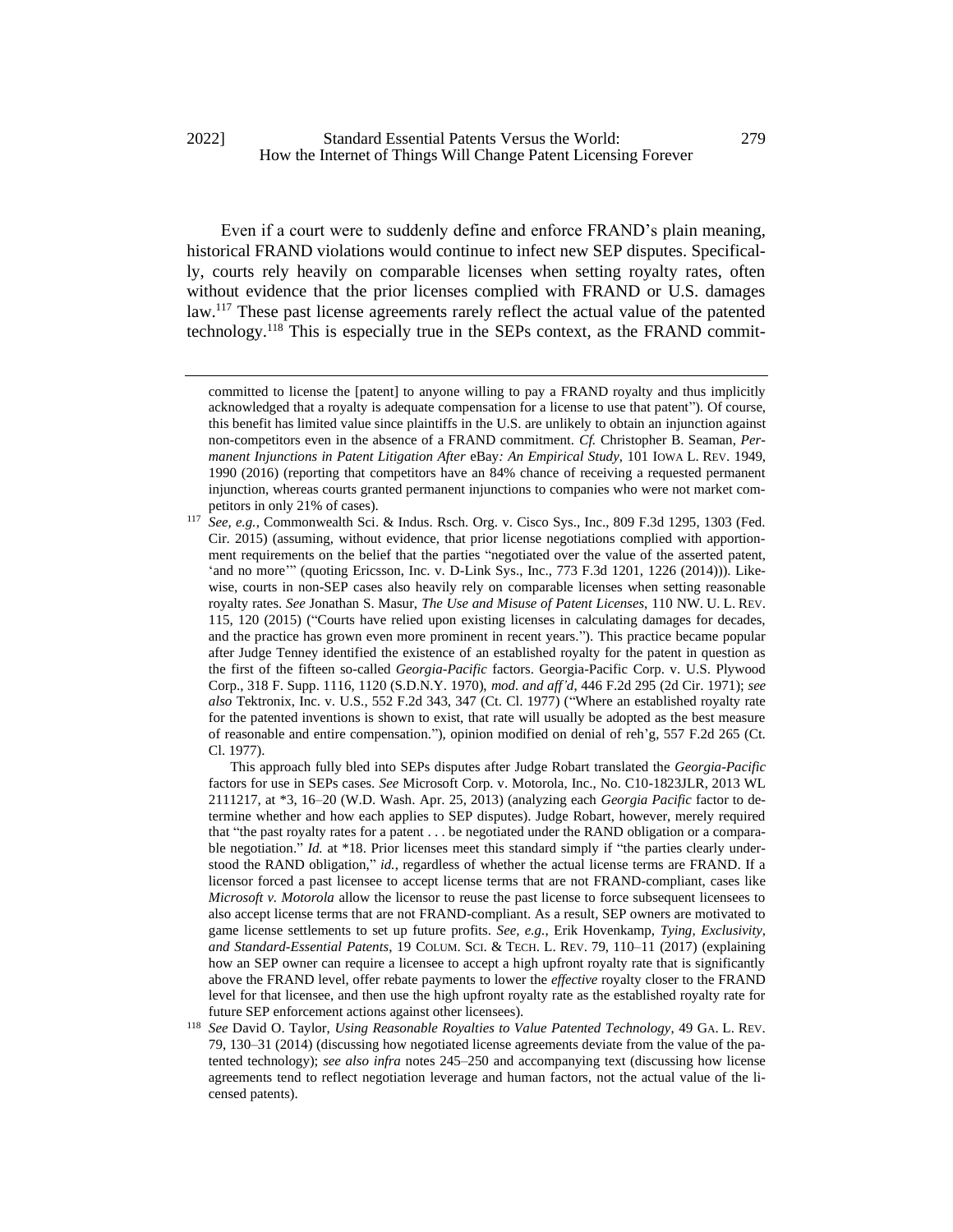ment does not necessarily require SEP owners to make initial license offers that comply with FRAND<sup>119</sup> or offers that respect U.S. law on patent damages.<sup>120</sup> Unless courts stop using past license agreements to set new royalty rates, past mistakes will continue to haunt future SEP disputes.

Rather than prevent discrimination and unfair licensing practices, the FRAND commitment encourages this behavior by distracting from other legal inquiries.<sup>121</sup> Although compliance with FRAND has no bearing on whether the SEP licensing model complies with prevailing law,  $122$  the modern focus on FRAND has effectively preempted discussion of other legal issues raised by the exhaustion-avoidance licensing model.

<span id="page-21-0"></span>To demonstrate this point, Part IV will address how current U.S. law applies to

<sup>119</sup> *See, e.g.*, Commission Opinion (public version), *supra* not[e 112,](#page-18-0) at 60 (rejecting arguments that the FRAND commitment requires SEP owners to make initial licensing offers on FRAND terms on the grounds that the FRAND obligation only attaches to final license agreements). *But see* Case C-170/13, Huawei Techs. Co. Ltd. v. ZTE Corp., 2015 E.C.R. 477 (requiring an SEP owner to make an initial written offer on FRAND terms if the alleged infringer has expressed a willingness to take a license on FRAND terms). Of course, there is also no mechanism to confirm that the final terms of a license agreement signed out of court actually comply with the FRAND commitment.

<sup>&</sup>lt;sup>120</sup> *See HTC Corp.*, 12 F.4th 476 at 484–85 (holding that the FRAND commitment did not require Ericsson's license offer to comply with apportionment or other patent law principles on the grounds that the FRAND commitment is a matter of French contract law, not U.S. patent law). The *HTC*  decision, however, may be an outlier. Unlike typical SEP cases, the district court in this case never created a license or set a FRAND rate. *Id.* at 483. Rather, the dispute focused solely on whether the parties breached FRAND or negotiated in bad faith. *Id.* at 482–83. According to the Fifth Circuit, this procedural quirk allowed the district court to ignore U.S. patent law because the case only involved breach-of-contract claims. *Id.* at 484–85. *But see id. at* 492 (Higginson, J., concurring) (explaining how the procedural quirk is irrelevant because "a jury assessing patent infringement undertakes the same task of assessing whether an offered rate is FRAND"). In more typical SEP disputes subject to U.S. patent law, courts should recognize that SEP owners breach the "fair" element of FRAND when they demand more compensation from licensees than permitted under prevailing patent law. *See id.* at 491 (Higginson, J., concurring) (noting that U.S. apportionment requirements "are rooted in practical fairness considerations").

<sup>121</sup> *See, e.g.*, Jorge Padilla & Koren W. Wong-Ervin, *Portfolio Licensing to Makers of Downstream End-User Devices: Analyzing Refusals to License FRAND-Assured Standard-Essential Patents at the Component Level*, 62 ANTITRUST BULL. 494, 497 (2017) (analyzing the FRAND commitment and antitrust law and then concluding, without any apportionment or other patent damages analysis, that "there is no justification, as a matter of either law or economics, to intervene against the decision of a[n] SEP holder to refuse licensing patents to component manufacturers when it does not assert its patents at the component level *and* licenses its portfolio to end-device manufacturers on FRAND terms irrespective of where they source their components").

<sup>&</sup>lt;sup>122</sup> Failure to comply with the FRAND commitment is not sufficient to establish an antitrust violation. *Cont'l Auto. Sys. v. Avanci, LLC*, No. 19-CV-02933-M, slip op. at 21 (5th Cir. Sept. 10, 2020) (holding that "[i]t is not anticompetitive for an SEP holder to violate its FRAND obligations"). The reverse must also be true. Compliance with FRAND commitment—whatever that actually means—does not prove that SEP owners lack monopoly power or are not acting anticompetitively. *Cf.* ROGER G. BROOKS & DAMIEN GERADIN, INTERPRETING AND ENFORCING THE VOLUNTARY FRAND COMMITMENT 8 (2010), https://papers.ssrn.com/sol3/papers.cfm?abstract\_id=1645878 (noting that organizations like ETSI did not adopt the FRAND standard for the purpose of ensuring compliance with EU competition law).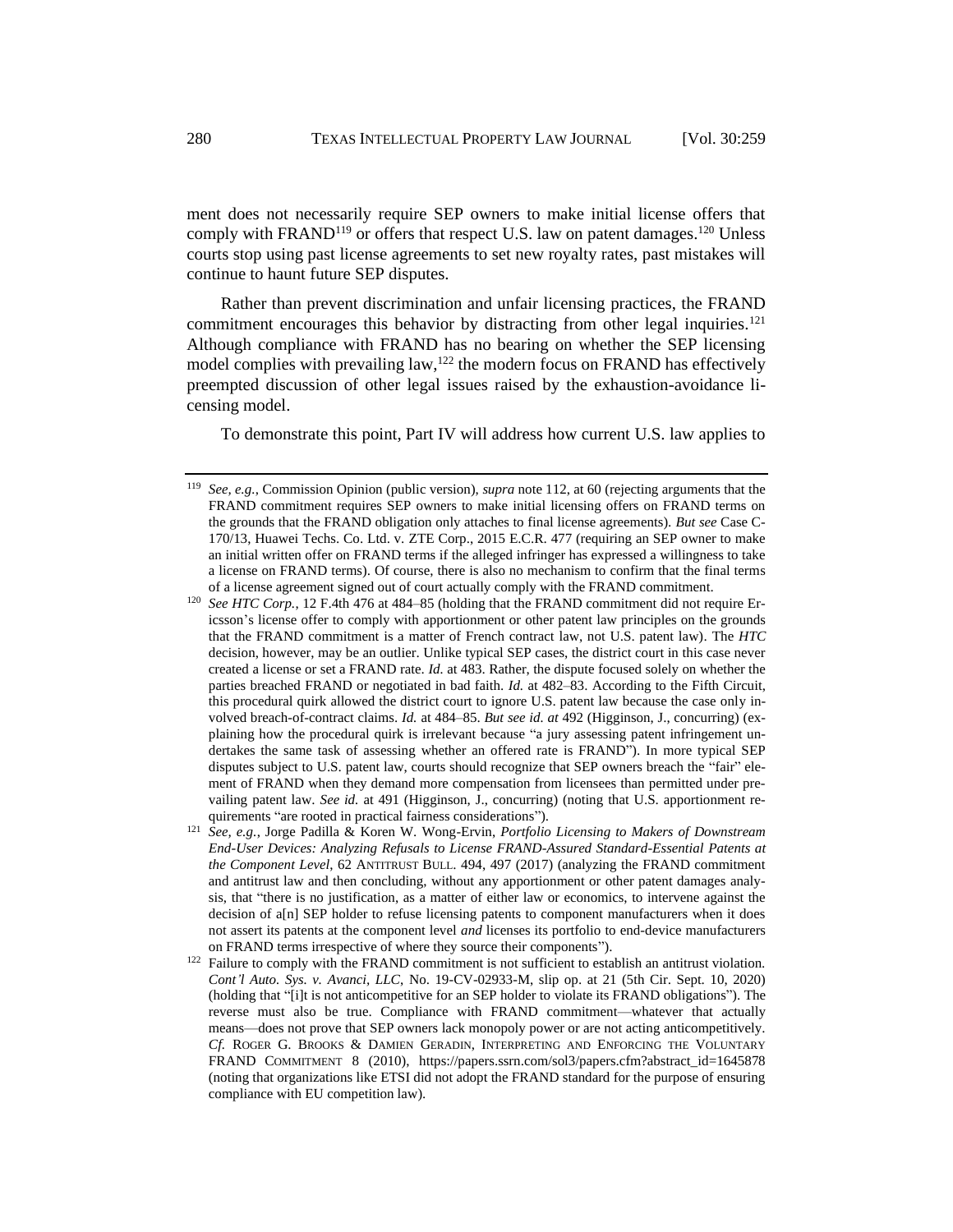SEP assertions against IoT companies in the absence of a FRAND commitment. Subpart A applies U.S. precedent on patent apportionment to the exhaustionavoidance licensing model. Subpart B proposes patent misuse as a recommended remedy for the apportionment violations identified in Subpart A. Subpart C explains how enforcing U.S. law on patent apportionment would achieve what the FRAND commitment has failed to do: address the policy failures described in Part III.

#### A. Exhaustion Avoidance or Apportionment Avoidance?

#### *1. The Smallest Salable Patent-Practicing Unit*

One cannot analyze how U.S. law would apply to the exhaustion-avoidance licensing model in the absence of a FRAND commitment without discussing another controversial acronym: SSPPU, which stands for the "smallest salable patentpracticing unit." Although often mislabeled as a valuation method<sup>123</sup> or a legal doctrine,<sup>124</sup> the SSPPU itself is merely what the name suggests: a unit or component of a device—or the device itself. Contrary to some characterizations, the SSPPU is not a theory; $125$  rather, the SSPPU is an item that exists in the real world.

In fact, a real-world SSPPU exists in every infringement case. If an article infringes a patent, then that article must contain, or itself constitute, a smallest-salable unit that practices the claimed invention. Although some may disagree over what constitutes the SSPPU, they cannot deny the existence of an SSPPU where infringement exists.

Conveniently, identifying the SSPPU in an SEP dispute does not necessarily require an analysis of each individual patent. For a patent to qualify as an SEP, infringement of the patent must be technically required in order to implement part of the applicable standard.<sup>126</sup> Conversely, if the standard does not require infringement of the patent, then the patent does not qualify as an SEP and therefore falls outside

<sup>123</sup> *See, e.g.*, Axel Gautier & Nicolas Petit, *The Smallest Salable Patent Practicing Unit and Component Licensing: Why \$1 is Not \$1*, 15 J. COMPETITION L. & ECON. 690 (2019) (describing the SSPPU as a "valuation method").

<sup>124</sup> *See, e.g.*, Mark Snyder, *SSPPU: A Tool for Avoiding Jury Confusion*, 17 SEDONA CONF. J. 373 (2016) (describing the SSPPU as a "tool"); Jonathan Putnam, *'Smallest Saleable Patent Practicing Unit' Doctrine: Development and Challenges*, IAM (Oct. 12, 2017), https://www.iammedia.com/litigation/smallest-saleable-patent-practising-unit-doctrine-developments-andchallenges (describing the SSPPU as a "doctrine").

<sup>125</sup> *See, e.g.*, Richard J. Stark, *Debunking the Smallest Salable Unit Theory*, COMPETITION POL'Y INT'L 2, 7–8 (2015), https://www.cravath.com/a/web/529/3550382\_1.pdf (describing the SSPPU as a "theory" that "plainly cannot apply in portfolio licensing of SEPs" because, among other reasons, asserted portfolios typically include both SEPs and non-SEPs). *But see infra* note [127](#page-23-0) (discussing how tying non-SEPs to SEPs in a patent dispute may be improper).

<sup>126</sup> *See Annex 6*, *supra* note 25, at 47 (defining "essential" under the ETSI patent policy as meaning "that it is not possible on technical (but not commercial) grounds . . . to make, sell, lease, otherwise dispose of, repair, use or operate EQUIPMENT or METHODS which comply with a STANDARD without infringing" the patent).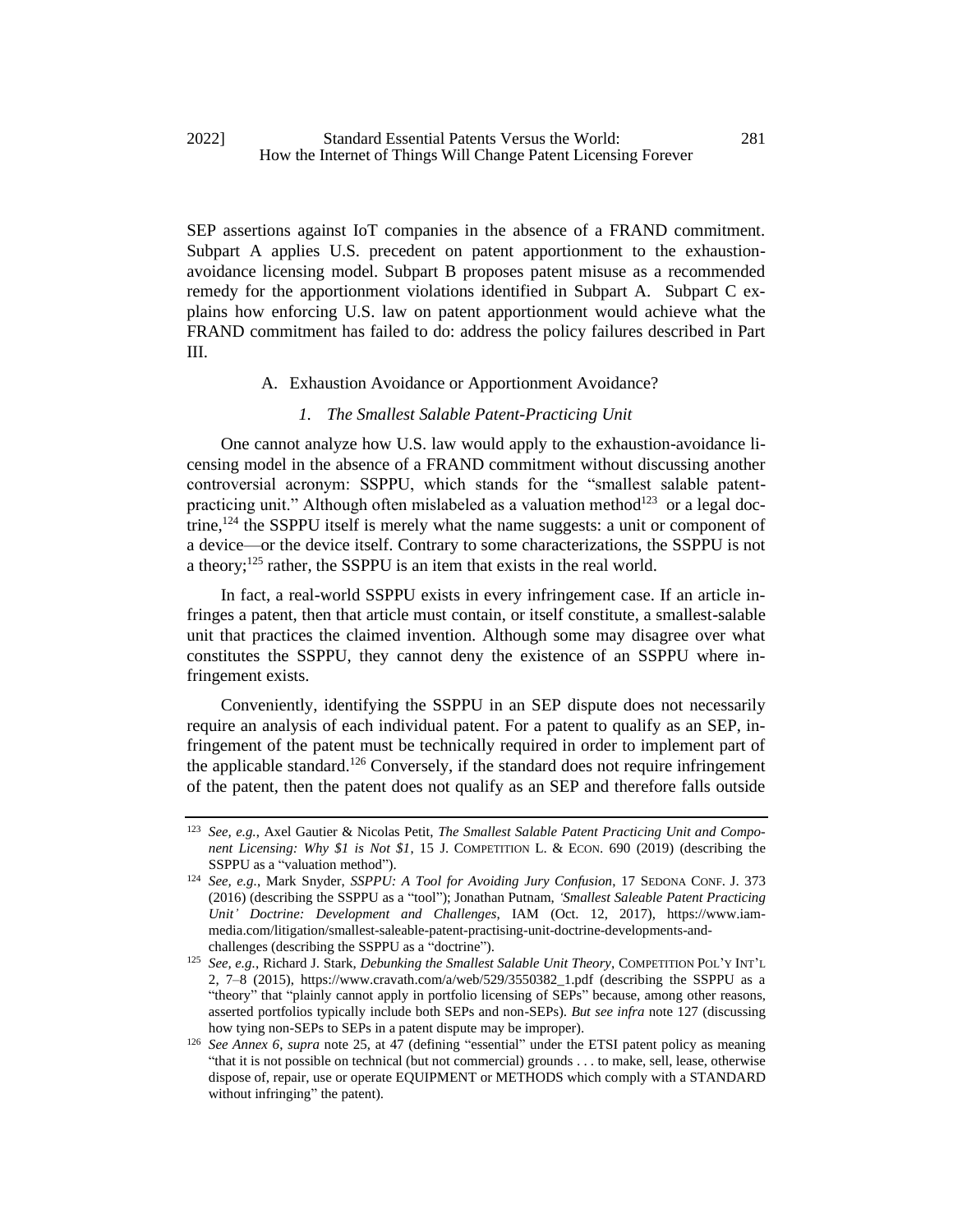<span id="page-23-0"></span>the scope of the SEP dispute.<sup>127</sup> Accordingly, the SSPPU can be identified simply by referring to the technical requirements of the applicable standard.

In the IoT context, it is not even necessary to identify the SSPPU with specificity to understand how the SSPPU impacts the patent damages inquiry. In the automotive supply chain example, one must merely agree that the car itself is not the SSPPU. This point should be uncontroversial, as relevant cellular communications standards do not require automotive components that exist outside the TCU.<sup>128</sup>

If an automobile does not have any equipment or features required for compliance with the applicable standard—other than equipment or features contained within the TCU—then the SSPPU must exist at a higher tier in the supply chain, anywhere from the Tier 1 supplier all the way up to the baseband processor manufacturer. If the SSPPU exists somewhere within the TCU, then any feature or function found outside the TCU cannot infringe any SEPs.

#### <span id="page-23-1"></span>*2. The Apportionment Doctrine*

A patentee seeking damages on a product that includes both patented and un-

<sup>&</sup>lt;sup>127</sup> This Article assumes that SEP licensing assertions only include SEPs. To the extent that an SEP owner wants to tie its SEPs to non-SEPs in an effort to maximize its overall licensing revenue, that activity may also qualify as patent misuse if the SEP licensors are overcharging licensees for SEP licenses but shifting this overcharge to non-SEPs tied to the SEPs in the license. *See* 35 U.S.C. § 271(d)(5) (2010) (allowing patent misuse to apply to such tying scenarios if, "in view of the circumstances, the patent owner has market power in the relevant market for the patent or patented product on which the license or sale is conditioned"); *see also* Gallego & Drexl, *supra* note [4,](#page-2-2) at 142 ("[I]t is not the standard essentiality of a patent, but the 'market essentiality' of a standard which is crucial to conclude that an SEP owner holds a dominant position."); Erik Hovenkamp, *Tying, Exclusivity, and Standard-Essential Patents*, 19 COLUM. SCI. & TECH. L. REV. 79, 102–103 (2017) (explaining how firms can evade price regulation by tying unregulated components to its price-controlled goods and requiring customers to buy them as a pair); A. Douglas Melamed  $\&$ Carl Shapiro, *How Antitrust Law Can Make FRAND Commitments More Effective*, 127 YALE L.J. 2110, 2127 (2018) (suggesting that tying SEPs to non-SEPs in an effort to obtain more than a "reasonable" royalty for the SEPs may violate Section 1 of the Sherman Act). *But see* Princo Corp. v. Int'l Trade Comm'n, 616 F.3d 1318, 1325 (Fed. Cir. 2010) (en banc) (noting that "while grouping patents together in package licenses has anticompetitive potential, it 'also has potential to create substantial procompetitive efficiencies' such as clearing possible blocking patents, integrating complementary technology, and avoiding litigation"); Saint Lawrence Commc'ns LLC v. Motorola Mobility LLC, No. 2:15-CV-351-JRG, slip op. at 20–21 (E.D. Tex. Feb. 15, 2018) (declining to find patent misuse where, in the court's opinion, Motorola failed to show that the potentially anticompetitive harms outweighed the potential benefits of the SEP owner's licensing practices).

<sup>&</sup>lt;sup>128</sup> *See supra* notes 78–79 and accompanying text (discussing what equipment is responsible for cellular communications). To the extent that the cellular standards or any SEPs recite any elements that exist outside the TCU, recitation of such elements does not automatically mean that the automobile is the SSPPU. Rather, the SSPPU is the smallest salable infringing unit "with close relation to the claimed invention." Cornell Univ. v. Hewlett-Packard Co., 609 F.Supp.2d 279, 283, 287–88 (N.D.N.Y. 2009), *quoted in* LaserDynamics, Inc. v. Quanta Comput., Inc., 694 F.3d 51, 67 (Fed. Cir. 2012). The mere fact that a cellular standard or SEP claim recites an element existing in the automobile does not mean that the element has a close relation to the claimed invention in a cellular SEP. To hold otherwise would mean that a human being would have a "close relation" to a software invention merely because the claim recites existence of a user.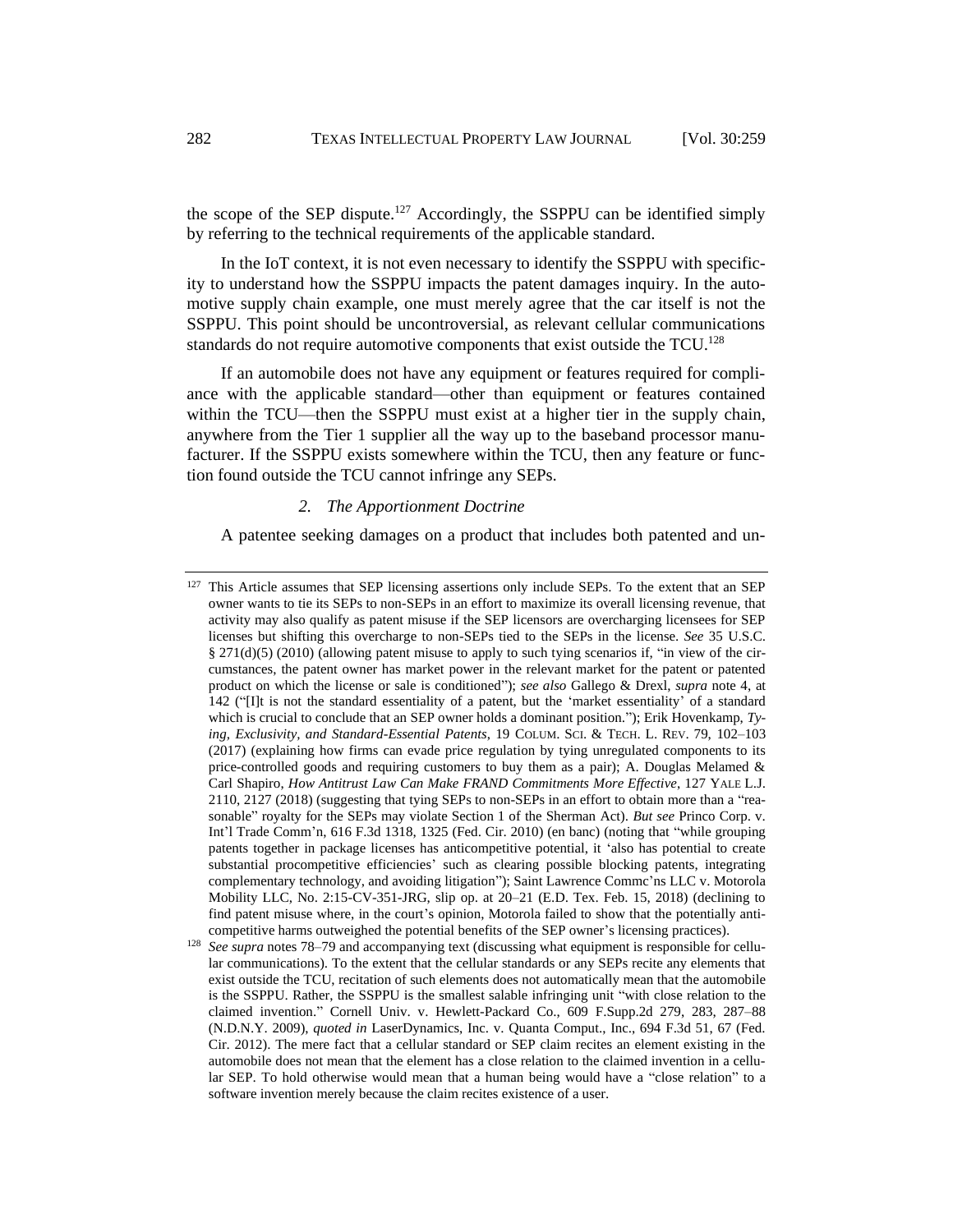patented features must "apportion damages only to the patented features."<sup>129</sup> The Supreme Court first recognized this "general rule"<sup>130</sup> in *Garretson v. Clark*, stating that the patentee must provide apportionment evidence in "every case."<sup>131</sup> This rule ensures that the patentee receives compensation for the "value of what was taken"<sup>132</sup> without allowing the patentee to overreach and capture value outside asserted patents. $133$ 

The apportionment rule applies to all patents, not just SEPs.<sup>134</sup> In SEP cases, however, the apportionment rule can be particularly instructive. Return to the example of the Tier 1 supplier who sells a TCU containing the SSPPU to an automotive OEM. First, any features found outside the TCU do not infringe any SEPs.<sup>135</sup> Second, the apportionment rule requires that the patentee apportion out the value of any non-infringing features (e.g., any features outside the SSPPU).<sup>136</sup> Therefore, any features or value added by the OEM outside the TCU must be apportioned out.

<span id="page-24-0"></span>Judge Holderman reached a similar conclusion when analyzing SEPs essential to 802.11 wireless network standards. In the case *In re Innovatio IP Ventures, LLC Patent Litigation*, the patent owner, Innovatio, asserted twenty-three patents against various companies—coffee shops, hotels, restaurants, supermarkets, and such because these companies used Wi-Fi equipment in their businesses.<sup>137</sup> In response, several Wi-Fi equipment manufacturers filed declaratory judgment actions against Innovatio.<sup>138</sup> In an effort to expedite a settlement, the parties agreed to pause claim construction and asked the court to evaluate the potential damages available to In-

<sup>129</sup> Power Integrations, Inc. v. Fairchild Semiconductor Int'l, Inc., 904 F.3d 965, 970 (Fed. Cir. 2018) (quoting VirnetX, Inc. v. Cisco Sys., Inc., 767 F.3d 1308, 1329 (Fed. Cir. 2014)).

<sup>130</sup> *Id.*

<sup>&</sup>lt;sup>131</sup> Garretson v. Clark, 111 U.S. 120, 121 (1884). The Supreme Court carved out a narrow exception for cases where the patentee can prove that the total-market-value rule applies. *Id.*; *see also LaserDynamics*, 694 F.3d at 67 ("The entire market value rule is a narrow exception to this general [apportionment] rule."). The total-market-value rule is not discussed here since it would strain credibility to argue that the entire market value of a car is legally attributable back to the cellular communication technology.

<sup>&</sup>lt;sup>132</sup> *Power Integrations*, 904 F.3d at 977 ("As a substantive matter, it is the 'value of what was taken' that measures a 'reasonable royalty' under 35 U.S.C. § 284." (quoting *D-Link*, 773 F.3d at 1226)); *D-Link*, 773 F.3d at 1233 ("In other words, the patent holder should only be compensated for the approximate incremental benefit derived from his invention.").

<sup>&</sup>lt;sup>133</sup> *VirnetX*, 767 F.3d at 1326 ("These strict requirements limiting the entire market value exception ensure that a reasonable royalty 'does not overreach and encompass components not covered by the patent.'" (quoting *LaserDynamics*, 694 F.3d at 70)).

<sup>134</sup> *D-Link*, 773 F.3d at 1232 (citing *Garretson*, 111 U.S. at 121) ("As with all patents, the royalty rate for SEPs must be apportioned to the value of the patented invention.").

<sup>&</sup>lt;sup>135</sup> *See supra* not[e 128](#page-23-1) and accompanying text.

<sup>&</sup>lt;sup>136</sup> Apportioning out value outside the SSPPU is only the first step in this analysis. If the SSPPU includes both infringing and non-infringing features, the patentee "must do more to estimate what portion of the product is attributable to the patented technology." *VirnetX*, 767 F.3d at 1328–29.

<sup>137</sup> *In re Innovatio IP Ventures, LLC Patent Litig. (Innovatio)*, No. 11 C 9308, slip op. at 1 (N.D. Ill. Oct. 3, 2013).

<sup>138</sup> *Id.*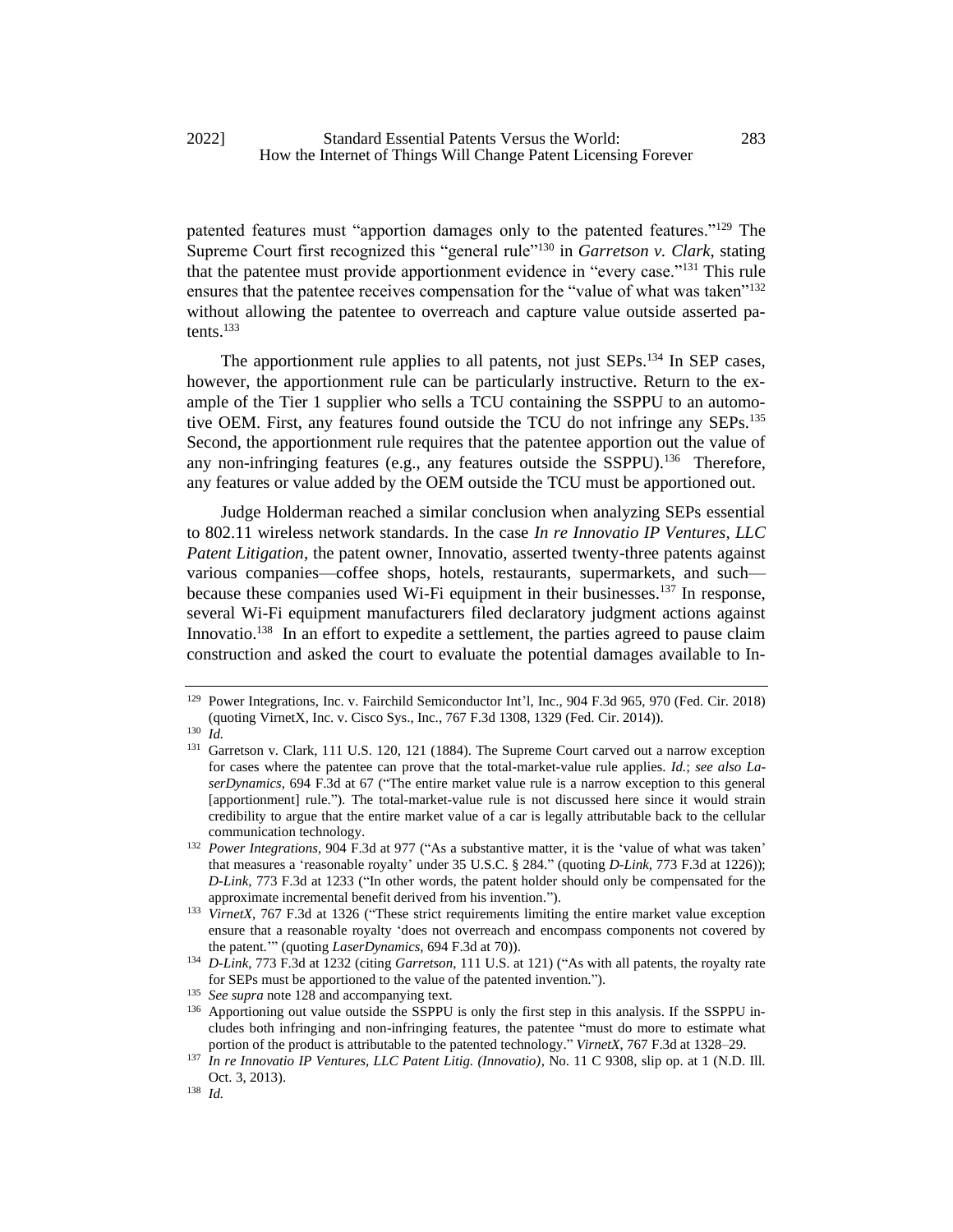novatio if the patents were found to be valid and infringed.<sup>139</sup>

Innovatio argued that the court should calculate royalties as a percentage of the selling price of the end products that incorporated Wi-Fi functionality: laptops, tablets, printers, routers, and similar equipment.<sup>140</sup> According to Judge Holderman, however, Innovatio failed to present a credible method to apportion its damages down to the value of Innovatio's patented features.<sup>141</sup> Instead, Judge Holderman concluded that royalties must be calculated relative to the value of the SSPPU, which in this case was the Wi-Fi chip.<sup>142</sup> Next, the court embraced a "top down" royalty calculation that started with the average price of a Wi-Fi chip and the average profit earned from sales of a Wi-Fi chip.<sup>143</sup> Notably, this approach put the Wi-Fi equipment manufacturers in the same financial position as the Wi-Fi chip manufacturers. The "top down" royalty calculation focused entirely on Innovatio's relative contribution to Wi-Fi chip sales without referencing end product sales or capturing the value of features outside the  $802.11$  standard.<sup>144</sup> This approach effectively capped the Wi-Fi equipment manufacturer's patent exposure at the Wi-Fi chip manufacturer's patent exposure, thereby apportioning out the value of all the noninfringing features added by the Wi-Fi equipment manufacturer.

Importantly, Judge Holderman reached this conclusion without directly relying on the FRAND commitment. Instead, Judge Holderman noted that the "top down" approach, which complied with the apportionment rule, had the "advantage" of also complying with FRAND's non-discrimination element.<sup>145</sup> Specifically, Judge

Judge Davis's analogy is flawed, however, for at least two reasons. First, his analogy confuses sales price of a device with the device's cost of materials. Second, baseband processors do not fit his analogy. Judge Davis correctly states that a book's material costs does not reflect the true market value of the book itself. Wireless chip prices, however, *do* capture the actual market value of the wireless chips. Companies buy baseband processors for the function they provide (enabling enable cellular communications), not for their raw material value. The chip prices thus reflect how the market values connectivity, the technology that enables such connectivity, and the innovations implemented by such technology.

<sup>139</sup> *Id.*

<sup>140</sup> *Id.*, slip op. at 12.

<sup>141</sup> *Id.*, slip op. at 14.

<sup>142</sup> *Id.*, slip op. at 14.

<sup>143</sup> *Id.*, slip op. at 37–38. *But see* Commonwealth Sci. & Indus. Rsch. Org. v. Cisco Sys., Inc. (CSIRO), No. 11-CV-00343-LED, slip op. at 22 (E.D. Tex. July 23, 2014), vacated and remanded, 809 F.3d 1295 (Fed. Cir. 2015). At the district court in *CSIRO,* Judge Leonard Davis disagreed with starting the royalty calculation with the chip price. According to the district court, "[t]he benefit of the patent lies in the idea, not in the small amount of silicon that happens to be where that idea is physically implemented." *CSIRO*, slip. op. at 22 (E.D. Tex. July 23, 2014)*.* The district court reasoned that "[b]asing a royalty solely on chip price is like valuing a copyrighted book based only on the costs of the binding, paper, and ink needed to actually produce the physical product. While such a calculation captures the cost of the physical product, it provides no indication of its actual value." *Id.*

<sup>144</sup> *Innovatio*, No. 11 C 9308, slip op. at 38–39 ("The method requires verifiable data points, such as the number of 802.11 standard-essential patents, the average price of a chip, and the average profit of a chip manufacturer, as inputs.").

<sup>145</sup> *Id.*, slip op. at 38.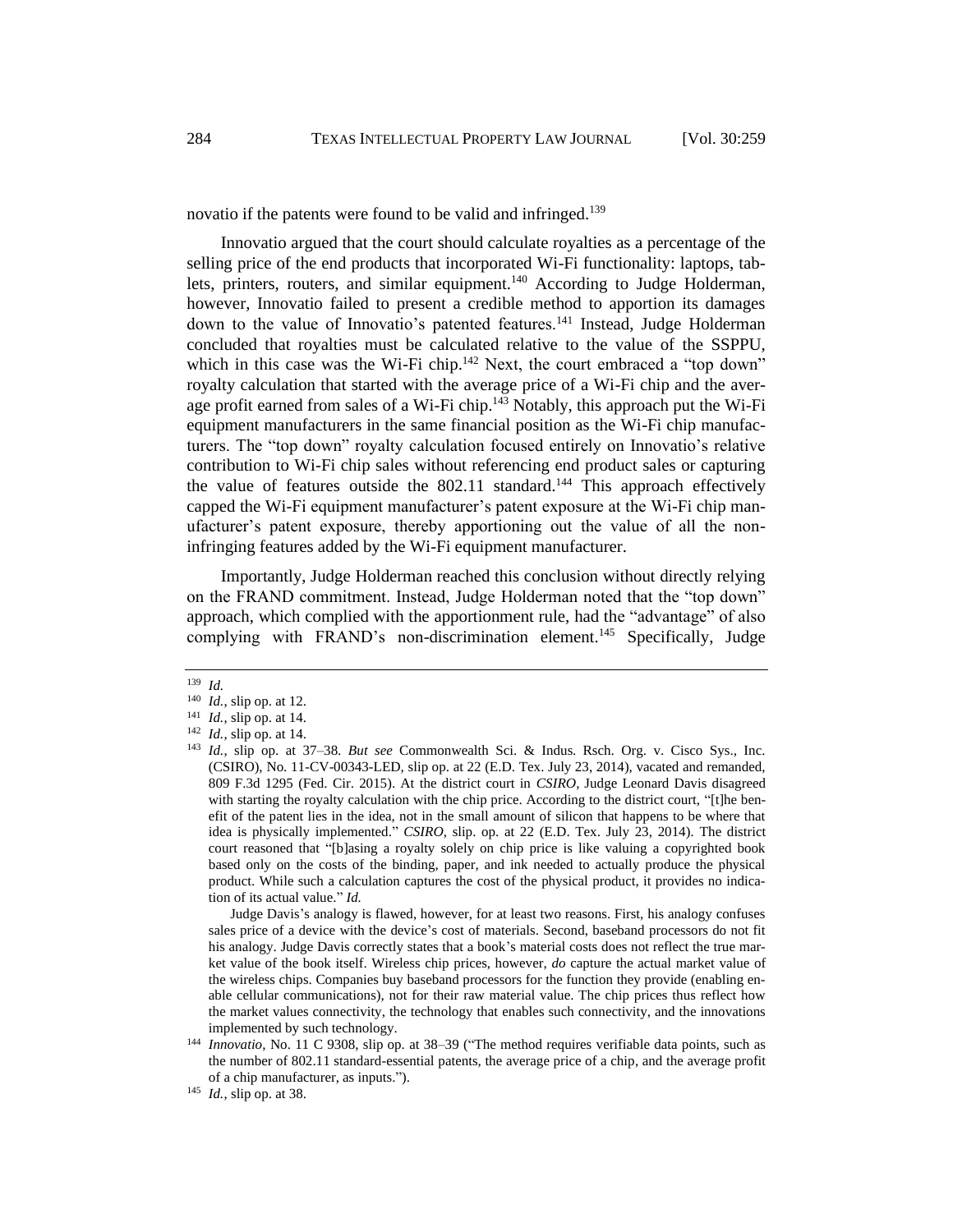Holderman noted that a FRAND licensor "cannot discriminate between licensees on the basis of their position in the market."<sup>146</sup> In order to comply with this FRAND commitment, the FRAND rate "the court determines here should be the same [F]RAND rate that Innovatio could charge to chip manufacturers on its patent portfolio."<sup>147</sup> By applying the apportionment doctrine to put the downstream SSPPU customer in the same position as the SSPPU maker, Judge Holderman achieved an outcome that also satisfied the FRAND commitment.

Likewise, an automotive OEM who buys a TCU from a Tier 1 supplier must have the same license exposure as the SSPPU manufacturer, whether that be the Tier 1 supplier or an upstream manufacturer. Not only does apportionment law compel such a result, but the outcome is consistent with other key patent law principles.

First, if patent damages law compensates inventors for the "value of what was taken,"<sup>148</sup> then courts should not allow SEP owners to capture additional value based on events occurring after the "taking," such as when a downstream recipient incorporates what was taken into a larger product.<sup>149</sup> Likewise, if the "benefit of the patent lies in the idea,"<sup>150</sup> then courts should hold that value constant everywhere along the supply chain since the idea itself is the same at each supply chain level.

Second, the outcome is consistent with the Supreme Court's patent exhaustion doctrine.<sup>151</sup> If, for example, the patent owner licensed the Tier 1 supplier instead of the OEM, the result for the patent owner would be the same—the patent owner would recover the same amount from the Tier 1 supplier as would have been recov-

<sup>146</sup> *Id.*

<sup>147</sup> *Id.*

<sup>148</sup> *Power Integrations*, 904 F.3d at 977 ("As a substantive matter, it is the 'value of what was taken' that measures a 'reasonable royalty' under 35 U.S.C. § 284." (quoting *D-Link*, 773 F.3d at 1226)).

<sup>&</sup>lt;sup>149</sup> To this end, courts calculate patent license value from the time of first infringement, which necessarily ignores events occurring after the "taking." *See, e.g.*, *Georgia-Pacific*, 318 F.Supp. at 1120 (describing hypothetical negotiations as being set "at the time the infringement began").

<sup>150</sup> Commonwealth Sci. & Indus. Rsch. Org. v. Cisco Sys., Inc. (CSIRO), No. 11-CV-00343-LED, slip op. at 22 (E.D. Tex. July 23, 2014), vacated and remanded, 809 F.3d 1295 (Fed. Cir. 2015) ("The benefit of the patent lies in the idea, not in the small amount of silicon that happens to be where that idea is physically implemented."). Although Judge Davis was trying to substantiate his position that the court should base royalty calculations off the end device rather than the baseband processor, his larger point about the benefit of the patent applies equally to both end devices and baseband processors. The mere fact that different devices are made of different materials and have different costs is irrelevant to the value of the idea, which exists without physical manifestation and does not change between devices. Thus, if courts want to accurately value the benefit of the patent, then courts should embrace valuation methods that value the idea independent of the value of the idea's physical manifestation, which would necessarily result in the value of the idea being constant across all physical manifestations. Such approaches would help ensure compliance with apportionment law by preventing the value of the physical manifestation from creeping into the valuation of the patented idea.

<sup>151</sup> *See, e.g.*, Quanta Comput., Inc. v. LG Elecs., Inc., 553 U.S. 617, 638 (2008) ("The authorized sale of an article that substantially embodies a patent exhausts the patent holder's rights and prevents the patent holder from invoking patent law to control postsale use of the article.").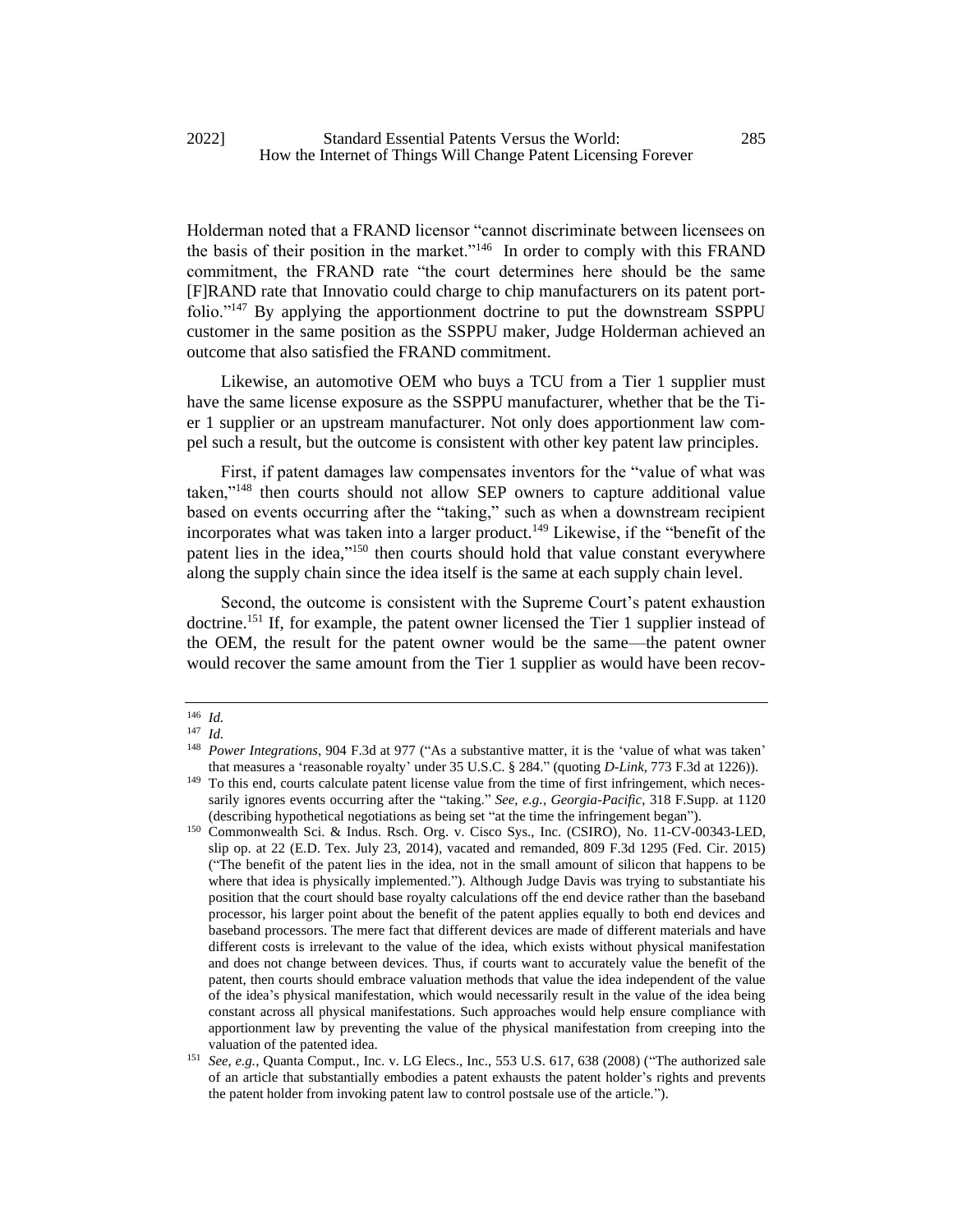ered from the OEM, and the patent owner's rights would be exhausted against the OEM's use of the infringing product. The outcome also ensures consistency with *Aro Manufacturing*, which prohibits patent owners from collecting more aggregate damages from customers than could be recovered from the supplier.<sup>152</sup>

Finally, although Judge Holderman used apportionment law and an SSPPU analysis in *Innovatio* to determine the proper royalty base for a hypothetical patent license negotiation, a thoughtful analysis of the "hypothetical negotiation" framework alone should have yielded the same result. Consider, for example, a hypothetical negotiation where the parties truly "negotiated over the value of the asserted patent, 'and no more,'"<sup>153</sup> free from outside leverage and other influences that distort patent valuation.<sup>154</sup> In this example, a commercially-reasonable licensee would treat licensed SEPs more like commoditized goods.<sup>155</sup> No reasonable buyer would willingly pay more than the value of the commoditized goods or share product sales revenue with the seller in order to buy goods that do not drive consumer demand.<sup>156</sup> Likewise, a commercially reasonable seller would not expect to receive such compensation for commoditized goods.<sup>157</sup> Even if the Supreme Court did not require patent owners to apportion value between the patented and unpatented features, commercially reasonable parties to a hypothetical negotiation over the true value of a patent license would have done so anyway.

#### <span id="page-27-0"></span>*3. Alternatives to Referencing the SSPPU*

Judicial reliance on the SSPPU is a controversial subject. Rather than engage in the subject and help courts identify the applicable SSPPU, advocates for SEP owners tend to argue that there is no SSPPU<sup>158</sup> or that the SSPPU should be ig-

<sup>152</sup> *See* Daniel Harris Brean, *Ending Unreasonable Royalties: Why Nominal Damages are Adequate to Compensate Patent Assertion Entities for Infringement*, 39 VERMONT L. REV. 867, 907 (2015) ("For example, if ten users of a technology product were sued and the reasonable royalty value of a license to the vendor would be \$100,000, *Aro* would suggest that the proper measure of damages might be \$10,000 for each end user." (citing Aro Mfg. Co. v. Convertible Top Replacement Co., 377 U.S. 476, 507, 509–10 (1964)).

<sup>153</sup> *CSIRO*, 809 F.3d at 1303 (quoting *D-Link*, 773 F.3d at 1226).

<sup>&</sup>lt;sup>154</sup> See infra note 242 (discussing how SEP owners use outside leverage to obtain license fees higher than the value of the licensed patents).

<sup>&</sup>lt;sup>155</sup> See infra note 217 (explaining how standardized technology is a commoditized good).

<sup>&</sup>lt;sup>156</sup> See infra notes 163-[166](#page-29-1) and accompanying text (explaining why SEPs do not drive consumer demand).

<sup>&</sup>lt;sup>157</sup> The exception, of course, is price gouging. In a price gouging scenario, the seller takes advantage of leverage against the buyer to charge exorbitant prices for commoditized goods. Examples of such leverage might include natural disasters creating demand spikes or supply chain shortages limiting inventory. In the SEPs context, patent owners may use the threat of litigation and injunctions in an effort to compel licensees to pay more than the value of the patents at issue. *See infra*  note[s 242](#page-43-0)[–249](#page-44-0) and accompanying text.

<sup>158</sup> *See, e.g.*, JONATHAN D. PUTNAM & TIM WILLIAMS, THE SMALLEST SALABLE PATENT-PRACTICING UNIT (SSPPU): THEORY AND EVIDENCE 43 (2016) (available at https://papers.ssrn.com/sol3/papers.cfm?abstract\_id=2835617) (asserting that "there is no single 'unit' reliably could be considered 'patent-practicing'"). This paper's approach is flawed for at least two reasons. First, their analysis is based on a sample of patents that Ericsson declared as es-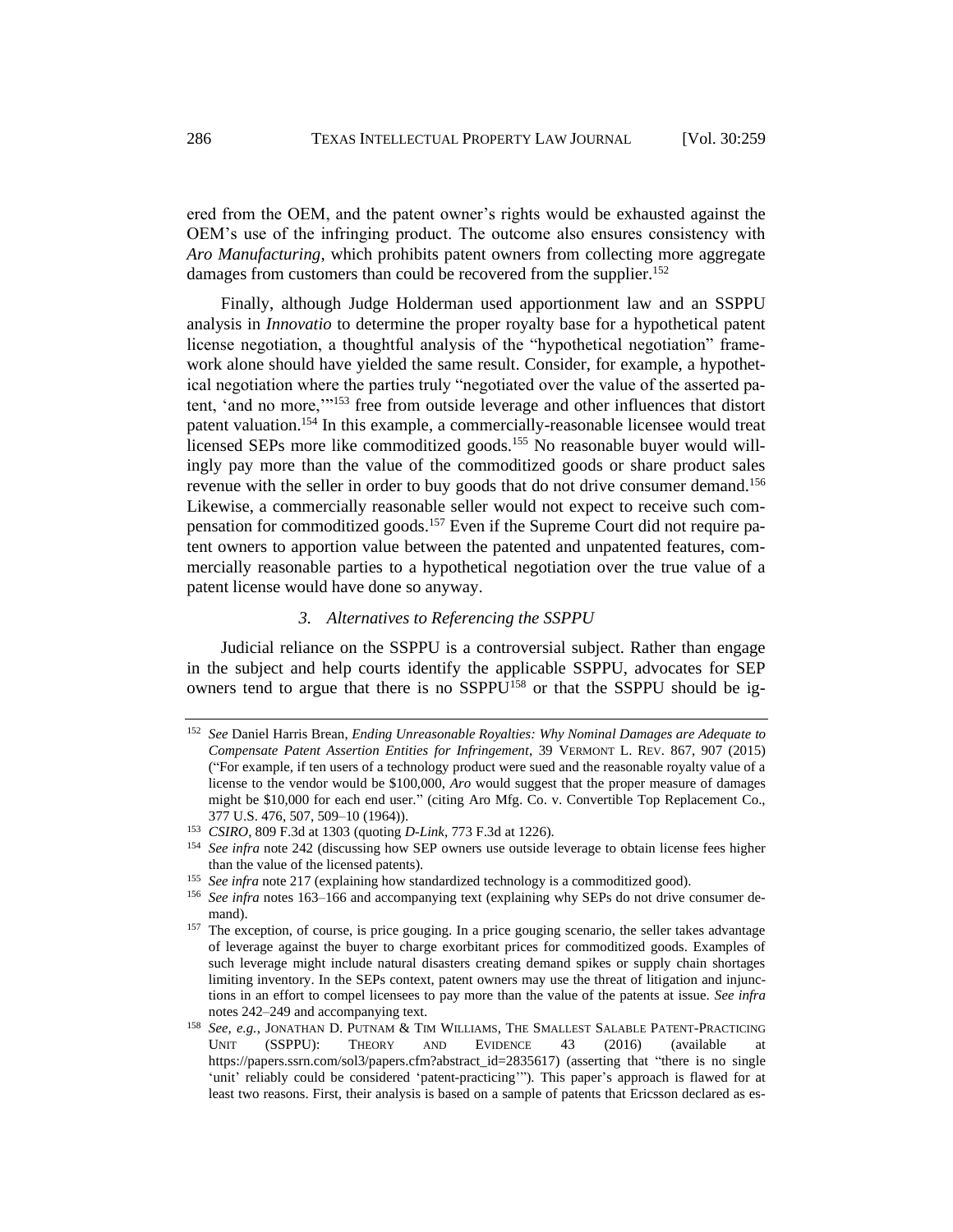nored.<sup>159</sup> The SSPPU must exist, however, in order for infringement to exist.<sup>160</sup> As for ignoring the SSPPU, although an SSPPU analysis is not technically required in order to calculate a reasonable royalty, courts must still require patent owners to apportion their damages "in every case."<sup>161</sup> Today, analyzing the SSPPU remains the best available technique for confirming that a damages theory complies with the apportionment doctrine.<sup>162</sup>

Alternatives to analyzing the SSPPU typically fail because the proposals themselves do not respect apportionment or because the proposals are worse at ensuring compliance with apportionment law than analyzing the SSPPU. This section ad-

- <sup>159</sup> *See, e.g.*, David Kappos & Paul R. Michel, *The Smallest Salable Patent-Practicing Unit: Observations on Its Origins, Development, and Future*, 32 BERKLEY TECH. L.J. 1433, 1448–49 (2017) (arguing that the SSPPU is not useful for valuating large and diverse portfolios); *id.* at 1449 ("Importing SSPPU into the standards context is also problematic [because] FRAND negotiations often involve large and diverse portfolios of patents, and, again, the SSPPU concept cannot be applied in such cases."). Of course, by definition, SEP portfolios are not diverse portfolios. Rather, SEP portfolios consist only of patents that are essential to the standard at issue. Although an SEP portfolio directed to a networking standard may read on multiple SSPPUs because networking standards necessarily involve multiple roles coming together to form the network (e.g., baseband processors and infrastructure equipment), each standard implementer only fulfills one of these roles. As a result, only one SSPPU within an SEP portfolio ends up being relevant since the standard implementer does not infringe any claims directed towards the other roles.
- <sup>160</sup> Some have argued that the baseband processor does not infringe until it is combined with other elements in the communication network. *See, e.g.*, CUBICIBUC, SSPPU, https://www.cubicibuc.com/ssppu (last accessed Oct. 31, 2021) ("A baseband chip alone cannot practice any patents, but it is capable of doing so when integrated into a wider system."). If that were true, however, then SEP assertions would fail due to divided infringement. *See* Akamai Techs., Inc. v. Limelight Networks, Inc., 797 F.3d 1020 (Fed. Cir. 2015) (requiring that a single accused infringer direct or control performance of all steps of a claim or form a joint enterprise with other actors that perform all claim steps).

sential to ETSI. *Id.* at 35–38. The authors, however, never actually verified that the patents were essential. Shockingly, they skipped this step even though over declaration of SEPs has been a rampant problem for years. *See supra* note 113. There is little reason to think that the SEPs analyzed in the study were all actually SEPs.

Second, the paper uses a word search instead of analyzing the claims. The authors would like the reader to believe, for example, that many SEPs are directed to an application processor. *See*  PUTNAM & WILLIAMS at 42 (providing statistics on how frequently the words "baseband processor" and "application processor" appeared together in the claims). Assuming any of the referenced patents actually qualify as essential, casual recitation of elements outside the baseband processor does not change the SSPPU analysis. *See supra* note 128 (explaining how the SSPPU only includes equipment and features that have a "close relation" to the licensed SEPs). Just because claims might reference the existence of an application processor is irrelevant to whether the baseband processor actually implements the claimed invention. *Cf. Quanta Comput.*, 553 U.S. at 632 (concluding that "[e]verything inventive about each patent is embodied in the Intel Products" even though the Intel Products did not include every element of the claims).

<sup>161</sup> *Garretson*, 111 U.S. at 121.

<sup>162</sup> *Cf.* Brief of Uber Technologies Inc. as Amicus Curiae Supporting No Party, *supra* note 37, at 16 ("Although application of the SSPPU approach can be effective in many cases, the SSPPU is not a magic talisman that somehow determines the value of the patented contribution. Instead, the power of the SSPPU lies in what it teaches about inappropriate valuation methods.").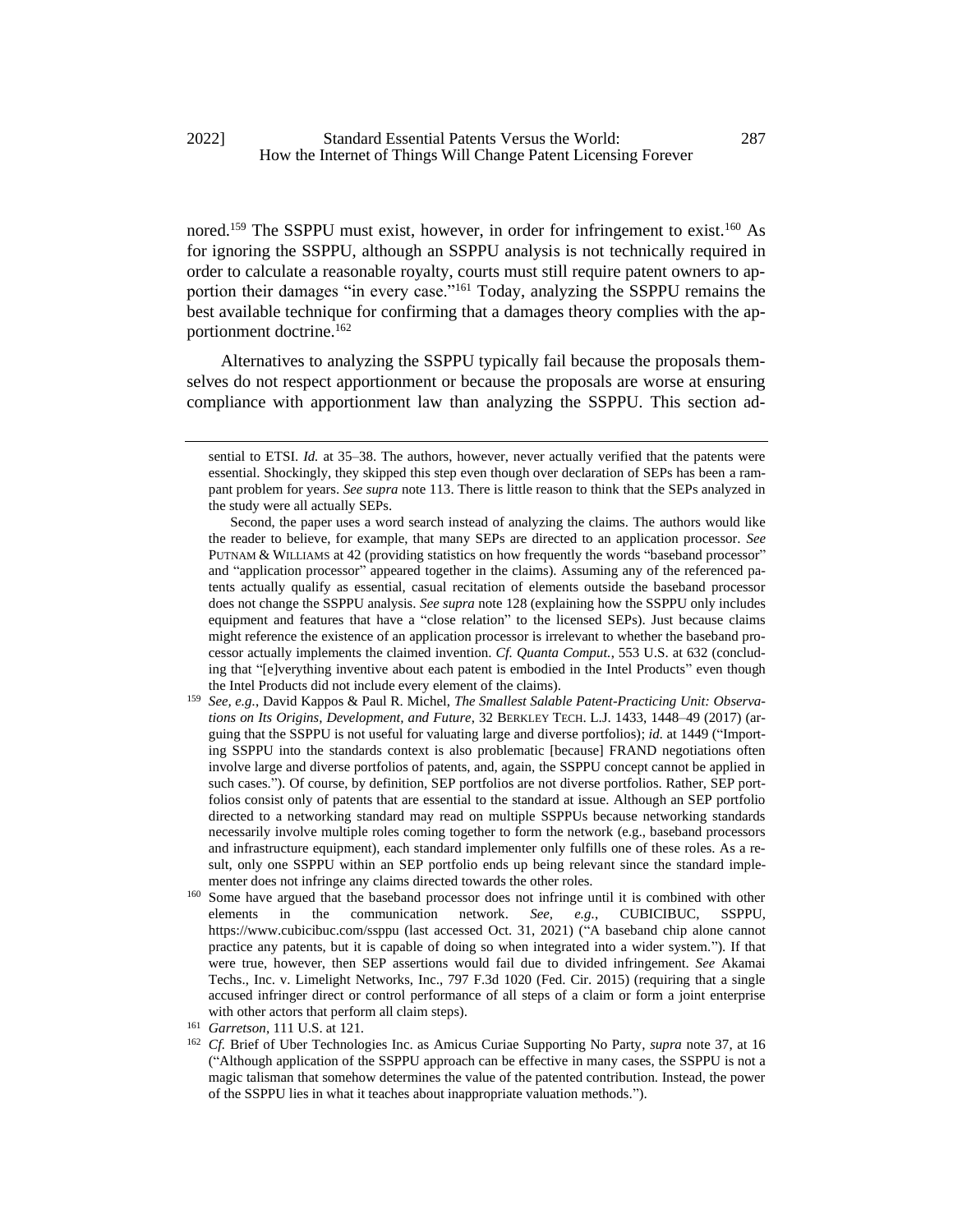dresses two such proposals: (1) expanding the entire-market value rule (EMVR) and (2) using hedonic regression to isolate feature value.

<span id="page-29-0"></span>The first proposal, from Anne Layne-Farrar, contemplates extending the EMVR to situations where multiple features serve as the "basis of demand."<sup>163</sup> If, for example, three features (A, B, and C) drive consumer demand equally, then a damages expert could rely on the end-product price by applying "an appropriate apportionment percentage (say 33%, reflecting that feature C is one of three features in the product driving consumer demand)."<sup>164</sup> The proposal fails, however, for at least two reasons.

First, the proposal does not apply to SEPs because SEPs do not drive consumer demand. Although tolerable as a theoretical concept, Layne-Farrar's example assumes—but cites no evidence supporting—a real-world application where the SEPs and related technologies embodied by the chip drive consumer demand. For Layne-Farrar's example to be relevant, a reader would need to believe that consumers buy phones for their antennae, packet-switching, or other patented technology—without that technology being capable of interoperating with a standardized network. Instead, Layne-Farrar appears to be confusing the value of SEPs with the value of connectivity,<sup>165</sup> even though SEP owners are not entitled to capture the value of connectivity.<sup>166</sup> Without supporting evidence that SEPs *independently* drive consumer demand, Layne-Farrar's proposal is irrelevant to actual SEP disputes.

<span id="page-29-1"></span>Second, Layne-Farrar treats the requirement to apportion value between patented and non-patented features as an obligation to merely apportion value between patented and "other-patented" features.<sup>167</sup> As a result, her example 33% apportionment percentage (for a device having three "features" that drive value) for the royalty base in her hypothetical damages case<sup>168</sup> would vastly overstate the value of a patent's contribution by failing to apportion out the value contributed by things that fall outside the realm of patents. Consider, for example, an iPhone and a Blackberry that both feature 4G LTE connectivity. The reasons why Apple sells more 4G LTE phones at higher prices have nothing to do with the chips, connectivity, or SEPs. Rather, Apple has achieved consumer success by, for example, maintaining an excellent brand, fostering an ecosystem of users and app providers, building an advanced supply chain, and implementing a hybrid retail strategy consisting of online

<sup>163</sup> Anne Layne-Farrar, *The Patent Damages Gap: An Economist's Review of U.S. Statutory Patent Damages Apportionment Rules*, 26 TEX. INTELL. PROP. L.J. 31, 49 (2018).

<sup>164</sup> *Id.*

<sup>165</sup> *See id.* at 39 ("RF functionality is physically implemented on a semiconductor chip within a smartphone, but technically unrelated features within that phone can have enhanced value because of innovations in radio-enabled connectivity, and radio-enabled connectivity can enjoy enhanced value resulting from the presence of those features.").

<sup>166</sup> *See infra* notes [223–](#page-39-0)[229](#page-41-0) and accompanying text (distinguishing between the "value of connectivity" and the value of SEPs).

<sup>167</sup> Layne-Farrar, *supra* not[e 163,](#page-29-0) at 31.

<sup>168</sup> *See id.* at 49.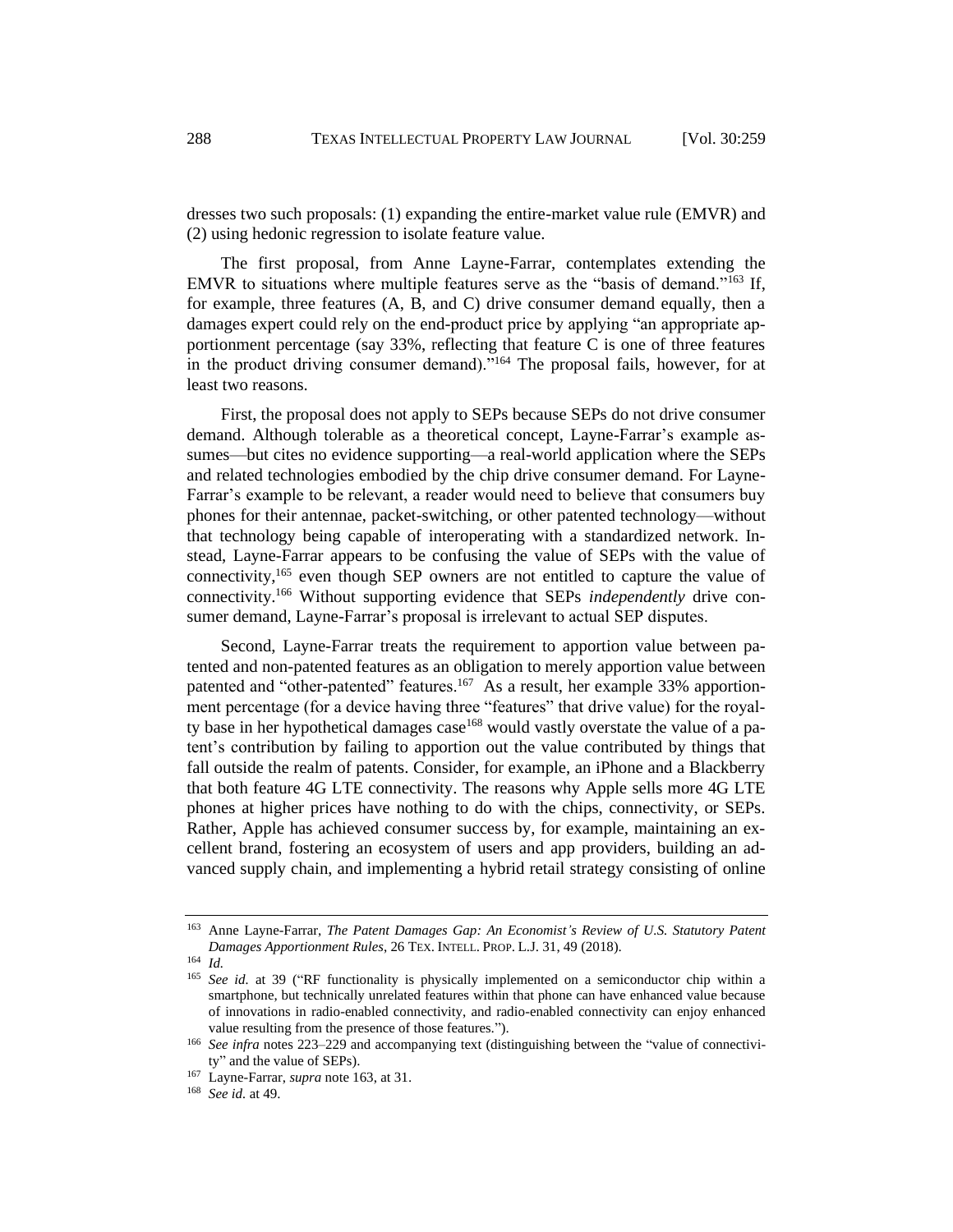sales, Apple Stores, and sales through cellular network providers. These value generators are completely missed in a framework that focuses solely on apportioning value between technical features. If Layne-Farrar extended her proposed framework to apportion out value generators outside the scope of the patent system (and then adjusted the framework for the fact that drivers of consumer demand do not deserve equal weight), she would find a financial outcome closer to the royalty amount suggested by an SSPPU analysis.

<span id="page-30-0"></span>The second proposal, from Gregory Sidak and Jeremy Skog, uses hedonic models in an effort to identify the value of a patented feature.<sup>169</sup> This approach attempts to identify a patent's value "by comparing the prices and features among similar products to determine the specific contribution of the patented technology to the overall value of the infringing product, thus revealing the value that the patent adds to the price that consumers actually pay for the infringing product."<sup>170</sup> This proposal, however, fails for at least three reasons.

First, as Sidak and Skog explained, "the theory of hedonic prices posits that consumers select goods based on their characteristics."<sup>171</sup> Furthermore, the theory "assumes that consumers know the features of the product they are purchasing and that the quality of the measurement of those features is accurate."<sup>172</sup> These assumptions, however, do not apply to SEP disputes because SEPs do not drive consumer demand.<sup>173</sup> Thus, the hedonic theory does not apply to SEP disputes—or any other patent disputes where the patented invention does not drive consumer demand.

Second, the Federal Circuit requires SEP owners to "differentiate the added benefit [of the innovation] from any *value the innovation gains* because it has become standard essential."<sup>174</sup> Although Sidak and Skog cite this Federal Circuit test,<sup>175</sup> he does not actually separate the value of the invention from the value the innovation gains from standardization.<sup>176</sup> Instead, they replaced the Federal Circuit's "value the innovation gains" test with their own alternative, focusing instead

<span id="page-30-1"></span><sup>169</sup> J. Gregory Sidak & Jeremy O. Skog, *Hedonic Prices and Patent Royalties*, 2 CRITERION J. ON INNOV. 601, 611 (2017) (available at https://www.criterioneconomics.com/docs/hedonic-pricesand-patent-royalties.pdf) ("The role of hedonic prices as economic evidence in patent-infringement litigation is to identify the value of a patented feature.").

<sup>170</sup> *Id.*

<sup>171</sup> *Id.* at 612.

<sup>172</sup> *Id.*

<sup>173</sup> *See supra* note[s163](#page-29-0)[–166](#page-29-1) and accompanying text.

<sup>174</sup> Ericsson, Inc. v. D-Link Sys., Inc., 773 F.3d 1201, 1233 (Fed. Cir. 2014) (emphasis added).

<sup>175</sup> *See, e.g.*, Sidak & Skog, *supra* note [169,](#page-30-0) at 613 (referencing "the Federal Circuit's requirement to net out the value of standardization from the value of a particular standard") (citing *D-Link*, 773 F.3d at 1233).

<sup>176</sup> Allan L. Shampine, *Paper Trail: Working Paper and Recent Scholarship*, ANTITRUST SOURCE, Oct. 2017, at 3, https://www.americanbar.org/content/dam/aba/publishing/antitrust-magazineonline/oct17\_full\_source.pdf (reviewing Sidak & Skog, *supra* not[e 169\)](#page-30-0) ("That is, the hedonic regression is being used to explain the end good price as a function of certain characteristics, but one of those characteristics is the fact that it is used in the standard at issue.").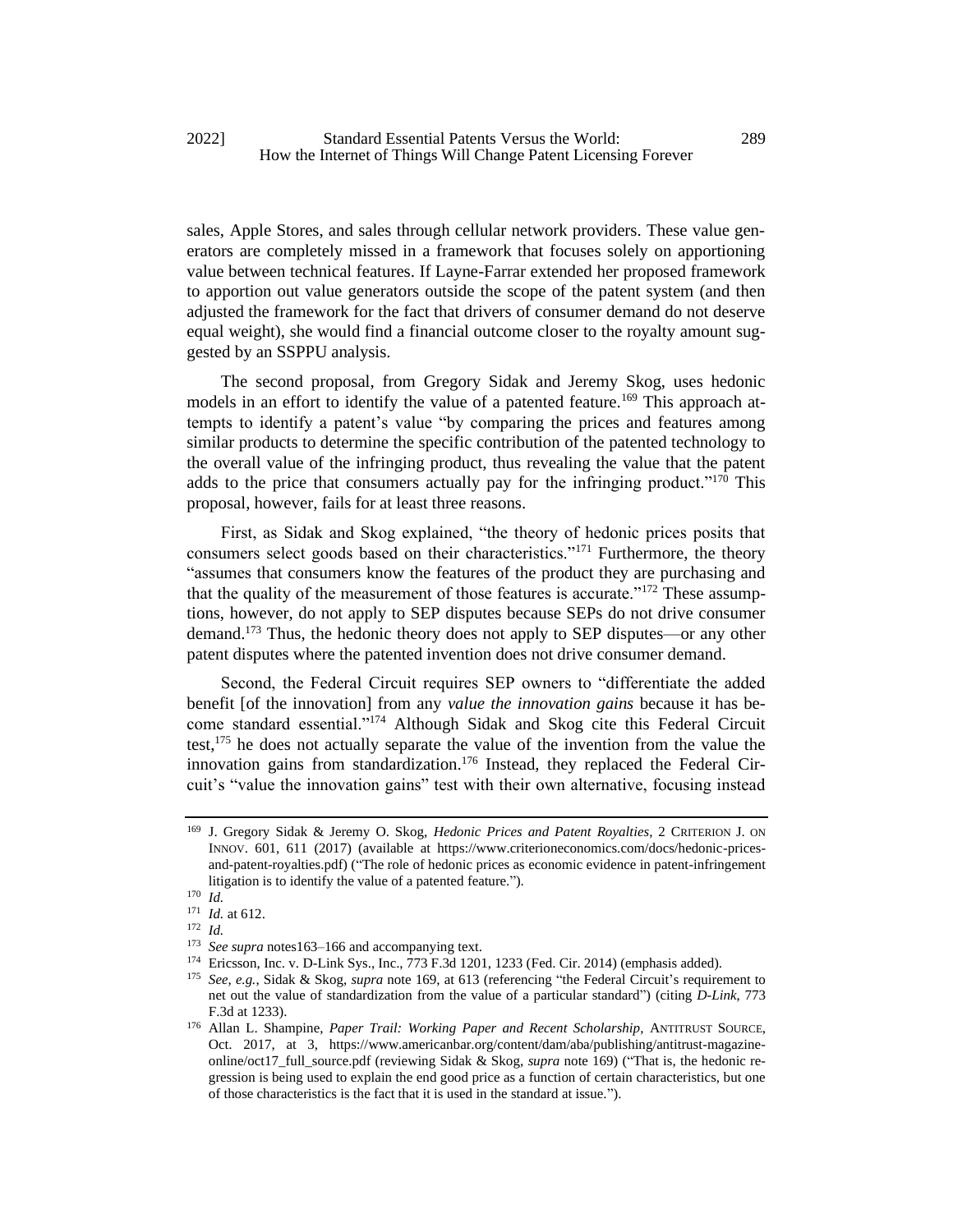<span id="page-31-0"></span>on how a generalized "value of standardization"<sup>177</sup> provides cost savings value to implementers.<sup>178</sup> Although their deviation from the Federal Circuit standard may be convenient from a mathematics perspective,<sup>179</sup> they never corrected for this deviation elsewhere in their approach.<sup>180</sup> The end result is a hedonic model that fails to separate the value of the innovation from the value the innovation gains from the standard-setting process.

Finally, and most importantly, hedonic models were never created to "apportion damages only to the patented features."<sup>181</sup> Instead, hedonic models merely measure how much consumers pay for a particular feature *when that feature is bundled with unpatented features*. To illustrate, imagine a patented invention that enables a smartphone company to increase storage capacity from 128GB to 256GB. Apple currently charges iPhone customers  $$100$  for this upgrade.<sup>182</sup> A hedonic regression analysis on an Apple data set would suggest that additional storage capacity is worth \$100 to smartphone consumers.<sup>183</sup> Samsung, however, only charges consumers \$50 to upgrade their Galaxy S21 storage capacity from 128GB to 256GB.<sup>184</sup> In this second example, a hedonic regression analysis would suggest that the same additional storage capacity is only worth \$50 to same smartphone consumers.<sup>185</sup>

<sup>&</sup>lt;sup>177</sup> According to Sidak, "the value of standardization can be reduced to two components: (1) a reduction in transaction costs for implementers of the standard and for SEP holders and (2) the network effects generated by interoperability between standard-compliant products." J. Gregory Sidak, *Misconceptions Concerning the Use of Hedonic Prices to Determine FRAND or RAND Royalties for Standard-Essential Patents*, 4 CRITERION J. ON INNOV. 501, 521 (2019), https://www.criterioneconomics.com/docs/sidak-misconceptions-concerning-hedonic-prices.pdf.

<sup>&</sup>lt;sup>178</sup> *See, e.g., id.* at 522 ("The value of standardization is not the value of those technologies, but rather the cost savings to parties participating in incorporating those technologies into standardized products.").

<sup>&</sup>lt;sup>179</sup> The authors chose this approach so that he could hold the "value of standardization" constant and then cancel it out when comparing the standard at issues to the "next best" standard. Sidak & Skog, *supra* not[e 169,](#page-30-0) at 613.

<sup>&</sup>lt;sup>180</sup> For example, Allan Shampine correctly noted that Sidak & Skog ignore how "a firm can charge more for the use of its patented technology [after the technology is incorporated into a standard] than it could before, simply because of inclusion in the standard." Shampine, *supra* note [176,](#page-30-1) at 4. Amazingly, 'Sidak's thirty-two page rebuttal to Shampine's critique fails to address this specific point. *See* Sidak, *supra* not[e 177.](#page-31-0) Sidak does address Shampine's related argument that the value of standardization between two standards is not necessarily identical, but this argument is a strawman. The generalized value of standardization (and whether this value is constant across multiple standards) is mostly irrelevant to determining the additional value that standardization contributes to each technology incorporated in that standard.

<sup>&</sup>lt;sup>181</sup> Power Integrations, Inc. v. Fairchild Semiconductor Int'l, Inc., 904 F.3d 965, 970 (Fed. Cir. 2018) (quoting VirnetX, Inc. v. Cisco Sys., Inc., 767 F.3d 1308, 1329 (Fed. Cir. 2014)).

<sup>182</sup> Kelly, *infra* note [197.](#page-34-0)

<sup>&</sup>lt;sup>183</sup> Note there are many other issues with using consumer value to approximate patent value that are outside the scope of this Article.

<sup>184</sup> Jason Cipriani, *Buy a Galaxy S21 now: Here's where to find one of Samsung's newest phones*, CNET (Jan. 14, 2021, 7:04 AM), https://www.cnet.com/tech/mobile/buy-a-galaxy-s21-now-hereswhere-to-find-one-of-samsung-newest-phones/.

<sup>&</sup>lt;sup>185</sup> Although Apple customers are different from Samsung customers, these differences should be immaterial to the hedonic patent analysis. *See* Sidak & Skog, *supra* note [169,](#page-30-0) at 615 ("[T]he rele-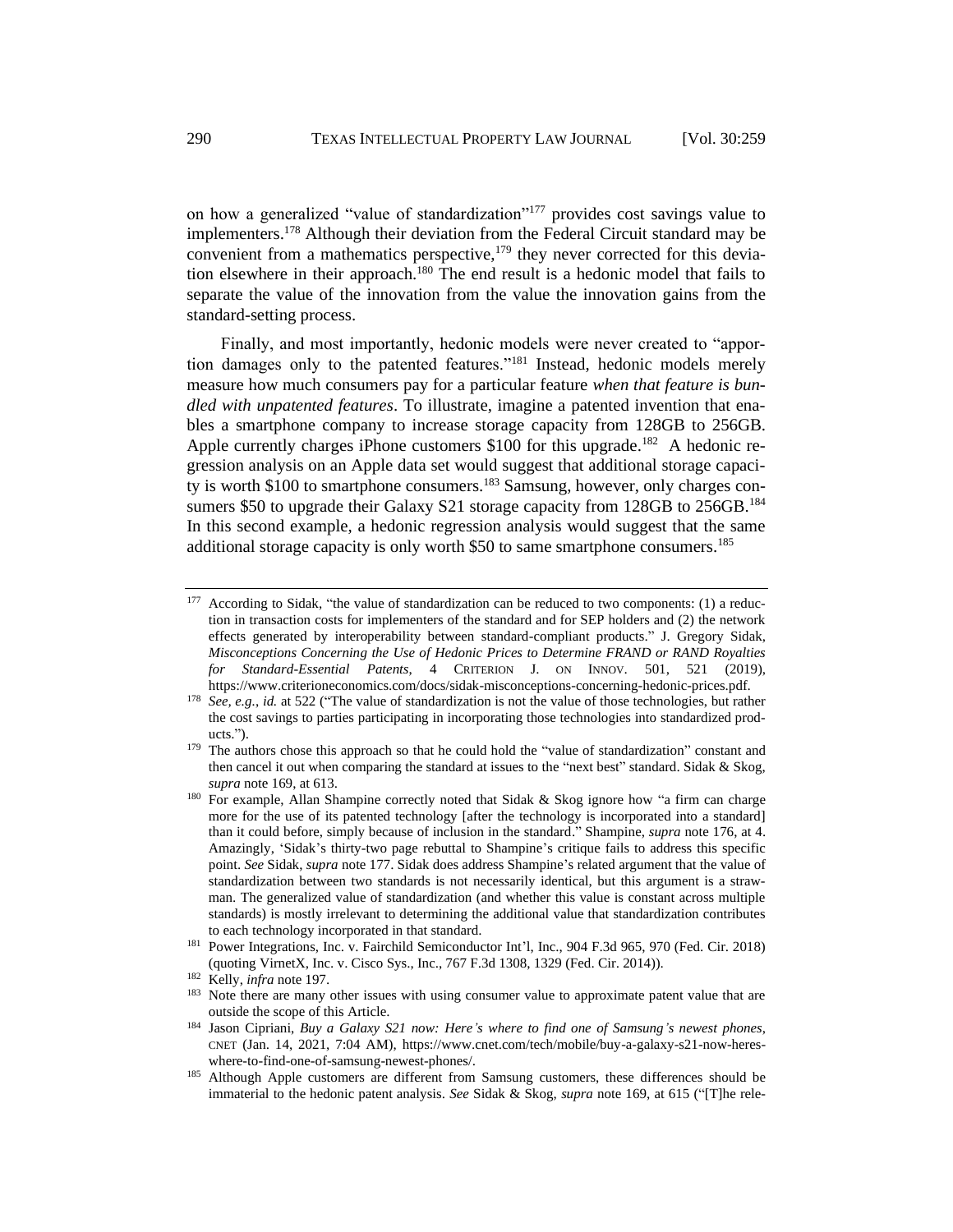This discrepancy exists because neither upgrade cost reflects the inherent value of added storage capacity. Instead, both upgrade costs reflect the value of storage capacity *tied to the overall value of the phone*. 186 This tying concept is inherent in all hedonic pricing:

When goods can be treated as tied packages of characteristics, observed market prices are also comparable on those terms. The economic content of the relationship between observed prices and observed characteristics becomes evident once price differences among goods are recognized as equalizing differences for the alternative packages they embody.<sup>187</sup>

Although hedonic regression is useful for non-patent applications where it makes sense to assess the value of a characteristic tied to the value of other characteristics,<sup>188</sup> the approach does not work for patent disputes because it cannot untie the value of a patented feature from the value contributed by non-patented features. Instead, hedonic modeling merely appears to apportion value without actually apportioning value.

## *4. How the Exhaustion-Avoidance Licensing Model Encourages Apportionment Violations*

Accordingly, identifying and referencing the SSPPU remains the best available technique for confirming that a damages theory complies with apportionment law. In the SEPs context, analyzing the SSPPU reveals that the exhaustion-avoidance licensing model is really an "apportionment-avoidance licensing model."

As explained previously, the exhaustion-avoidance licensing model encourages vertical discrimination among participants in a supply chain,<sup>189</sup> specifically to extract more money from OEMs than could be extracted from automotive suppliers

vant task is the clean identification of what customers are actually willing to pay to have access to the standardized technology, regardless of whether they are high-willingness-to-pay customers (who make their purchases soon after the standard has been adopted) or price-constrained massmarket customers (who make their purchases once the standard has become more widespread and manufacturing processes have become more efficient).").

<sup>&</sup>lt;sup>186</sup> In the smartphone example, consumers pay \$100 to have additional storage capacity added to an iPhone. This is a different value proposition than merely acquiring storage capacity on a standalone basis.

<sup>187</sup> *Id.* at 609 (quoting Sherwin Rosen, *Hedonic Prices and Implicit Markets: Product Differentiation in Pure Competition*, 82 J. POL. ECON. 34, 54 (1974)).

<sup>&</sup>lt;sup>188</sup> For example, hedonic models were originally developed to calculate how housing characteristics impact the real estate rental prices. Sidak & Skog, *supra* note [169,](#page-30-0) at 609. This use case makes sense, as there was no need to identify the value of an attic independent from the value created by attaching that attic to a house.

Patent owners, however, are not entitled to capture the additional value created by attaching the attic to a house, so to speak. Instead, patent owners are only entitled to royalties based on the isolated value of the attic. Hedonic modeling, however, has no mechanism for untying the attic value from the house value.

<sup>189</sup> *See supra* Part III.A.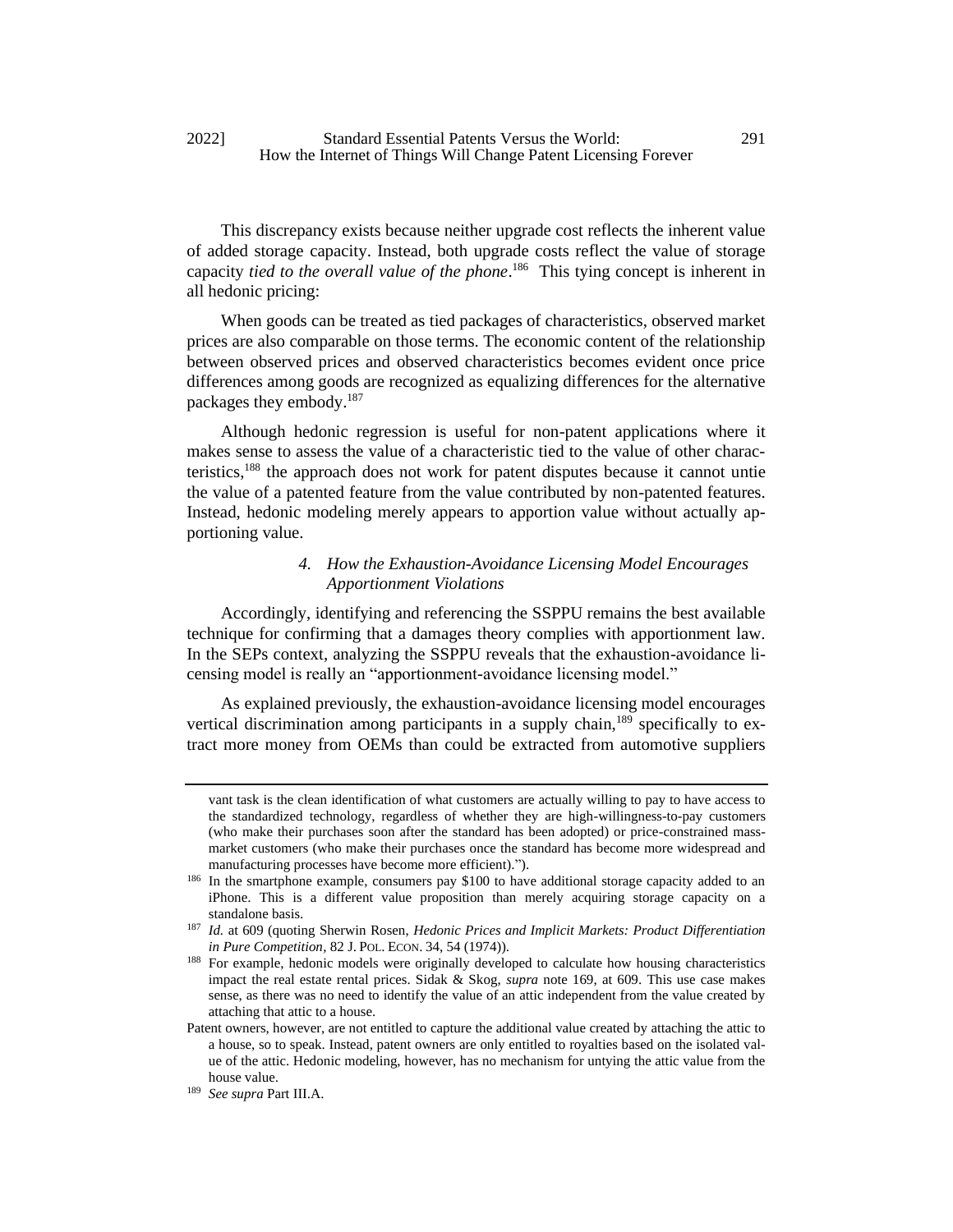directly.<sup>190</sup> This form of vertical discrimination, however, violates U.S. law on apportionment of patent damages because it allows SEP owners to overreach and capture value beyond the scope of the asserted patents.<sup>191</sup> Under the apportionment doctrine, patent owners are not entitled to collect more licensing revenues from an OEMs than what they could charge the manufacturer of the SSPPU.<sup>192</sup>

Similarly, licensors seeking the highest-possible return are not entitled to discriminate horizontally across licensees and charge different amounts for the same license rights. This point is best explained in the form of an algebraic proof. Consider a first OEM ("A") who buys equipment that includes the SSPPU. Supplier B manufactures and sells the equipment somewhere above A in the supply chain. As explained previously, apportionment law prohibits licensors from charging OEMs more for a license than what they could charge the SSPPU manufacturer. Therefore, the licensor's maximum per-unit royalty recovery from A can be expressed as  $A=B$ .

If the outcome described above is true for A, then it must be true for all OEMs who receive the SSPPU directly or indirectly from Supplier B. Consider, for example, a second OEM ("C") who buys hardware containing the SSPPU supplied by Supplier B. In this example, B=C for the same reasons as A=B. Therefore, according to the "Transitive Property of Patent Damages,"<sup>193</sup> if A=B and B=C, then A must also equal C.<sup>194</sup>

<sup>190</sup> *See supra* note[s 60](#page-10-1)[–65](#page-10-2) and accompanying text.

<sup>191</sup> *See LaserDynamics*, 694 F.3d at 70 (prohibiting licensors from overreaching and encompassing components not covered by the patent).

<sup>&</sup>lt;sup>192</sup> See supra notes [136](#page-24-0)[–157](#page-27-0) and accompanying text (explaining why an automotive OEM who buys a TCU from a Tier 1 supplier must have the same license exposure as the SSPPU manufacturer, whether that be the Tier 1 supplier or an upstream manufacturer); *see also Innovatio*, No. 11 C 9308, slip op. at 74 (calculating a reasonable royalty relative to the SSPPU to put the end product manufacturer in the same financial position as the chip manufacturer).

<sup>&</sup>lt;sup>193</sup> I coined this term during the writing process for this Article and hope that it catches on elsewhere.

<sup>&</sup>lt;sup>194</sup> One recent paper preemptively disagrees with applying the Transitive Property of Patent Damages to SEPs disputes. According to the authors, the "determination of SEP/FRAND royalty payments should be independent of the choice of licensing level . . . ." Bowman Heiden, Jorge Padilla, & Ruud Peters, *The Value of Standard Essential Patents and the Level of Licensing*, 49 AIPLA QUARTERLY J. 1, [11] (2021). In other words, A=B and B=C.

But the quote continues. "The determination of SEP/FRAND royalty payments should be independent of the choice of licensing level *but dependent on its value in end-use*." *Id.* (emphasis added). If a supplier sells equipment downstream to two different customers who use the equipment for two different uses, their approach would require the supplier to pay two different license fees for the exact same equipment. In terms of the algebraic proof, the authors argue that B is not equal to B.

Their approach fails because it never considers what value SEP owners are legally allowed to capture. Instead, the paper states, without support, that "[l]icensors should be able to extract higher royalty payments from those end-product manufacturers that derive more value from the licensor's technology, but that requires being able to price differentiate across different uses of the technology." *Id.* at [23]. Even if one believed that standard-setters *should* be able to extract higher payments based on use case, it does not necessarily follow that patent law is the correct mechanism for standard-setters to capture this value. *See infra* notes 207–229 and accompanying text (discussing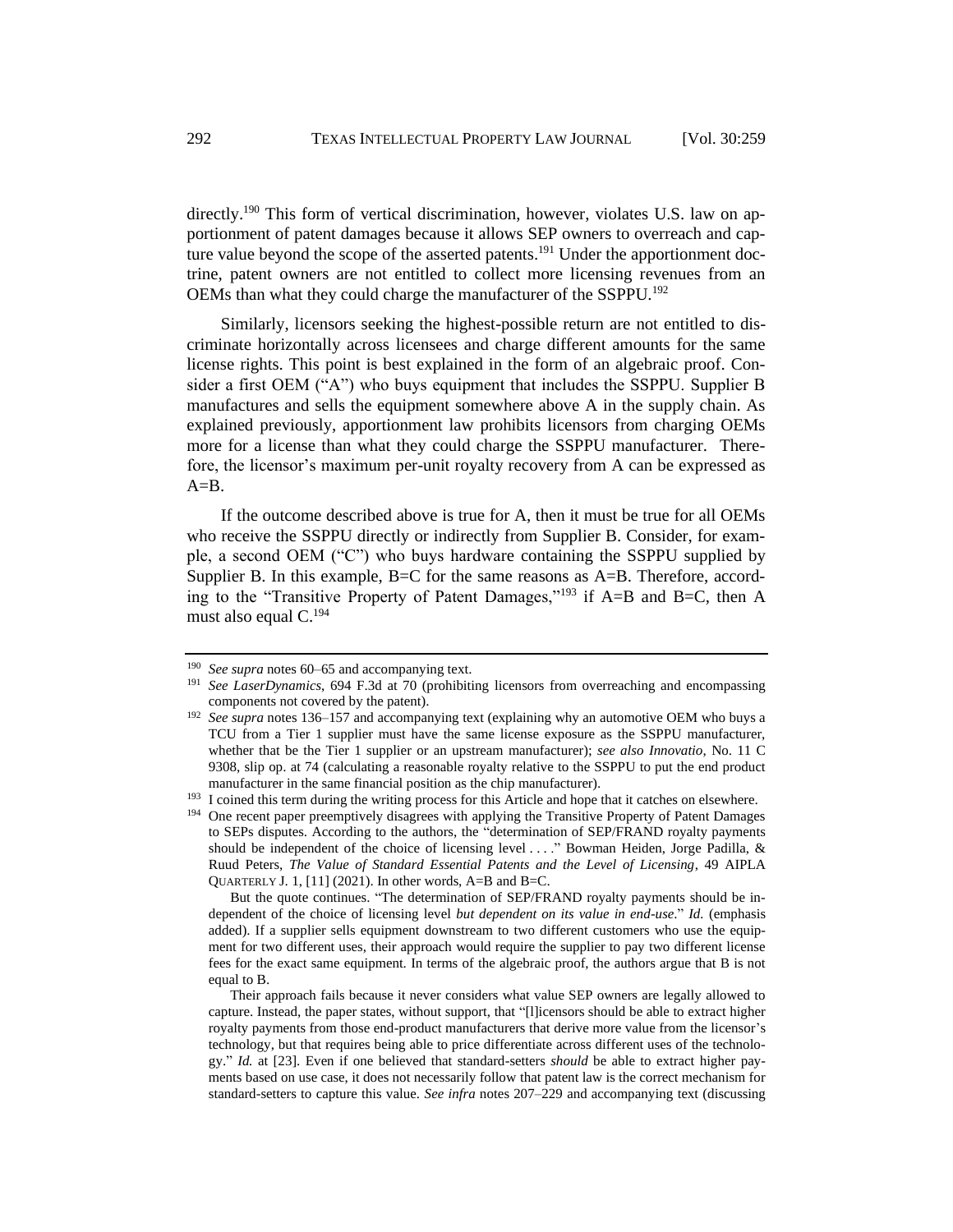This algebraic proof answers the questions posed by Judge Chen and Judge Hughes.<sup>195</sup> To answer Judge Chen's question, not only is it unreasonable for one company to pay a quarter and another company to pay \$4 for the exact same thing, but it suggests that the licensing model used to generate both license fees fails to respect apportionment.<sup>196</sup> Similarly, Judge Hughes correctly suggests that the court should apply a flat dollar fee instead of a royalty rate that varies based upon the price of the end device. If, for example, A and C both source the same SSPPU from the same supplier, then any difference in sales price between A's products and C's products cannot be due to differences in value in the SSPPU, the standards implemented by the SSPPU, or the SEPs that encumber the implemented standards.<sup>197</sup>

Such a hypothetical is not plausible, however, for at least three reasons. First, if the invention's true inherent value is \$4, that would suggest that an SEP monetizer is willingly foregoing profit and giving an 85% discount to the company only paying a quarter. Absent evidence to the contrary, courts should not blindly assume that SEP asserters are so charitable. Second, the exhaustionavoidance licensing model is designed to capture the value added by end manufacturers outside the scope of the licensed SEPs. *See supra* notes [61–](#page-10-0)72 and accompanying text (discussing how the model is designed to extract more money out of manufacturers than could be extracted from their suppliers). An SEP owner using the exhaustion-avoidance licensing model cannot credibly argue that it is not using the licensing model to do exactly what the licensing model was designed to do. Finally, SEP monetizers publicly justify their license rates based on factors that have little to do with patent value. *See, e.g.*, *supra* notes 207–229 and accompanying text (discussing how SEP owners attempt to capture value outside the scope of the licensed patents by seeking damages calculated based on the "value of connectivity" provided to different use cases). If SEP owners are publicly claiming rights in value that exists outside the patent grant, one can assume their internal licensing formulae also claim non-patent value.

Although this principle is true for two products offered by different companies, the principle is easier to appreciate when comparing two products offered by the same company. Consider, for example, how Apple has historically priced new iPhone models. For each phone model, prices typically vary based solely on one criterion: storage capacity. *Compare, e.g.*, Peter Cohen, *Macworld Expo Keynote Live Update: Introducing the iPhone*, MACWORD (Jan. 8, 2007), https://www.macworld.com/article/183052/liveupdate-15.html (reporting that price for the original iPhone 1 was \$499 for a 4 GB model and \$599 for an 8 GB model), *with* Gordon Kelly, *Apple iPhone 13 Prices Expected to Match iPhone 12 Models*, FORBES (Aug. 14, 2021), https://www.forbes.com/sites/gordonkelly/2021/08/14/apple-iphone-13-pro-max-price-costrelease-upgrade-iphone-12-pro-max/ (reporting that the new iPhone 13 would cost \$799 for a 64

GB model, \$849 for a 128 GB model, and \$949 for a 256 GB model).

Price variations based solely on storage capacity are irrelevant to the value of the cellular chip, the standards implemented by the cellular chip, or the SEPs infringed by the cellular chip. A royalty rate that varies based upon the price of the end device, however, would compensate SEP owners

<span id="page-34-0"></span>why SEP owners are not entitled to capture the value of an implementer's use case). If these different use cases are worth different amounts to the standard setters, then the standard setters should consider reflecting these value differences in the products they sell.

<sup>195</sup> *See supra* Part III.B.

<sup>&</sup>lt;sup>196</sup> Hypothetically, the licensor in Judge Chen's example could be in compliance with apportionment requirements if the true value of the patent license is at least \$4 dollars, as evidenced by a complete and thorough apportionment analysis. As one author has asked in a related hypothetical, "Why not assume that the \$4.00 royalty accurately values the technical contributions of the patents in question, and the [lower] royalty undercompensates the patent holder?" STARK, *supra* note 125, at 9– 10.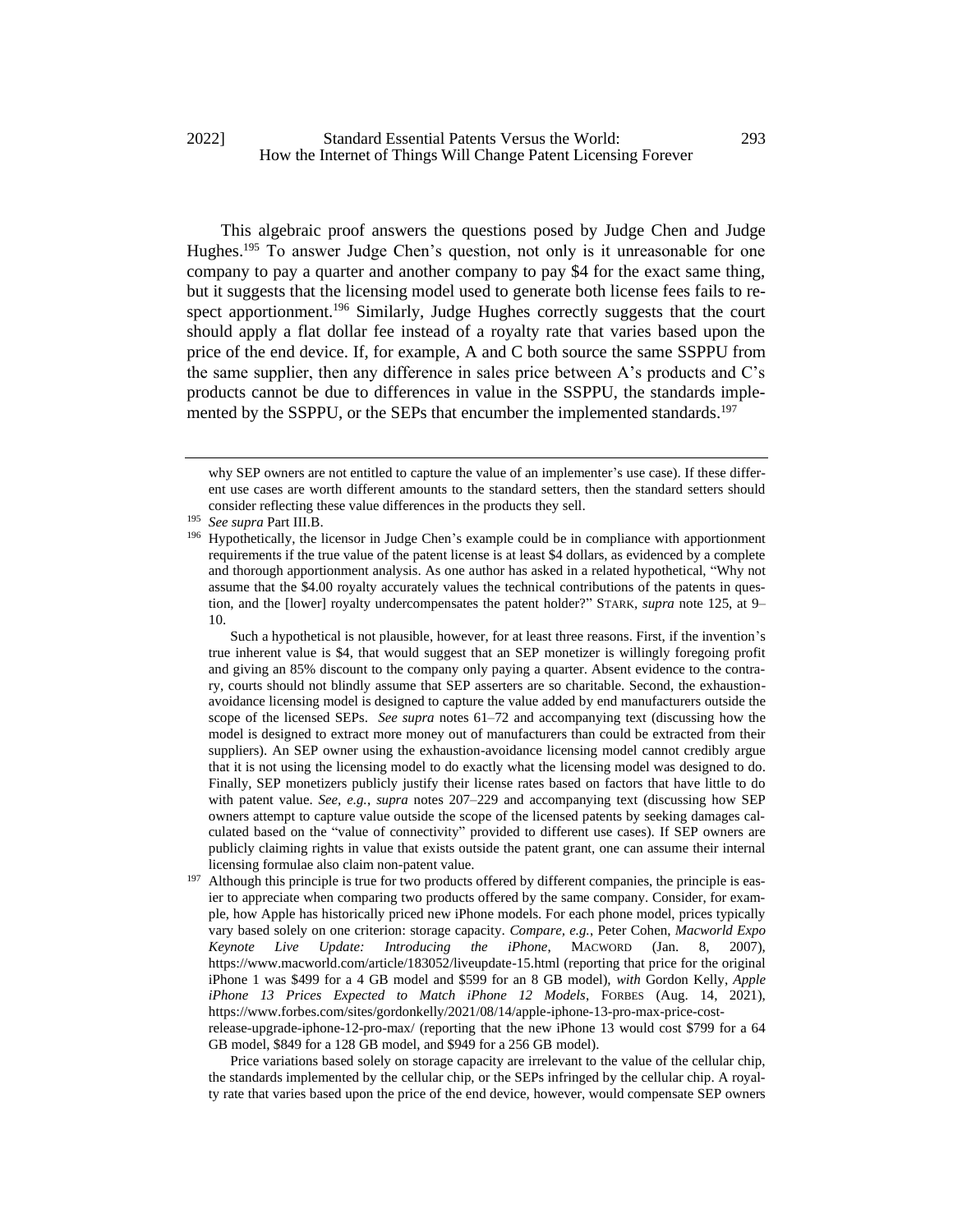At this point in the discussion, specific identification of the SSPPU in the context of IoT licensing becomes more relevant. If, for example, Supplier B is a Tier 1 supplier who sells the TCU only to automakers, then Avanci's licensing model potentially satisfies the algebraic proof since Avanci charges every automaker the same price.<sup>198</sup>

If, instead, Supplier B is a Tier 2 supplier who supplies NADs for both automotive and other use cases, then Avanci's licensing model might fail because Avanci intends to charge different license fees for different use cases.<sup>199</sup> Charging different license fees for different use cases would violate the algebraic proof by charging companies from different industries different amounts for a license to the same SSPPU provided by the same supplier.

In reality, the SSPPU should be defined at the Tier 3 chip level.<sup>200</sup> This is the same conclusion reached by district court judges who have endeavored to identify the SSPPU.<sup>201</sup> Returning to the algebraic proof, identifying Supplier B as the Tier 3

Even courts that avoid identifying the SSPPU end up acknowledging it indirectly. For example, in *CSIRO*, Judge Davis asserted that wireless chip processes do not reflect the value of the pa-

more merely because a consumer wanted a larger hard drive. Hard drive capacity, of course, is not a patented feature within the scope of a cellular SEP portfolio. Accordingly, the value contributed by hard drive capacity must be apportioned out of any SEPs damages model.

Despite these apportionment requirements, SEP monetizers still insist that SEP owners are entitled to capture the additional value associated with the 256 GB iPhone model. *See, e.g.*, STARK, *supra* note 125, at 9 (arguing that more expensive devices "likely have more functionality and place greater demands on the always-on connectivity provided by the SEP technologies"). First, these arguments are factually flawed as evidenced by the iPhone example. In fact, a more expensive iPhone with more storage capacity likely places fewer demands on cellular technology since more local storage reduces the user's reliance on cloud storage and media streaming. Second, these arguments are legally flawed because they confuse patent value with the value of connectivity, and SEP owners are not entitled to capture the value of connectivity. *See infra* notes 223–229 and accompanying text.

<sup>&</sup>lt;sup>198</sup> Avanci Marketplace, *supra* note [49](#page-8-1) (representing that license fees will not vary based on sales price).

<sup>&</sup>lt;sup>199</sup> *Id.* ("Royalties will vary from one type of device to the next based on the value the technology brings to the device, not its sales price.").

<sup>200</sup> The MT, or baseband processor, is responsible for cellular communications on a user device. *See supra* note [79](#page-12-3) and accompanying text. Cellular standards and SEPs may recite additional elements that exist outside the baseband processor, but these additional elements are not necessarily part of the SSPPU. *See supra* note [128](#page-23-1) (explaining how the SSPPU only includes equipment and features that have a "close relation" to the licensed SEPs).

<sup>201</sup> *See, e.g.*, Fed. Trade Comm'n v. Qualcomm Inc., 411 F.Supp.3d at 783; (Koh, J.) (holding that Qualcomm's collection of a royalty based on the value of the entire handset violates Federal Circuit apportionment law because the baseband processor, not the handset, is the SSPPU), *rev'd*, 969 F.3d 974 (9th Cir. 2020) (avoiding the question of whether the baseband processor is the SSPPU); GPNE Corp. v. Apple, Inc., No. 12-CV-02885-LHK, 2014 WL 1494247, at \*13 (N.D. Cal. Apr. 16, 2014) (Koh, J.) (holding, as a matter of law, that the baseband processor is the proper SSPPU in the cellular SEPs dispute), *aff'd*, 830 F.3d 1365 (Fed. Cir. 2016); *cf., e.g.*, *Innovatio*, No. 11 C 9308, slip op. at 25–26 (holding that the chip is the SSPPU for purposes of 802.11 WiFi standards). *But see HTC Corp.*, 407 F. Supp. 3d at 638 (E.D. Tex. 2019) (finding that Ericsson presented credible evidence to the jury that the baseband processor is not the SSPPU).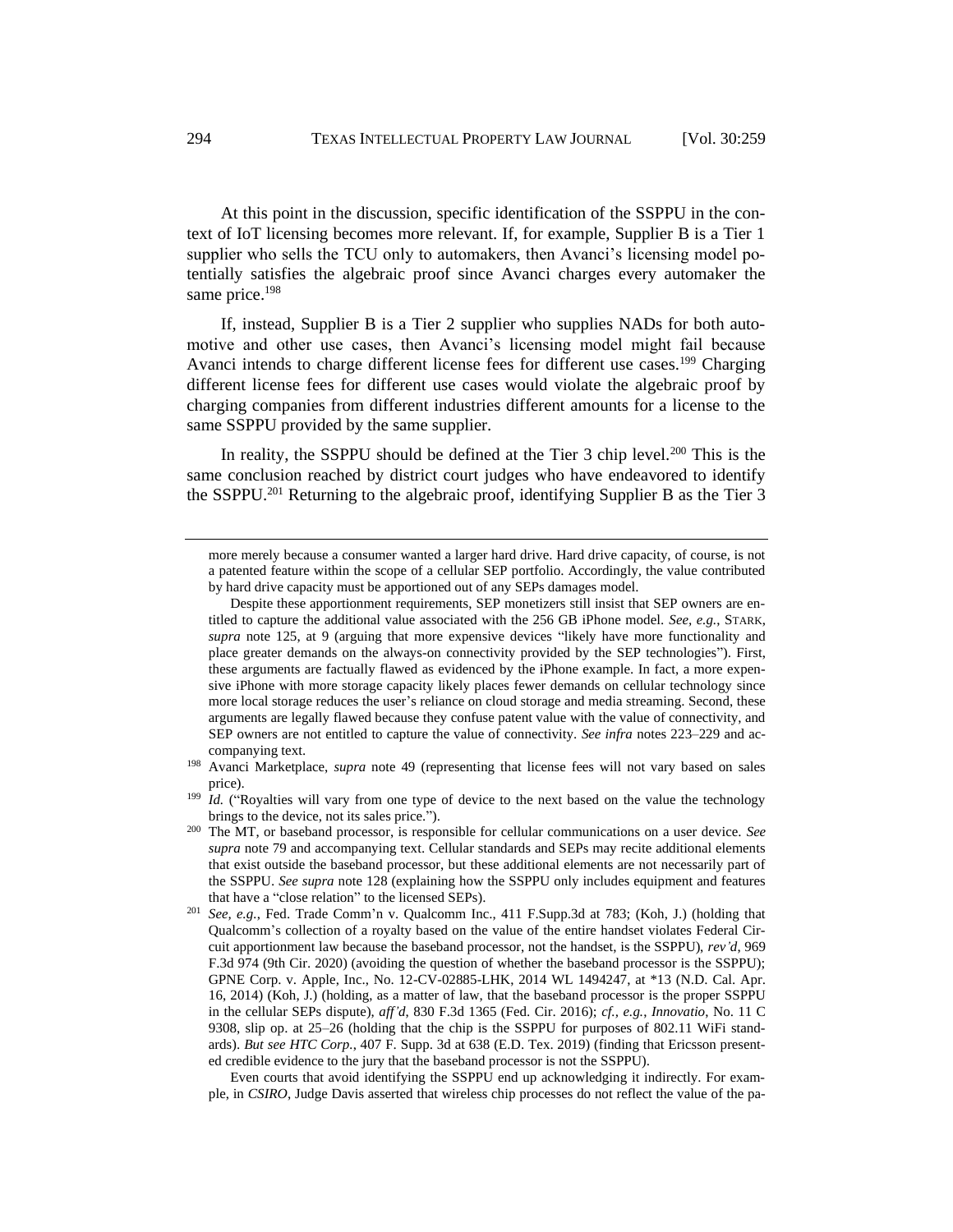baseband processor manufacturer has significant consequences. Tier 3 chip manufacturers sell baseband processors into every industry that uses baseband processors. Furthermore, although there may be differences in baseband processors across suppliers, these differences should be immaterial from a patent licensing perspective if all processors are implementing the same standard and all the licensed patents are SEPs. Therefore, A and C may be end device manufacturers from any industry, which means the maximum-allowable per-unit royalty must be the same across every industry and every use case.

Accordingly, an SEP licensor seeking the maximum-allowable license rates while respecting apportionment must set license rates for each standard that are consistent across all industries, all use cases, and all supply chain tiers.<sup>202</sup> Not only is this conclusion compelled by apportionment principles, but it brings damages awards one step closer to matching the actual value contributed by the licensed patents.<sup>203</sup>

<sup>202</sup> Different standards, however, may still be licensed differently to the extent different patents are required to implement the different standards. For example, IoT-related standards like the Long Term Evolution for Machines (LTE-M) and the Narrowband Internet of Things (NB-IoT) may involve different SEPs than the 2G/3G/4G standards implemented by handset manufacturers. *Cf.*  Gallego & Drexl, *supra* note [4,](#page-2-2) at 138–39 (describing how 3GPP produced new standards specifically targeting cellular IoT use cases based on the 2G/3G/4G standards). Courts should be cautious, of course, about standard-setting bodies broadening the scope of standards to cover individual use cases to influence the outcomes of patent disputes. *Cf.* Contreras, *supra* note [29,](#page-5-0) at 864 (noting the potential for SSO participants to "[intentionally include] optional and non-essential patented feature sin ETSI standards (sometimes referred to as patent 'stuffing')").

<sup>203</sup> Despite their complaints, SEP owners have still not convincingly proven that starting a royalty analysis with the value of the SSPPU leads to an incorrect patent license value determination. For example, Judge Davis sided with CSIRO in concluding that "[i]t is simply illogical to attempt to value the contributions of the [asserted patent] based on wireless chip prices that were artificially deflated because of pervasive infringement." *CSIRO*, No. 11-CV-00343-LED, slip op. at 22 (E.D. Tex. July 23, 2014); *see also HTC Corp.*, 407 F.Supp.3d at 637 (summarizing testimony from an Ericsson witness who asserted that "the profit margin that a component supplier makes is not necessarily reflective of the value of the intellectual property embodied in that component, especially in a situation . . . where the component supplier does not pay royalties for that intellectual property").

This line of reasoning, however, fails for at least three reasons. First, "pervasive infringement" can only exist among chip manufacturers if the chips are infringing, which would imply that the chips are the SSPPUs. Although Judge Davis is correct in that courts are not required to always start the damages analysis by referencing the SSPPU, courts cannot opt out of requiring plaintiffs to apportion their damages. Referencing the SSPPU remains the best method for ensuring that plaintiffs satisfy their apportionment obligations. *See infra* Part IV.3.

Second, every patent infringement case involves a company that sells infringing products without paying for a license. Yet courts do not adjust damages calculations in every case under the belief that the company's sales price fails to reflect the value of the asserted patents. Doing so would only add to the over-inflated assertion value of patents used in litigation campaigns without bringing courts any closer to determining the true value of the asserted patents.

tents at issue due to "rampant infringement" depressing chip prices. *CSIRO*, No. 11-CV-00343- LED, slip op. at 22 (E.D. Tex. July 23, 2014). However, rampant infringement among chip makers would suggest that the chips themselves are infringing, suggesting that the chips are the SSPPUs.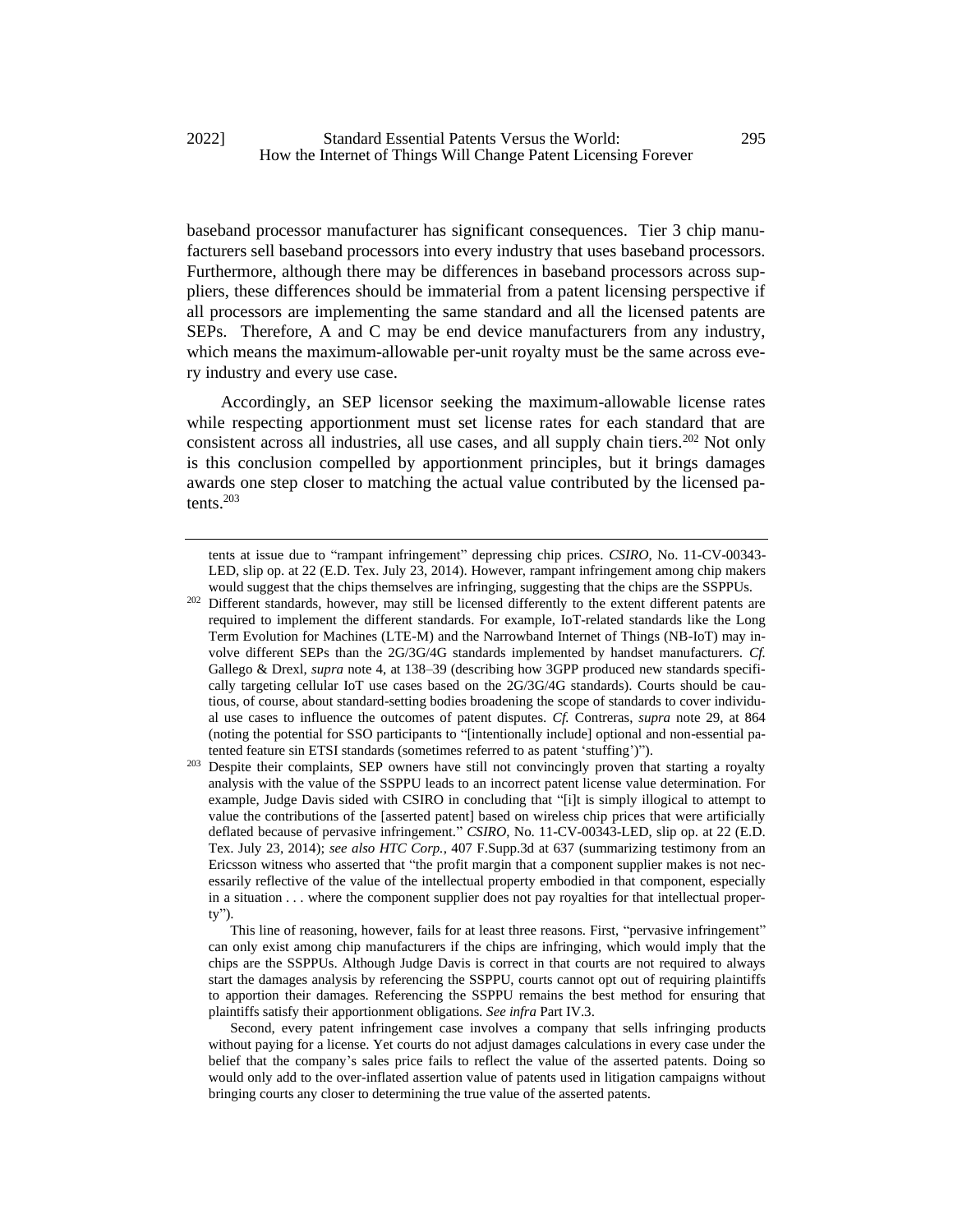Eliminating price variations based on use case is an important step towards normalizing patent valuations in SEPs disputes. A critical but often overlooked question in patent valuation is "value to whom": should courts measure patent value based on the patent's value to the patent owner or to the infringer?<sup>204</sup> Avanci believes that the patent value should be measured based on the value of the patented technology to the infringer.<sup>205</sup> The correct approach, however, is measuring patent license value based on value to the patent owner, independent of the value of the infringer's implementation or use case.<sup>206</sup>

<span id="page-37-1"></span><span id="page-37-0"></span>As the Supreme Court first explained back in 1915, "the normal measure of [patent infringement] damages was *the value of what was taken*."<sup>207</sup> In this way, the reasonable royalty ensures that patent owners receive some form of compensation for the value that they lost.<sup>208</sup> Patent owners are not, however, entitled to compensation for the value that infringers gain. Unlike other buckets of intellectual property, owners of utility patents are not entitled to disgorgement of an infringer's profits.<sup>209</sup> Congress banned this form of damages remedy in 1946.<sup>210</sup> As the Supreme Court later explained, "[t]he purpose of the [statutory] change [in 1946] was precisely to eliminate the recovery of profits as such and allow recovery of damages only."<sup>211</sup> Notably, the statutory change requires such damages to be calculated "without regard to the question whether the defendant has gained or lost by his unlawful actions."<sup>212</sup>

Finally, Judge Davis's argument ignores *why* the supposed "pervasive infringement" exists among component suppliers. Any pervasive infringement exists because certain SEP licensors want this infringement to exist. After all, licensing component suppliers would undermine the exhaustion-avoidance licensing model since exhaustion would apply downstream. Courts should outright reject arguments that the SSPPU is undervalued due to pervasive infringement from plaintiffs whose licensing practices contribute to the pervasive infringement.

<sup>204</sup> Taylor, *supra* note [118,](#page-20-0) at 133. Taylor also mentions a third option: calculating reasonable royalties based on the value of the patented technology to society. *Id.* at 134. This third option, though intriguing as a theoretical concept, is not discussed here.

<sup>205</sup> *See, e.g.*, Avanci Marketplace, *supra* not[e 49](#page-8-1) (claiming that they set royalties "based on the value the technology brings to the device")[. 118](#page-20-0)

<sup>206</sup> *See* Taylor, *supra* note [118,](#page-20-0) at 133 (acknowledging that, "[o]f these two options, the value to the patent owner seems more appropriate because royalties are presumed damages provided to compensate patent owners for infringement and to stimulate or reward their inventive activities").

<sup>&</sup>lt;sup>207</sup> Dowagiac Mfg. Co. v. Minnesota Moline Plow Co., 235 U.S. 641, 648 (1915) (emphasis added).

<sup>208</sup> *See* Erick S. Lee, *Historical Perspectives on Reasonable Royalty Patent Damages and Current Congressional Efforts for Reform*, 13 UCLA J. L. & TECH. 1, 24–25 (2009) (describing how judicial development of the reasonable royalty approach to awarding damages stemmed from the inability of a plaintiff to establish any damages other than nominal damages without direct evidence of lost sales).

<sup>209</sup> Pamela Samuelson et al., *Recalibrating the Disgorgement Remedy in Intellectual Property Cases*, 100 B.U. L. Rev. 1999, 2003–04 (2020).

<sup>210</sup> *Id.* at 2067 (citing SCA Hygiene Prods. Artiebolag v. First Quality Baby Prods., 137 S. Ct. 954, 964 (2017)).

<sup>211</sup> Aro Mfg. Co. v. Convertible Top Replacement Co., 377 U.S. 476, 505 (1964); *see* Taylor, *supra*  note [118,](#page-20-0) at 133 & n.222 (quoting *Aro Manufacturing* as evidence that precedent indicates that courts must measure reasonable royalties based on the value lost by the patent owner).

<sup>212</sup> *Aro Mfg.*, 377 U.S. at 507 (quoting Coupe v. Royer, 155 U.S. 565, 582 (1895)).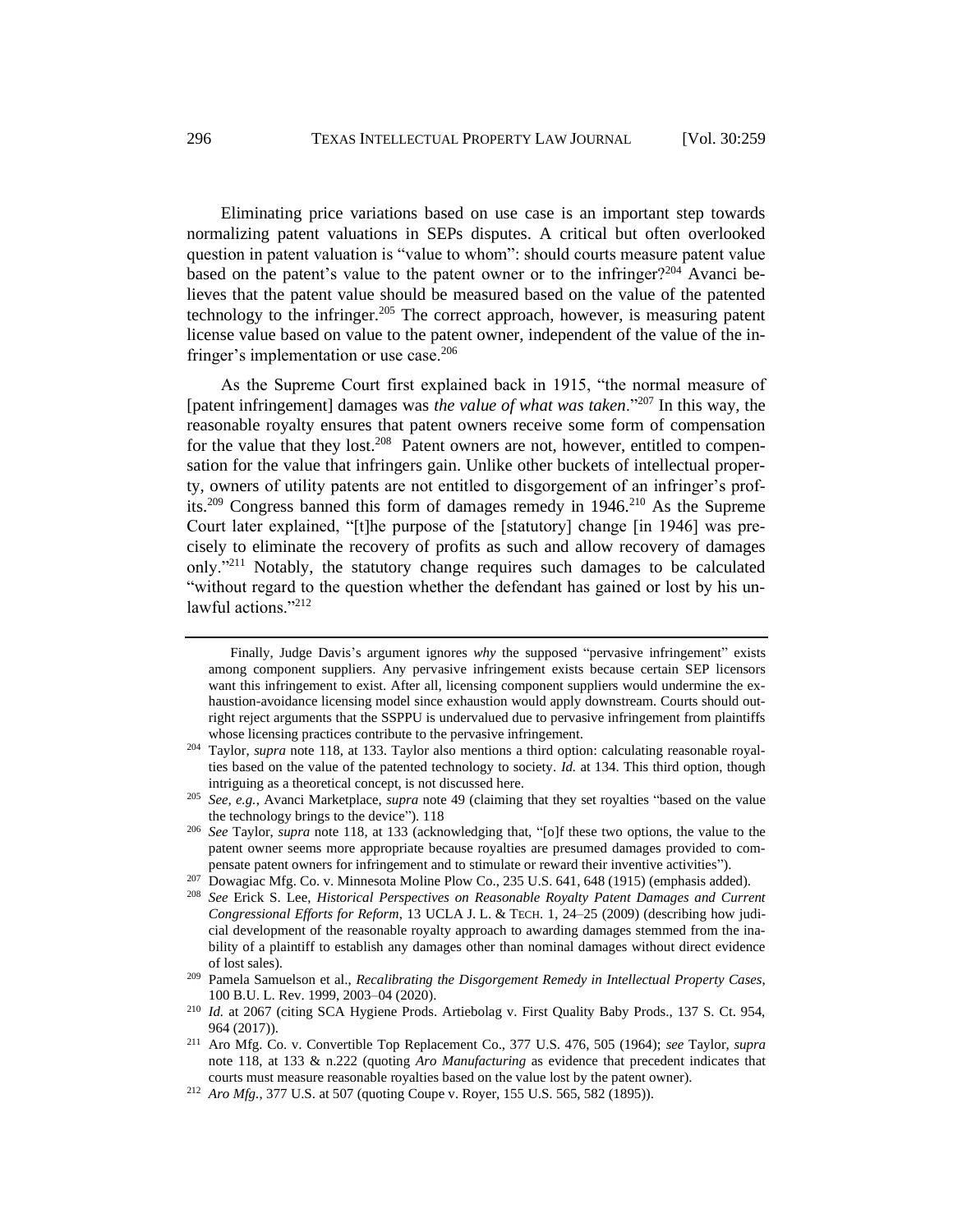Royalty setting is still an imprecise endeavor,<sup>213</sup> however, and evidence of the infringer's use or profits does creep its way into royalty-setting calculations.<sup>214</sup> Referencing the infringer's profits is theoretically acceptable where the value of what was gained might inform the "value of what was taken" in the absence of better evidence. Courts cannot, however, presume that the "value of what was taken" is always equal to the value gained by the infringer or that patent owners are entitled to capture the value of the infringer's use or profits.<sup>215</sup> Instead, courts should disregard evidence of the infringer's use or profits where better evidence is available.<sup>216</sup>

<span id="page-38-0"></span>For SEPs, the "value of what was taken" is always the same regardless of how much the infringer gained or profited. It does not matter if some licensees may have found better use cases or achieved more success using the same standardized technology.<sup>217</sup> Any differences between suppliers or manufacturers implementing the

<sup>213</sup> *See* Samuelson, *supra* note [209,](#page-37-0) at 2073 (noting how calculating a reasonable royalty is an imprecise task that "may involve some degree of approximation and uncertainty" (quoting *VirnetX*, 767 F.3d at 1328)).

<sup>214</sup> *See id.* at 2072–73 (discussing how evidence of an infringer's profits can work its way into the entire market value rule and into the hypothetical-negotiation approach).

<sup>215</sup> *See* Georgia-Pacific Corp. v. U.S. Plywood Corp., 243 F. Supp. 500, 516 (S.D.N.Y. 1965) (Herlands, J.) ("There is no necessary correlation between the amounts of [the infringer's] profits and [the patent owner's] losses."); *see also* Peter Lee, *Distinguishing Damages Paid from Compensation Received: A Thought Experiment*, 26 TEX. INTELL. PROP. L.J. 231, 234 (recognizing the gap between "the amount of compensation" that patentees based on the patentee's losses and the amount that infringers pay based on the value of the infringer's implementation).

<sup>216</sup> *See, e.g.*, *D-Link*, 773 F.3d at 1231 (criticizing the use of *Georgia-Pacific* factor eight, profitability of the product, in SEP disputes); Lucent Techs., Inc. v. Gateway, Inc., 580 F.3d 1301, 1335 (Fed. Cir. 2009) (acknowledging that *Georgia-Pacific* factor eight would support a higher reasonable royalty in the instant case but that such evidence cannot overcome the other evidence suggesting that a lower reasonable royalty is more appropriate).

<sup>&</sup>lt;sup>217</sup> This point is sometimes lost when courts discuss hypothetical negotiations between SEP owners and implementers. For example, in *Microsoft v. Motorola*, Judge Robart incorrectly concludes that parties to a hypothetical SEPs negotiation would consider the importance of the patented technology to the infringing product. *See Microsoft Corp. v. Motorola, Inc.*, 2013 WL 2111217, at \*8 (setting different royalty rates for Microsoft Windows, Microsoft Xbox, and other Microsoft products, in part, based on the believe that parties to a hypothetical negotiation would consider the importance of the standardized technology to the infringing products). Standardized technology, however, is a commoditized good. *See Commodity*, INVESTOPEDIA, https://www.investopedia.com/terms/c/commodity.asp (last visited Oct. 31, 2021) ("A commodity is a basic good used in commerce that is interchangeable with other goods of the same type."). In order for the standard to achieve interoperability, every communication device on the network must be interchangeable (even if the devices otherwise offer features or benefits that fall outside the scope of the standard).

In reality, buyers of commoditized goods do not pay more for commodities simply because their use case happens to be more lucrative. Lumber is more important to a homebuilder than it is to a beer garden that wants to offer giant Jenga to patrons, but both companies still pay the same price for wood at the lumber yard. It is immaterial that the homebuilder found a use case for lumber that offers more profit than the beer garden. Of course, material quality and other factors may cause price variations between commoditized goods, but such factors fall outside the scope of the standard (and outside the scope of patent law generally).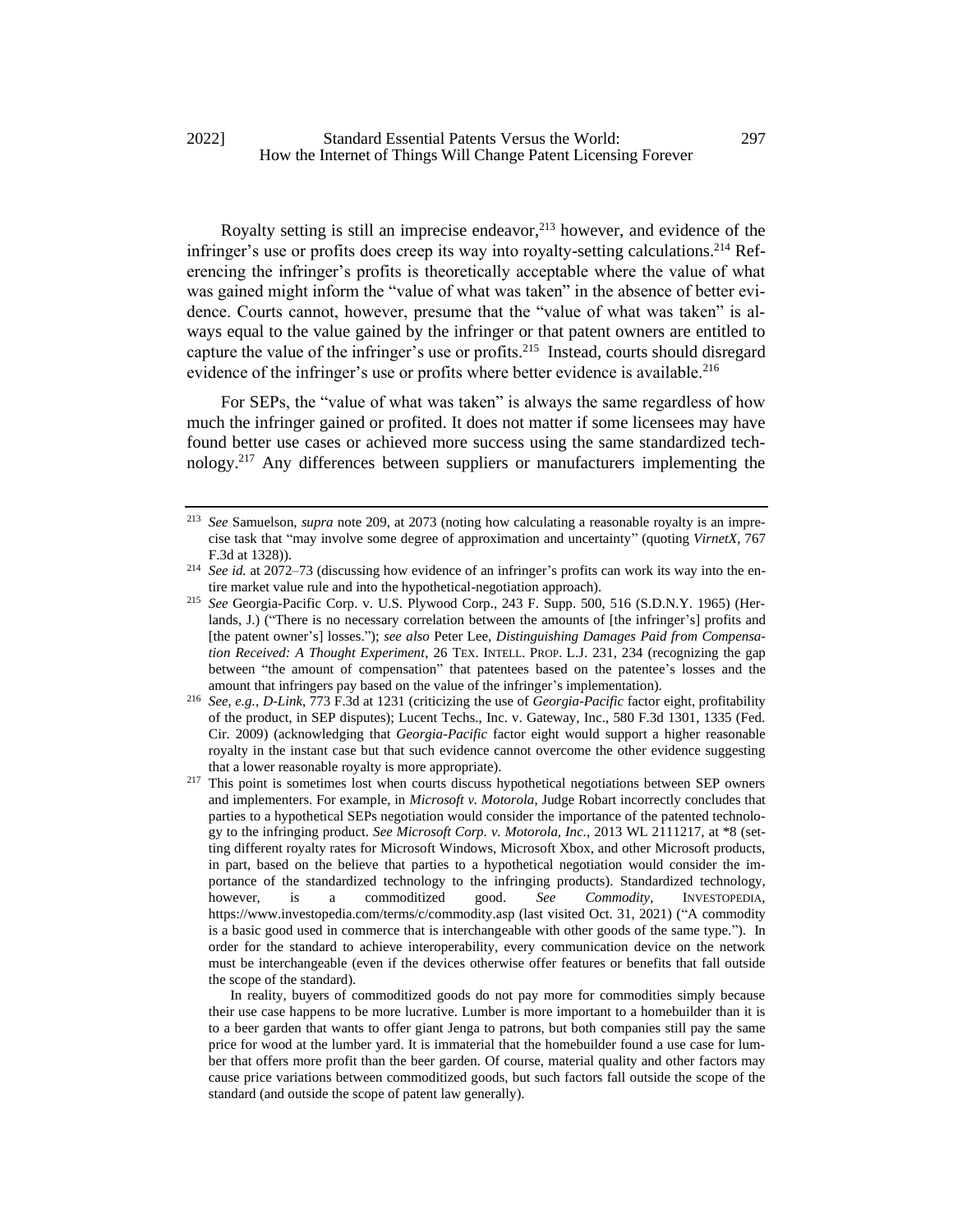same standard are due to the contributions of those companies, not the contributions of the standardized technology or the SEP owners. SEP owners cannot profit from these activities, just as regular patent owners cannot overreach and capture the value outside the scope of the asserted patents.<sup>218</sup>

Anne Layne-Farrar has argued that the Patent Act textually requires courts to value patents differently based on the value of each use case.<sup>219</sup> She cites Section 284, which says that patent owners must receive compensation that is "in no event less than a reasonable royalty for the *use* made of the invention by the infringer."<sup>220</sup> This argument, although creative, misinterprets the statute. The word "use" in Section 284 merely references the fact that a defendant needs a patent license to legally use a patented invention.<sup>221</sup> Not only does the legislative history of Section  $284$ support this interpretation,  $222$  but allowing patent owners to capture the value of an infringer's use case would conflict with Supreme Court precedent requiring apportionment of patent damages and prohibiting disgorgement of an infringer's profits.

<span id="page-39-0"></span>Some SEP owners justify differential pricing based on use case by arguing that licenses should reflect "the value of connectivity."<sup>223</sup> The value of connectivity,

Congress eventually added "reasonable sum" language in 1922 and "reasonable royalty" language in 1946. *See* Lee, *supra* not[e 208,](#page-37-1) at 5–8. The 1946 language provided that "the complainant shall be entitled to recover general damages which shall be due compensation for making, using, or selling the invention, not less than a reasonable royalty therefore." Patent Act of 1946, ch. 726, 60 Stat. 778 (1946). The legislative history suggests this language was added "to abrogate the recovery of the infringer's profits and instead base compensation on *the patentee's damages*." Lee, *supra* note [208,](#page-37-1) at 10 (emphasis added) (citations omitted). Thus, the 1946 language clearly contemplated that damages should be calculated based on the patentee's loss, not based on the value the infringer gained from its use case.

Congress enacted the modern statutory language in 1952. *Id.* at 9. However, "while the 1952 Act changed the explicit wording of the provision, it nonetheless integrated the concepts of the previous iteration" from 1946. *Id.* (cleaned up).

<sup>223</sup> *See supra* note [58;](#page-9-1) *see also, e.g.*, Gallego & Drexl, *supra* note [4,](#page-2-2) at 137 (citing NORTHSTREAM, CONNECTIVITY TECHNOLOGIES FOR IOT 4–9 (2016), https://northstream.se/wpcontent/uploads/2017/01/Northstream-White-Paper-Connectivity-Technologies-for-IoT.pdf ("Each IoT use cases poses its own requirements for connectivity in terms of coverage, data rate, latency and energy efficiency."); Rana Foroohar, *Let the 5G Battles Begin*, FINANCIAL TIMES, Nov. 26, 2017, https://www.ft.com/content/d8d615ae-cf9c-11e7-b781-794ce08b24dc ("Companies such as Qualcomm want it based on the price of a finished product, a phone or even a car, for example.

<sup>218</sup> *See LaserDynamics*, 694 F.3d at 70 (prohibiting licensors from overreaching and encompassing components not covered by the patent).

<sup>219</sup> *See* Anne Layne-Farrar, *supra* note [163,](#page-29-0) at 36–37 (citing 35 U.S.C. § 284 (2017)).

<sup>220</sup> *Id.* (emphasis added).

<sup>221</sup> Extending the analogy from note [217,](#page-38-0) *supra*, one cannot use lumber from a lumber yard without paying the lumber yard; the amount paid, however, does not change depending on how the purchaser uses the lumber after leaving the lumber yard.

<sup>222</sup> The "use" language dates all the way back to the Patent Act of 1793. *See* Patent Act of 1793, ch. 11, § 5, 1 Stat. 318–323 (providing for damages "at least equal to three times the price, for which the patentee has usually sold or licensed to other persons, the use of the said invention"). This original provision more clearly shows that damages are not calculated based on the value of "use" to the infringer since the provision itself requires a calculation solely based on prevailing license rates paid by other infringers.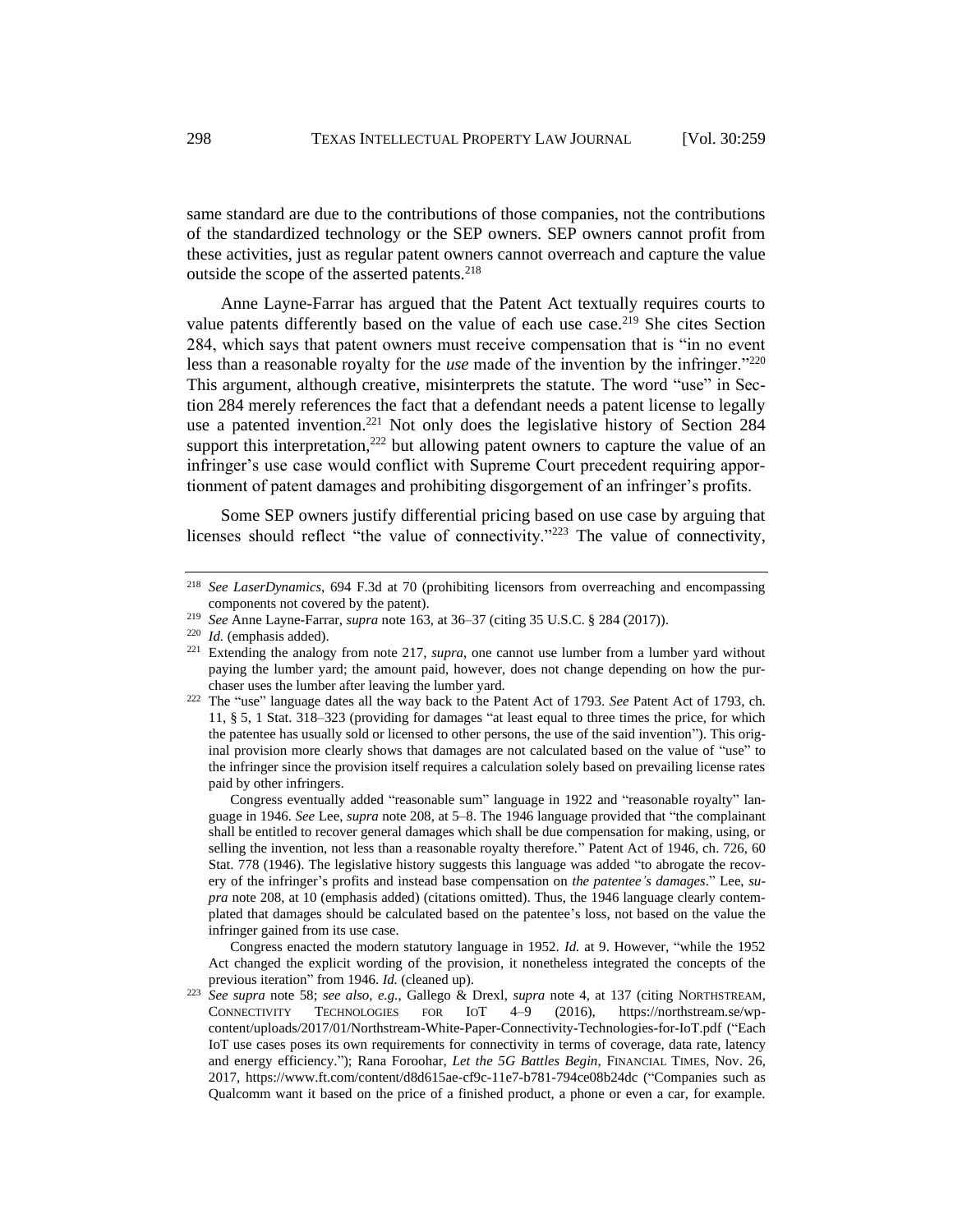however, includes value well outside the scope of SEPs that patent owners are not entitled to capture. For example, the value of connectivity reflects the value created by standardizing connectivity technology to create interoperability.<sup>224</sup> Patent owners, however, are not entitled to capture the value added by standardization.<sup>225</sup> Courts must "differentiate the added benefit from any value the innovation gains because it has become standard essential."<sup>226</sup> Thus, even if the "value of connectivity" varies between use cases, this variation is irrelevant to patent valuation because SEP owners are not entitled to use the patent system to capture the value of connectivity. Instead, judges must use their "gatekeeping authority"<sup>227</sup> to prevent testimony on the value of connectivity from reaching the jury.<sup>228</sup>

Although cases like *CSIRO* and *D-Link* only addressed interoperability standards, their holdings should apply to all standards, including quality and product standards. *Cf.* Mark A. Lemley, *Intellectual Property Rights and Standard-Setting Organizations*, 90 CAL. L. REV. 1889, 1897–98 (2002) (distinguishing between the "two different types of standards: standards that control interoperability in a network market and those that govern the quality or safety of a product"). First, apportionment applies "in every case," Garretson v. Clark, 111 U.S. 120, 121 (1884), not just interoperability cases. Second, all standards exist to encourage outside parties to adopt technologies that they otherwise would not adopt, and any successful standard can potentially inflate SEP value beyond the value of the inventor's contribution. As such, courts should forbid SEP owners from capturing the value of standardization in all standards cases, not just cases involving interoperability standards.

They argue that connectivity needs are very different for a device that, say, monitors water levels in soil once a week versus an always-on autonomous vehicle, and prices should reflect that.").

<sup>&</sup>lt;sup>224</sup> Or. as Judge Selna correctly observed, "connectivity [is] in essence the standard." Ericsson Inc. v. TCL Commc'n Tech. Holdings Ltd., No. 14-CV-00341, slip op. at 11 (C.D. Cal. Feb. 2, 2017) (minute order).

<sup>225</sup> *See, e.g.*, Commonwealth Sci. & Indus. Rsch. Org. v. Cisco Sys., Inc., 809 F.3d 1295, 1304 (Fed. Cir. 2015) ("We therefore reaffirm that reasonable royalties for SEPs generally—and not only those subject to a RAND commitment—must not include any value flowing to the patent from the standard's adoption."); Ericsson, Inc. v. D-Link Sys., Inc., 773 F.3d 1201, 1233 (2014) ("Turning to the value of a patent's standardization, we conclude that Supreme Court precedent also requires apportionment of the value of the patented technology from the value of its standardization."); In re Innovatio IP Ventures, LLC Pat. Litig., No. 11 C 9308, slip op. at 9 (N.D. Ill. Oct. 3, 2013) ("The court's RAND rate therefore must, to the extent possible, reflect only the value of the underlying technology and not the hold-up value of standardization.") (citing Microsoft Corp. v. Motorola, Inc., No. C10-1823JLR, 2013 WL 2111217, at \*12 (W.D. Wash. Apr. 25, 2013)); *see also* Richard H. Stern, *Who Should Own the Benefits of Standardization and the Value It Creates?*, 19 MINN. J. L. SCI. & TECH. 107, 205–42 (2018) (summarizing and rejecting arguments made by SEP owners and their advocates that SEP owners are entitled to capture the value of standardization and network effects due to extra-legal justifications).

<sup>226</sup> *See D-Link*, 773 F.3d at 1233 (discussing appropriate jury instructions for determining royalty rates among SEPs).

<sup>227</sup> VirnetX, Inc. v. Cisco Sys., Inc., 767 F.3d 1308, 1328 (Fed. Cir. 2014) (finding that "the district court should have exercised its gatekeeping authority to ensure that only theories comporting with settled principles of apportionment were allowed to reach the jury.").

<sup>&</sup>lt;sup>228</sup> *Ericsson*, No. 14-CV-00341, slip op. at 6 (granting TCL's motion to exclude testimony from Ericsson's witnesses because their analysis of the value of cellular connectivity "does not answer the question of the incremental value of Ericsson's patent portfolio to the 4G standard," which "undermine[s] the fundamental reliability of the analysis.").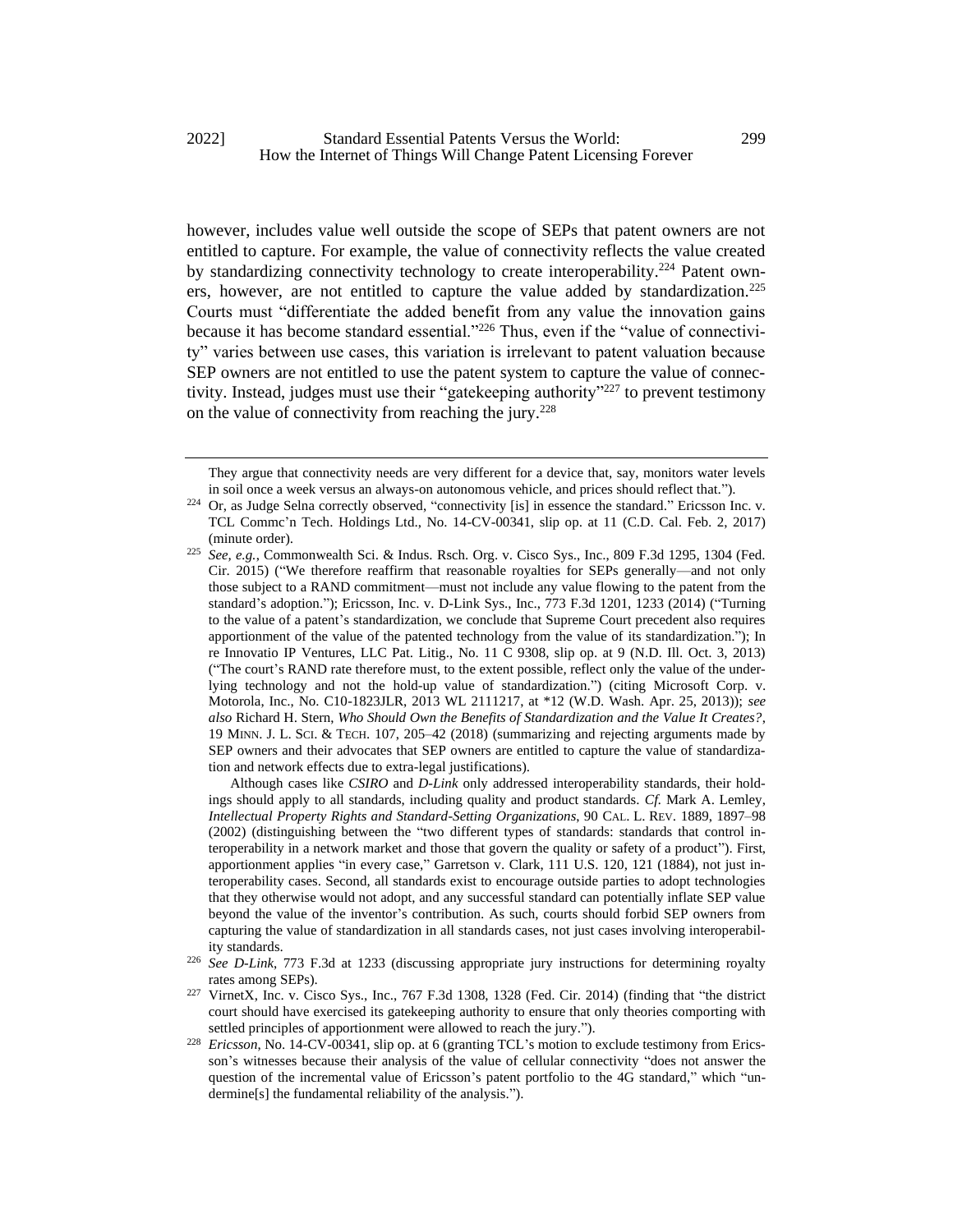<span id="page-41-0"></span>*HTC v. Ericsson* illustrates what happens when courts confuse the value of technology with the value of connectivity. In that case, Judge Gilstrap found that "customers value cellular technology more highly than HTC suggests" based on evidence that an HTC Nexus 9 with 4G cellular connectivity sells for \$120 higher than a Nexus 9 with only Wi-Fi connectivity.<sup>229</sup> That \$120 figure, however, does not reflect the value of "cellular technology." Consumers do not spend \$120 more for a phone because it has packet switching, a "MIMO" antenna, or other cellular technologies included in the 4G standard. If, for example, the HTC Nexus 9 was the only device on earth that implemented the claimed technologies, an average customer would not place any value on the claimed cellular technologies. Instead, customers value the fact that, outside the phone, a cellular network exists that can communicate with the HTC Nexus 9 using the 4G standard. By confusing the value of cellular technology with the value of cellular interoperability, Judge Gilstrap incorrectly attributed \$120 worth of consumer value to cellular technology without any evidence that consumers value the cellular technology separately from the value added by standardization and interoperability.

#### B. Apportionment Violations May Constitute Patent Misuse

As discussed above, SEP licensors are using the exhaustion-avoidance licensing model to violate apportionment and charge implementers more based on their use case and their position within the supply chain. Apportionment law, however, does not end the relevant inquiry. In some situations, apportionment violations in SEP licensing may be so pervasive that they constitute patent misuse.

The patent misuse doctrine exists to limit a licensor's ability to impose conditions on a licensee that exceed the scope of the patent right.<sup>230</sup> According to the Federal Circuit, "the key inquiry under the patent misuse doctrine is whether, by imposing the condition [on licenses or sales] in question, the patentee has impermissibly broadened the physical or temporal scope of the patent grant and has done so in a manner that has anticompetitive effects."<sup>231</sup> This judicial doctrine furthers the policy-based desire to discourage patentees from using patents to obtain benefits beyond the statutory patent right.<sup>232</sup>

The exhaustion-avoidance licensing model is a particularly appropriate target for the patent misuse doctrine. Both the exhaustion and misuse doctrines prevent litigants from using the judicial system to obtain more benefit than they are entitled to receive under U.S. patent law.<sup>233</sup> The exhaustion doctrine, in particular, exists be-

<sup>229</sup> HTC Corp. v. Telefonaktiebolaget LM Ericsson, 407 F. Supp. 3d 631, 637 (E.D. Tex. 2019).

<sup>230</sup> Princo Corp. v. Int'l Trade Comm'n, 616 F.3d 1318, 1321 (Fed. Cir. 2010) (en banc).

<sup>&</sup>lt;sup>231</sup> *Id.* at 1328 (citing B. Braun Med., Inc. v. Abbott Lab'ys., 124 F.3d 1419, 1426 (Fed. Cir. 1997)).

<sup>232</sup> *Id.* at 1328 (quoting Mallinckrodt, Inc. v. Medipart, Inc., 976 F.2d 700, 704 (Fed. Cir.1992))

<sup>233</sup> *Compare* Quanta Comput., Inc. v. LG Elecs., Inc., 553 U.S. 617, 638 (2008) (explaining how the patent exhaustion doctrine "prevents the patent holder from invoking patent law to control postsale use of the article."), *with B. Braun*, 124 F.3d at 1427 (citing Senza-Gel Corp. v. Seiffhart, 803 F.2d 661, 668 (Fed. Cir. 1986)) ("[T]he patent misuse doctrine is an extension of the equitable doctrine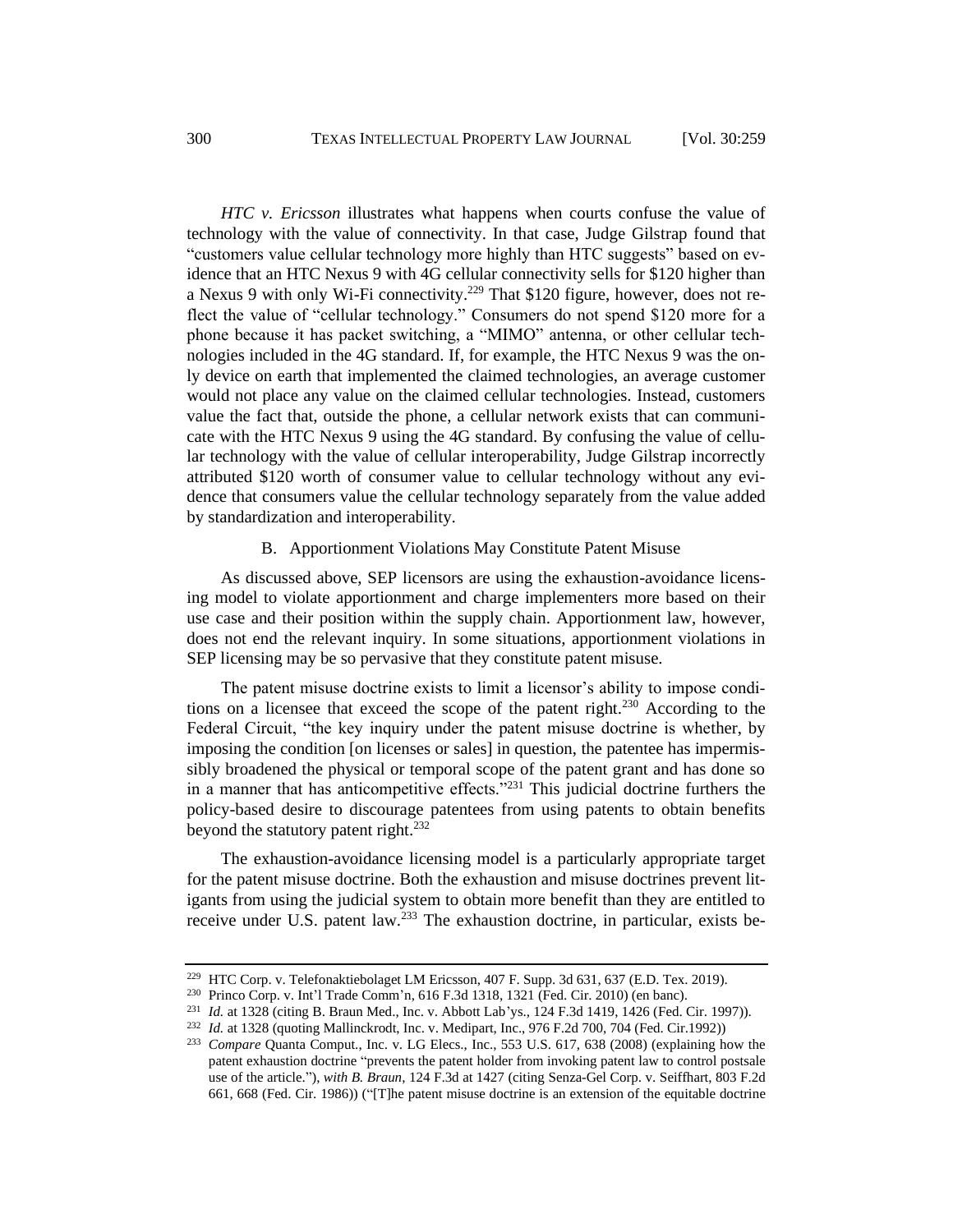cause "the primary purpose of our patent laws is not the creation of private fortunes for the owners of patents but is 'to promote the progress of science and useful arts.'"<sup>234</sup> SEP owners contravene this purpose when they avoid exhaustion in pursuit of more licensing revenue than they are entitled to receive under U.S. patent law. In fact, exhaustion avoidance is so problematic that the Supreme Court has called such activity "'hateful to the law'" and "'obnoxious to the public interest.'"<sup>235</sup> Accordingly, courts should invoke the patent misuse doctrine to protect the primary purpose of U.S. patent laws and prevent the courts from abetting exhaustion avoidance.

## *1. Expanding the Physical Scope of a Patent*

Defendants can establish the first element of patent misuse by proving the SEP owner's proposed damages model violates apportionment. If an SEP owner's proposed license violates apportionment to capture value in an accused device that falls outside the scope of the claimed invention, this is tantamount to expanding the physical scope of the patent to cover unpatented features in the accused device.<sup>236</sup> Returning to the algebraic proof, if the SEP owner's license model results in A>B, then the SEP owner's proposed license to A violates apportionment by impermissibly expanding the physical scope of the patent to capture unpatented value in the accused device.<sup>237</sup>

of unclean hands, whereby a court of equity will not lend its support to enforcement of a patent that has been misused.").

<sup>234</sup> *Quanta Comput.*, 553 U.S. at 626 (quoting Motion Picture Patents Co. v. Universal Film Mfg. Co., 243 U.S. 502, 511 (1917)).

<sup>235</sup> *See* Impression Prods., Inc. v. Lexmark Int'l. Inc., 137 S.Ct. 1523, 1532 (2017) ("The patent laws do not include the right to 'restrain  $[ ] \dots ]$  further alienation' after an initial sale; such conditions have been 'hateful to the law from Lord Coke's day to ours' and are 'obnoxious to the public interest.'" (quoting Straus v. Victor Talking Mach. Co., 243 U.S. 490, 501 (1917))).

<sup>&</sup>lt;sup>236</sup> Although the patent misuse doctrine is stated in terms of the "physical" scope of the patent grant, it should not matter whether the licensor expands the scope of the patent to capture the value of unpatented physical features or unpatented non-physical features. For example, consider two handset manufacturers, D and E. If E sells handsets at a higher price than D, that higher price may be justified in the eyes of the consumer by physical features (e.g., better camera or operating system) or non-physical features (e.g., cooler brand or marketing). In either case, the licensor is not permitted to capture the value of these features that fall outside the scope of the licensor's patents.

<sup>&</sup>lt;sup>237</sup> It should not matter whether the SEP owner is impermissibly capturing the value of unpatented features of a device that contains the SSPPU or the value of unpatented features of a separate device that does not contain the SSPPU. Both are impermissible expansions of the physical scope of the patent. Princo Corp. v. Int'l Trade Comm'n, 616 F.3d 1318, 1327 (Fed. Cir. 2010) (en banc).

The Northern District of California held otherwise, however, in *Samsung Electronics Co. Ltd. v. Panasonic Corp.* Samsung Elecs. Co., Ltd. v. Panasonic Corp., No C10-03098, slip op. at 6 (N.D. Cal. Aug. 25, 2011). In that case, the court distinguished *Zenith Radio Corp. v. Hazeltine Research, Inc.* because *Zenith* involved a license model that covered different infringing and noninfringing products. *Id.* at 5–6 (citing Zenith Radio Corp. v. Hazeltine Rsch., Inc., 395 U.S. 100, 134, 136–37, 139–40 (1969)). The Northern District of California, however, never even considered apportionment in its analysis, which caused the court to miss how the plaintiff was attempting to expand the physical scope of the asserted patents.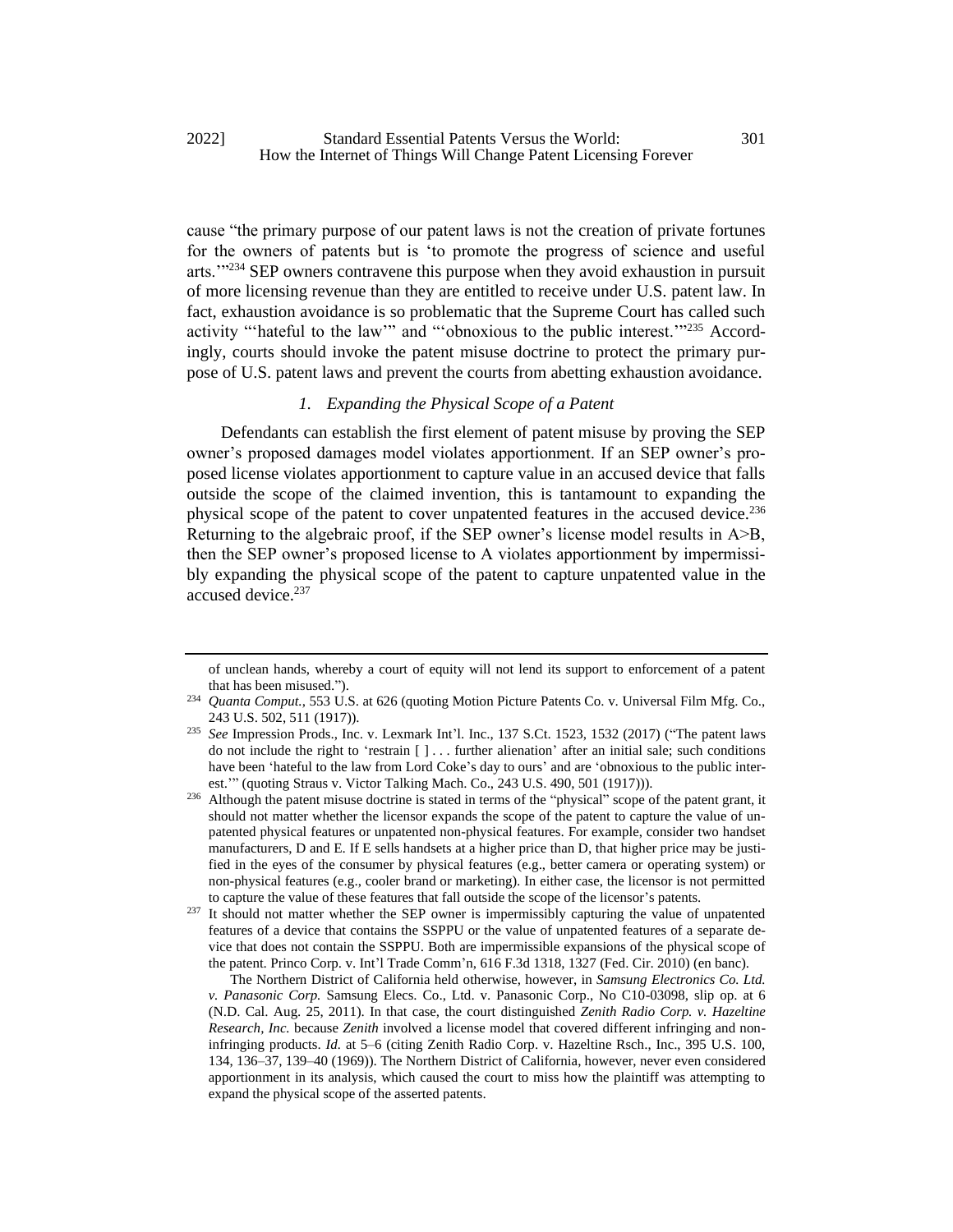Merely proving that the SEP owner's proposed license to one implementer impermissibly expands the physical scope of the patent, however, may be of little consequence. Patent misuse renders the asserted patent(s) unenforceable only until the misconduct is purged.<sup>238</sup> If the scope of patent misuse is limited to the negotiations between one SEP owner and one implementer, then the SEP owner could purge its misconduct simply by offering the implementer new license terms that do not impermissibly expand the physical scope of the patent.<sup>239</sup>

The SEP owner may struggle to purge its misconduct, however, if the SEP owner repeatedly failed to apportion damages in its patent licensing program across multiple implementers. Courts can identify repeated apportionment violations in several ways. For example, in a two-party dispute, the patent owner must prove that its royalty model properly apportions value between the patented and unpatented features.<sup>240</sup> Likewise, the party offering past license agreements to support its royalty model must prove that the past license agreements are sufficiently comparable to the licensing dispute at issue.<sup>241</sup> In light of these two principles, if an SEP licensor relies on past license agreements to support its damages model, then the SEP licensor must provide evidence proving that those past license agreements also properly apportioned value between the patented and unpatented features.

<span id="page-43-0"></span>Holding otherwise would allow licensors to avoid apportioning value in every future dispute simply because they forced past licensees to sign agreements that did not properly apportion value between the patented and unpatented features.<sup>242</sup> The Federal Circuit made this mistake in *CSIRO*. There, the Federal Circuit held that royalty models may be based on past license negotiations without violating the apportionment doctrine.<sup>243</sup> In that case, the court ignored apportionment requirements when considering past license negotiations. Instead, the court assumed, without citing any supporting evidence, that the prior license negotiations "already built-in apportionment" under the belief that the parties to those licenses must have "negotiated over the value of the asserted patent, 'and no more.'"<sup>244</sup>

This assumption is false. License negotiations are not academic exercises where both parties are focused on achieving the correct outcome consistent with all legal constraints and representative of the value being conferred. Rather, each party uses all available leverage to obtain the best achievable outcome. A patent owner with the ability to threaten litigation will use that leverage to force the licensee to

<sup>238</sup> B. Braun Med., Inc. v. Abbott Lab'y's., 124 F.3d 1419, 1427 (Fed. Cir. 1997)).

<sup>&</sup>lt;sup>239</sup> *Cf.* Altmayer-Pizzorno v. L-Soft Int'l, Inc., 302 Fed. Appx. 148, 157 (4th Cir. 2008) ("If the defendant fails to show that the misuse had anti-competitive consequences, the termination of the contract containing the anti-competitive clause may be sufficient to purge the misuse.").

<sup>240</sup> Garretson v. Clark, 111 U.S. 120, 121 (1884).

<sup>241</sup> Lucent Techs., Inc. v. Gateway, Inc., 580 F.3d 1301, 1332 (Fed. Cir. 2009).

<sup>&</sup>lt;sup>242</sup> *Cf.* Taylor, *supra* not[e 118,](#page-20-0) at 115–16 (describing how the "circularity problem" created when patent rights are valued based on negotiated royalties in past agreements).

<sup>243</sup> Commonwealth Sci. & Indus. Rsch. Org. v. Cisco Sys., Inc., 809 F.3d 1295, 1304 (Fed. Cir. 2015).

<sup>244</sup> *Id.* at 1303 (quoting Ericsson, Inc. v. D-Link Sys., Inc., 773 F.3d 1201, 1226 (2014)).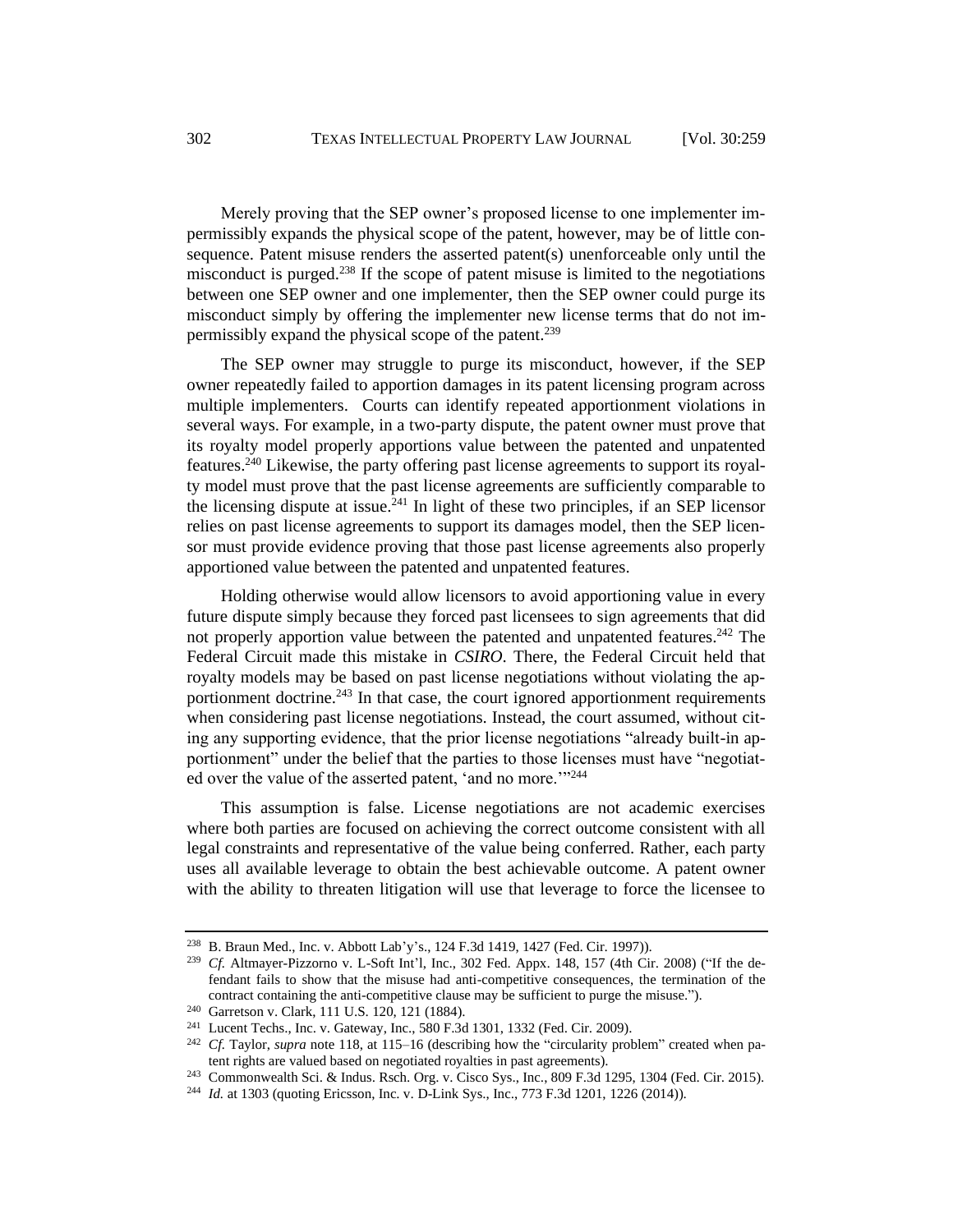<span id="page-44-1"></span>pay higher royalty rates.<sup>245</sup> In the SEP context, licensors can exert additional leverage over licensees by, for example, filing lawsuits, seeking injunctions, or withholding product.<sup>246</sup> This additional leverage forces licensees into paying SEP owners more than the value of the licensed SEPs.<sup>247</sup>

<span id="page-44-0"></span>In a world where outside leverage exists in license negotiations, courts should not blindly assume that parties to past license agreements "negotiated over the value of the asserted patent, 'and no more.'"<sup>248</sup> Rather, courts should avoid relying on past licenses where possible.<sup>249</sup> If a court must consider past license agreements, then the court must also investigate whether those past license agreements also properly apportioned value between the patented and unpatented features.<sup>250</sup>

<span id="page-44-2"></span>Through this investigation, courts can determine whether any apportionment violations are limited to the instant dispute or whether they are consistent with the licensor's pattern of behavior. For SEP licensors, long-standing use of the exhaustion-avoidance licensing model alone could establish repeated failures to apportion damages. After all, one of the biggest benefits of the exhaustion-avoidance licensing model is to extract more money from OEMs than they would be entitled to recover

<sup>245</sup> *See* LaserDynamics, Inc. v. Quanta Computer, Inc., 694 F.3d 51, 77 (Fed. Cir. 2012) (expressing a "longstanding disapproval" of relying on settlement agreements as comparable licenses); *see also* ResQNet.com, Inc. v. Lansa, Inc., 594 F.3d 860, 872 (Fed. Cir. 2010) (noting that "litigation itself can skew the results of the hypothetical negotiation").

<sup>246</sup> *See* Florian Mueller, *Patent Injunctions Remain the Norm in Germany*, FOSS PATENTS (Oct. 21, 2021), http://www.fosspatents.com/2021/10/patent-injunctions-remain-norm-in.html (reporting on how injunctions are easily obtainable in German SEP cases); Jeremy Horwitz, *Apple Settles with Qualcomm, Licenses Patents for Chips Ahead of 5G*, VENTUREBEAT (Apr. 16, 2019), https://venturebeat.com/2019/04/16/apple-settles-with-qualcomm-licenses-patents-for-chipsahead-of-5g/ (reporting on how Apple signed a patent license deal with Qualcomm so that Qualcomm would sell 5G chips to Apple).

<sup>&</sup>lt;sup>247</sup> For example, when Daimler settled its SEP disputes and agreed to Avanci's license terms, Daimler almost certainly was not negotiating "over the value of the asserted patent"; rather, they were negotiating over the value of selling vehicles in Germany—which has nothing to do with the value of the licensed patents. *Cf.* Florian Mueller, *Daimler takes Avanci patent license*, FOSS PATENTS (Dec. 22, 2021), http://www.fosspatents.com/2021/12/daimler-takes-avanci-patent-license-all.html (reporting how Daimler agreed to Avanci's patent license and settled its SEP disputes to avoid enforcement of injunctions in Germany); Karin Matussek, *Daimler, Nokia End Mobile Tech War That Threatened Car Sales*, BLOOMBERG (June 1, 2021), https://www.bloomberg.com/news/articles/2021-06-01/daimler-nokia-call-truce-to-end-war-overmobile-patents (reporting that Daimler settled litigation with Nokia, despite Daimler's insistence that Daimler's suppliers are responsible for paying SEP license fees, to avert the enforcement of injunctions while appeals were still pending).

<sup>248</sup> Commonwealth Sci. & Indus. Rsch. Org., 809 F.3d at 1303 (quoting *Ericsson*, 773 F.3d at 1226).

<sup>249</sup> *See, e.g.*, In re Innovatio IP Ventures, LLC Patent Litigation, No. 11 C 9308, slip op. at \*39 (N.D. Ill. Oct. 3, 2013) (expressing preference for a top-down valuation approach that "apportions to the value of Innovatio''s patented features without relying on information about other licenses that may or may not be comparable to accomplish the apportionment").

<sup>250</sup> *Cf.* Taylor, *supra* note [118,](#page-20-0) at 130–32 (recommending that courts adjust past license agreements before relying on them as comparable licenses).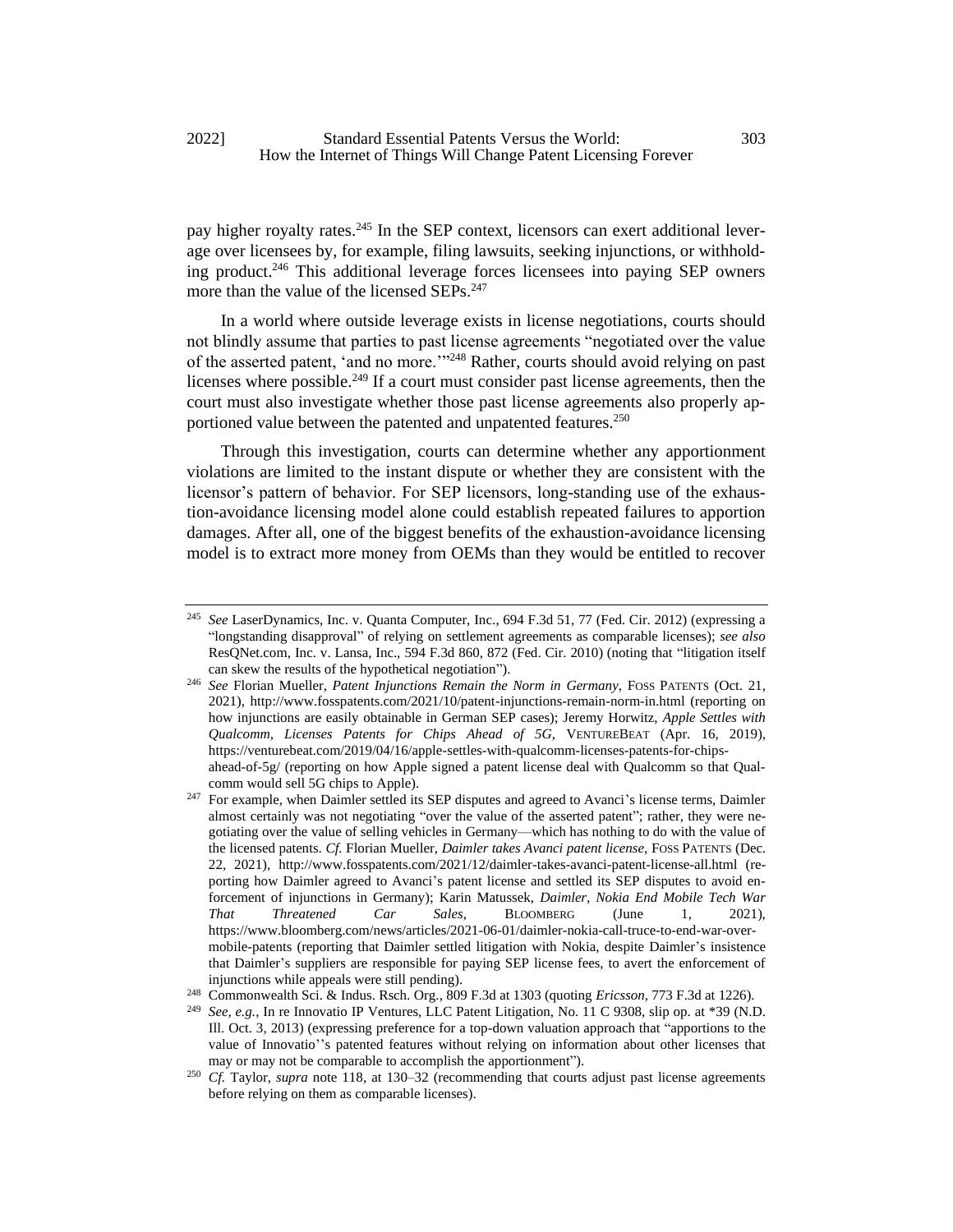from their suppliers.<sup>251</sup> If a licensor repeatedly used the exhaustion-avoidance licensing model to obtain different license fees from different implementers in exchange for the same license rights, a court could easily find that the licensor obtained those different license fees by violating apportionment principles in those past license agreements.<sup>252</sup>

## *2. Anticompetitive Effects*

<span id="page-45-0"></span>As for the Federal Circuit's second element of patent misuse, the Supreme Court has never expressly required an "anticompetitive effect" in a patent misuse case. Instead, the Federal Circuit added the "with anticompetitive effect" language on its own.<sup>253</sup> The Federal Circuit also added, without citing any authority, that patent misuse must "tend[] to restrain competition in an appropriately defined relevant market."<sup>254</sup> The Supreme Court, however, reaffirmed in *Kimble v. Marvel Entertainment* that patent misuse does not necessarily require evidence of an "anticompetitive effect."<sup>255</sup> *Kimble* may signal that the Supreme Court does not approve of

<sup>251</sup> *See supra* note[s 44](#page-8-2)[–46](#page-8-0) and accompanying text.

<sup>252</sup> In *Saint Lawrence Communications*, Judge Gilstrap was "not persuaded" that the patent owner engaged in patent misuse "by negotiating different rates and terms for different licensees when presented with different circumstances." Saint Lawrence Communications LLC v. Motorola Mobility LLC, No. 2:15-CV-351-JRG, slip op. at 16–17 (E.D. Tex. Feb. 15, 2018). According to Judge Gilstrap, "[t]o hold as such would tell patent owners that their first license for a FRAND encumbered patent must also be their last, tying the hands of patent owners and future licensees who may not be similarly situated." *Id.*

Although patent owners are free to set different license rates based on "different circumstances," those circumstances must be relevant to the underlying value of the licensed patents. Although evidence of different license rates alone may not be sufficient to establish expansion of the physical scope of the patent, varying license rates in combination with long-standing use of the exhaustion-avoidance licensing model does suggest that the SEP owner is intentionally expanding the physical scope of protection beyond the patent grant. Unless the SEP owner provides evidence that the varying license rates are due to the value of the licensed SEPs somehow varying between licensees, courts should presume that the SEP owner violated apportionment and used outside leverage in past license agreements to expand the scope of the patent grant.

<sup>253</sup> Geoffrey D. Oliver, Princo v. International Trade Commission: *Antitrust Law and the Patent Misuse Doctrine Part Company*, 25 ANTITRUST 62, 63 (2011) (explaining how the Federal Circuit in *Windsurfing International* added the language to the Supreme Court's original patent misuse language in *Blonder-Tongue*).

<sup>254</sup> *Id.* (quoting Windsurfing Int'l, Inc. v. AMF, Inc., 782 F.2d 995, 1001–02 (Fed. Cir. 1986)); *see also* Cassandra E. Havens, *Saving Patent Law from Competition Policy and Economic Theories:*  Kimble v. Marvel Entertainment, 31 BERKLEY TECH. L.J. 371, 378 (2016) ("By adding a new phrase, 'with anticompetitive effect,' into a Supreme Court rule, the Federal Circuit grafted an antitrust interest in market control into the doctrine of patent misuse."); *id.* at 378 n.66 (noting that the Supreme Court did not originally require anticompetitive effects in *Blonder-Tongue*). "[T]his was a genuinely startling pronouncement because existing case law, including controlling Supreme Court precedent, had never held that a relevant market finding or a finding of an anticompetitive effect had been required to support a finding of extension of the monopoly-type patent misuse." Daryl Lim, *Patent Misuse and Antitrust: Rebirth or False Dawn?*, 20 MICH. TELECOMM. & TECH L. REV. 299, 333 (2014) (quoting Robert J. Hoerner, *The Decline (and Fall?) of the Patent Misuse Doctrine in Federal Circuit*, 69 ANTITRUST L.J. 669, 697 (2002)).

<sup>255</sup> Kimble v. Marvel Entm't Inc., 576 U.S. 446, 449 (2015) (declining to overrule the Supreme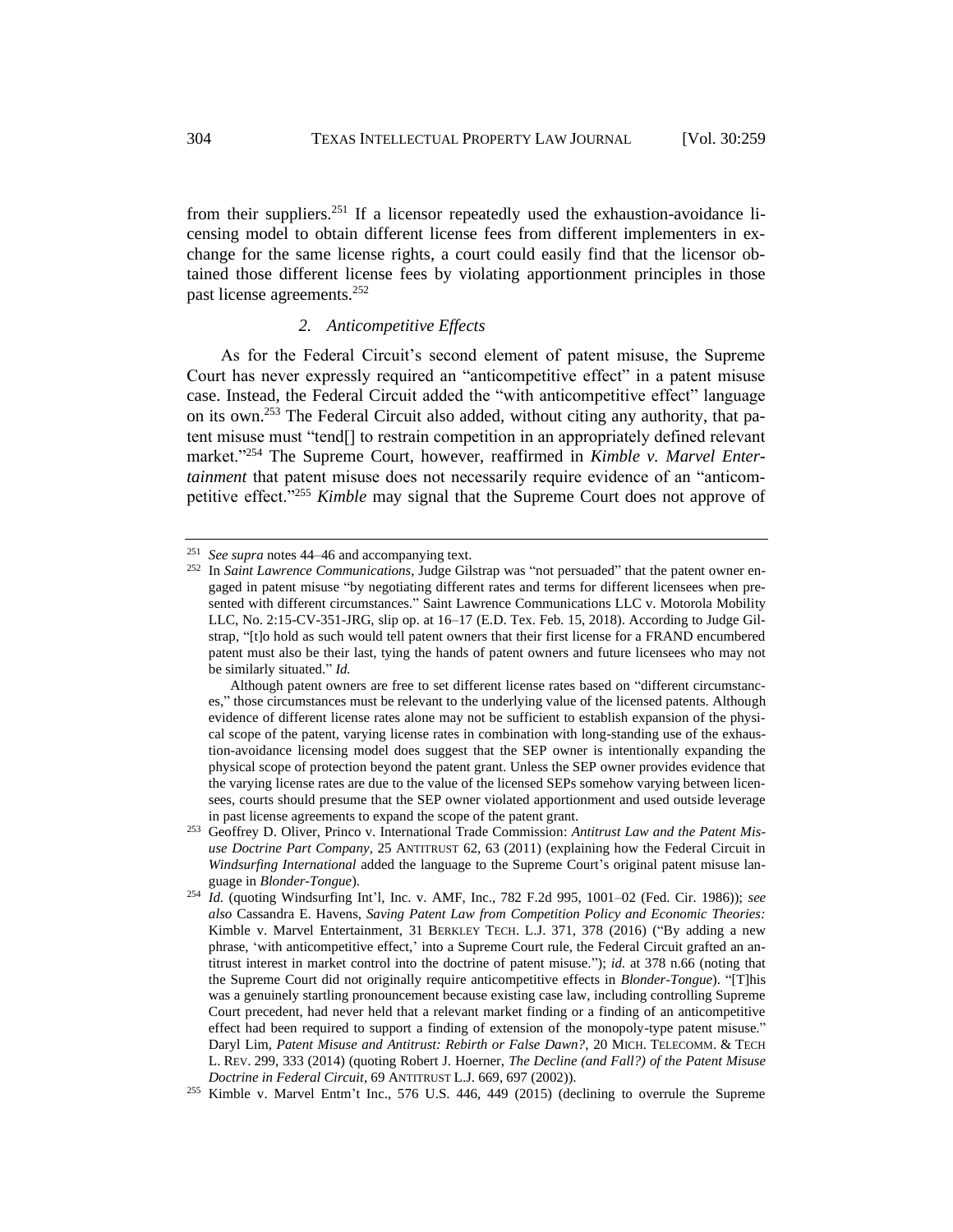## the Federal Circuit's anticompetitive-effect requirement.<sup>256</sup>

Assuming, *arguendo*, that anticompetitive effect is required, implementers can establish anticompetitive effect in several ways. After all, establishing an anticompetitive effect does not necessarily require a separate antitrust violation.<sup>257</sup> In addition, compliance with the FRAND commitment is not relevant to whether an anticompetitive effect has occurred.<sup>258</sup> Furthermore, an "anticompetitive effect" can exist even if the perpetrator even benefit directly from the anticompetitive effect.

Rather than rehash all the various competition arguments raised by others, this section will focus on the SEP owner's ability to use the exhaustion-avoidance licensing model to pick winners and losers both within an industry and across industries.<sup>259</sup> The licensor's ability to pick winners and losers creates at least three anticompetitive effects.

The first is excessive prices. Excessive prices are a recognized anticompetitive effect under U.S. antitrust law.<sup>260</sup> Here, SEP licensors are using the exhaustionavoidance licensing model to extract higher royalties from license targets than they are otherwise entitled to recover under U.S. patent law.<sup>261</sup> This alone should satisfy the Federal Circuit's requirement for an "anticompetitive effect," regardless of whether the licensor is also doing business in the relevant market where the anti-

Court's prior decision in Brulotte v. Thys Co., 379 U.S. 29, 32 (1964)).

<sup>256</sup> In the meantime, the Federal Circuit test may still apply. *Princo* held that prior Supreme Court cases are per se anticompetitive, and all *Kimble* did was choose not to overrule *Brulotte*, a prior Supreme Court case. Therefore, *Princo* may have survived *Kimble* even though *Princo* otherwise contradicts *Brulotte*, which was reaffirmed in *Kimble*.

<sup>257</sup> *See Zenith Radio*, 395 U.S. at 140 (holding that the patent owner's license activities amounted to patent misuse even though the misuse did not necessarily satisfy the requirements of a Sherman Act violation); Senza-Gel Corp. v. Seiffhart, 803 F.2d 661, 668 (Fed. Cir. 1986) ("Thus, as the Supreme Court has said, the patentee's act may constitute patent misuse without rising to the level of an antitrust violation." (citing *Zenith*, 395 U.S. at 140)).

<sup>258</sup> *See* Herbert J. Hovenkamp, *FRAND and Antitrust*, 105 CORNELL L. REV. 1683, 1685–86 (2020) (explaining that violation of a FRAND commitment can also be an antitrust violation, but mere violation of the FRAND commitment alone does not prove that an antitrust violation has occurred); BROOKS & GERADIN, *supra* note [122,](#page-21-0) at 8 (concluding that organizations like ETSI did not adopt the FRAND standard for the purpose of ensuring compliance with EU competition law).

<sup>259</sup> *See supra* Parts III.A & III.B.

<sup>&</sup>lt;sup>260</sup> Although U.S. antitrust law does not prohibit excessive pricing on a standalone basis, excessive prices may be an anticompetitive effect resulting from other violations of antitrust law. *See, e.g.*, Berkey Photo, Inc. v. Eastman Kodak Co., 603 F.2d 263, 294 (2d Cir. 1979) (identifying excessive prices as "one of the primary evils that the Sherman Act was intended to correct"); ORG. FOR ECON. CO-OPERATION & DEV., EXCESSIVE PRICES 2–5 (2011), https://www.justice.gov/sites/default/files/atr/legacy/2014/05/30/278823.pdf (explaining how "some higher prices may be addressed as an anticompetitive effect of other underlying antitrust violations" under U.S. law (cleaned up)); *see also* Kurgonaite et al., *supra* note [5,](#page-2-0) at 142 ("If it were established that selective SEP licensing enabled an SEP holder to extract unjustifiably high royalties, not reasonably related to the economic value of the innovation covered by the relevant SEP, this could be deemed exploitive abuse under [antitrust law].").

<sup>261</sup> *See supra* note[s 44](#page-8-2)[–46](#page-8-0) and accompanying text; *supra* notes 59[–65](#page-10-2) and accompanying text.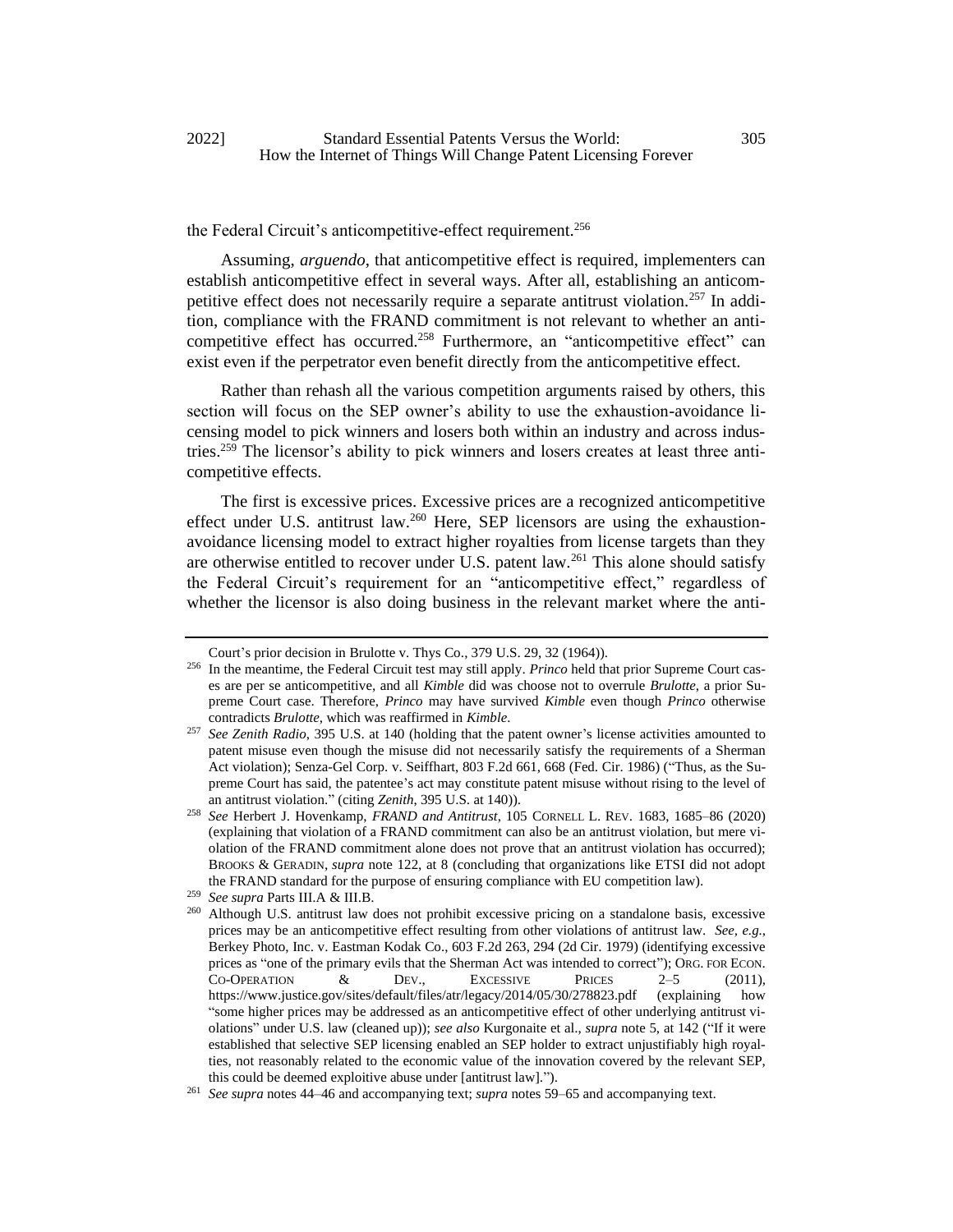competitive effect has occurred.

Second, selective SEP licensing and price discrimination may also distort competition long-term by excluding certain market participants or their activities.

For example, such exclusion might restrict R&D at intermediate levels [tiers in the supply chain] and/or limit the ability to compete for all customers. If the intermediary is neither licensed itself, nor covered by the 'have made' provisions of a downstream license, this might chill incentives to innovate. It might be argued that potential customer foreclosure is more likely in multi-tier markets where intermediate suppliers could be wary of developing new or aftermarket products not already contracted for by end-product manufactur $ers.<sup>262</sup>$ 

Consider, for example, the potential impact on Tier 1 suppliers in the automotive industry. Thanks to indemnification obligations, Tier 1 suppliers may end up taking a loss on products that were previously profitable. Even if these Tier 1 suppliers decide to continue selling TCUs in the future, they risk losing OEM customers if they charge higher prices or remove indemnification obligations. In addition, the loss on past sales will undoubtedly hinder the Tier 1 supplier's ability to invest in research and development towards next-generation products.

Finally, the exhaustion-avoidance licensing model encourages licensors to delay licensing efforts,  $263$  causing patent holdup against the eventual license targets.  $264$ Although patent holdup itself is not necessarily an anticompetitive effect, SEP owners in the telecom industry used delayed licensing and patent holdup to create an anticompetitive effect. Specifically, the telecommunications industry sold equipment for years that implemented the relevant standards without licenses.<sup>265</sup> Instead, they waited to reveal the license costs until after implementers were locked into the standards.<sup>266</sup> By failing to set patent license rates for other industries before standard implementation by those industries, SEP owners hid the full cost of standard implementation and induced more companies to implement the relevant standards.<sup>267</sup>

<span id="page-47-0"></span><sup>262</sup> Kurgonaite et al., *supra* not[e 5,](#page-2-0) at 140.

<sup>263</sup> *See supra* notes 93–95 and accompanying text.

<sup>264</sup> *See, e.g.*, Gallego & Drexl, *supra* note [4,](#page-2-2) at 143–44 (explaining that when an SEP owner delays licensing efforts until after its licensing target "has already invested in the implementation of a connectivity technology," the implementer becomes "locked into this technology in such a way that the [SEP] owner is in a position to impose unreasonable and/or discriminatory license conditions vis-à-vis this single implementer").

<sup>265</sup> *See* Commonwealth Sci. & Indus. Rsch. Org. v. Cisco Sys., Inc. (CSIRO), No. 11-CV-00343-LED, slip op. at 22 (E.D. Tex. July 23, 2014), vacated and remanded, 809 F.3d 1295 (Fed. Cir. 2015) (taking notice of "pervasive infringement" that existed among wireless chip manufacturers); *HTC Corp.*, 407 F.Supp.3d 633, 637 (E.D. Tex. 2019) (summarizing testimony from an Ericsson witness who asserted that "the profit margin that a component supplier makes is not necessarily reflective of the value of the intellectual property embodied in that component, especially in a situation like the one presented here where the component supplier does not pay royalties for that intellectual property").

<sup>266</sup> *See, e.g.*, Gallego & Drexl, *supra* note [4,](#page-2-2) at 143–44 (describing the "considerable information problems" that implementers face when trying to determine license costs at the time of implementation, in part, because the FRAND commitment does not convey a specific royalty rate).

<sup>267</sup> FTC Commissioner Lina M. Khan explored a related phenomenon in her now-famous Yale Law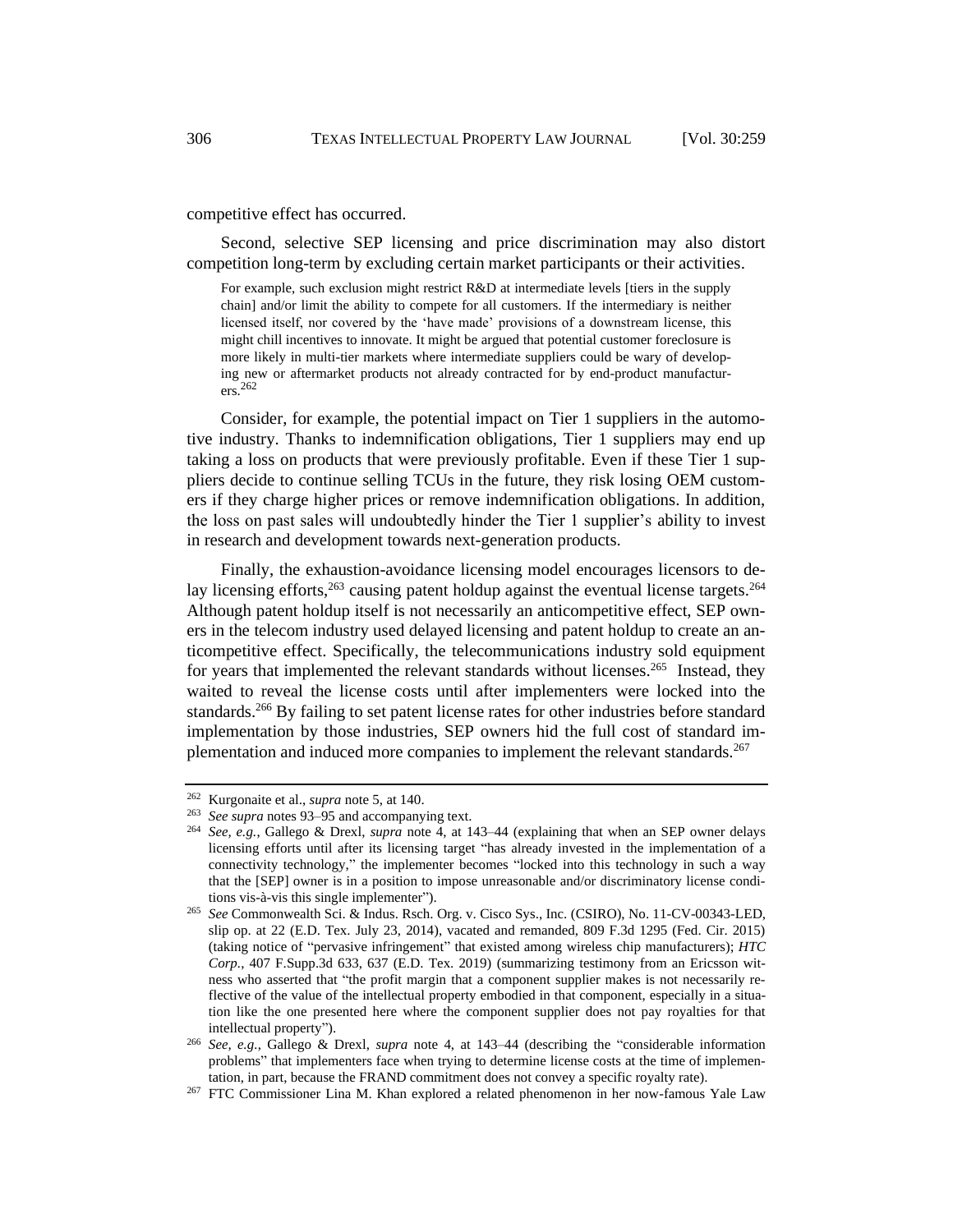## *3. The Remedy for Patent Misuse*

A finding of patent misuse renders the asserted patent(s) unenforceable until the misconduct is purged.<sup>268</sup> A patent owner can purge the misuse by abandoning the misusing activity and allowing its effects to dissipate fully.<sup>269</sup> In the SEP context, however, causing the misuse to fully dissipate may require considerable effort. As explained above, SEP misuse arguably causes anticompetitive effects including excessive prices, discriminatory pricing, market distortion, and patent holdup caused by delayed rate setting. SEP owners must eliminate these effects if they want to purge their misuse. $270$ 

Courts should require SEP licensors who committed patent misuse to take at least three remedial actions before allowing SEP owners to assert the misused patents.<sup>271</sup> First, the SEP owners should establish a new license model and rate that  $(1)$ respects apportionment, (2) reflects the actual value of the patented idea separate from the value of its standardization or implementation, and (3) does not vary based on use case, sales price, implementer profits, or other criteria that SEP owners have historically used to violate apportionment. Second, the SEP owners should make

Journal student note. Lina M. Khan, *Amazon's Antitrust Paradox*, 126 YALE L.J. 564 (2017). According to Khan, Amazon underpriced their services for years to invest in adding customers and building long-term market power. *Id.* at 746–50. Antitrust law, however, was unequipped to address the anticompetitive effects of this activity because the antitrust framework was overly focused on short-term price effects. *Id.* at 716–17. Since the short-term effects of predatory pricing benefited consumers, Amazon's business strategy escaped antitrust scrutiny. *Id.* The situation is analogous to SEP owners in the telecom industry: telecommunications companies artificially lowered up-front adoption costs by unbundling the patent rights from the products, which fueled shortterm network growth while the public waited to learn the long-term patent cost. *Cf.* Mark A. Lemley, *Ten Things to do About Patent Holdup of Standards (And One* Not *To)*, 48 B.C. L. Rev. 149, 158 (2007) ("SSOs need to find out what the true cost of a standard is before they adopt it, not after the fact.").

<sup>268</sup> B. Braun Med., Inc. v. Abbott Labs*.*, 124 F.3d 1419,1427 (Fed. Cir. 1997).

 $^{269}$  B. B. Chem. Co. v. Ellis, 314 U.S. 495, 498 (1942) (placing the burden on the patent owner to "show that it has fully abandoned its present method of restraining competition in the sale of unpatented articles and that the consequences of that practice have been fully dissipated").

<sup>&</sup>lt;sup>270</sup> *Cf.* HERBERT HOVENKAMP, MARK JANIS, & MARK LEMLEY, IP AND ANTITRUST: AN ANALYSIS OF ANTITRUST PRINCIPLES APPLIED TO INTELLECTUAL PROPERTY LAW § 3.06[A], at 3-88 (3rd ed. Supp. 2019) ("When and how misuse is purged should properly depend on the severity of the misuse and the harm it inflicts.").

<sup>&</sup>lt;sup>271</sup> Courts should also consider whether a finding of patent misuse should apply only to the SEP owner's U.S. patents or to all of the patents participating in the misuse. "[T]he patent misuse doctrine is an extension of the equitable doctrine of unclean hands, whereby a court of equity will not lend its support to enforcement of a patent that has been misused." *B. Braun*, 124 F.3d at 1427 (citing Senza-Gel Corp. v. Seiffhart, 803 F.2d 661, 668). On one hand, limiting the patent misuse remedy only to U.S. courts would prevent the U.S. legal system from actively enforcing misused patents. On the other hand, such a ruling would merely invite the SEP owner to continue the misuse in a foreign jurisdiction, where the SEP owner could resume applying leverage against the assertion target to force the target to accept a global license (including a license to the unenforceable U.S. patents). From this perspective, judicial actions such as denying a defendant's request for an anti-suit injunction could be seen as lending support to an SEP owner attempting to enforce misused patents.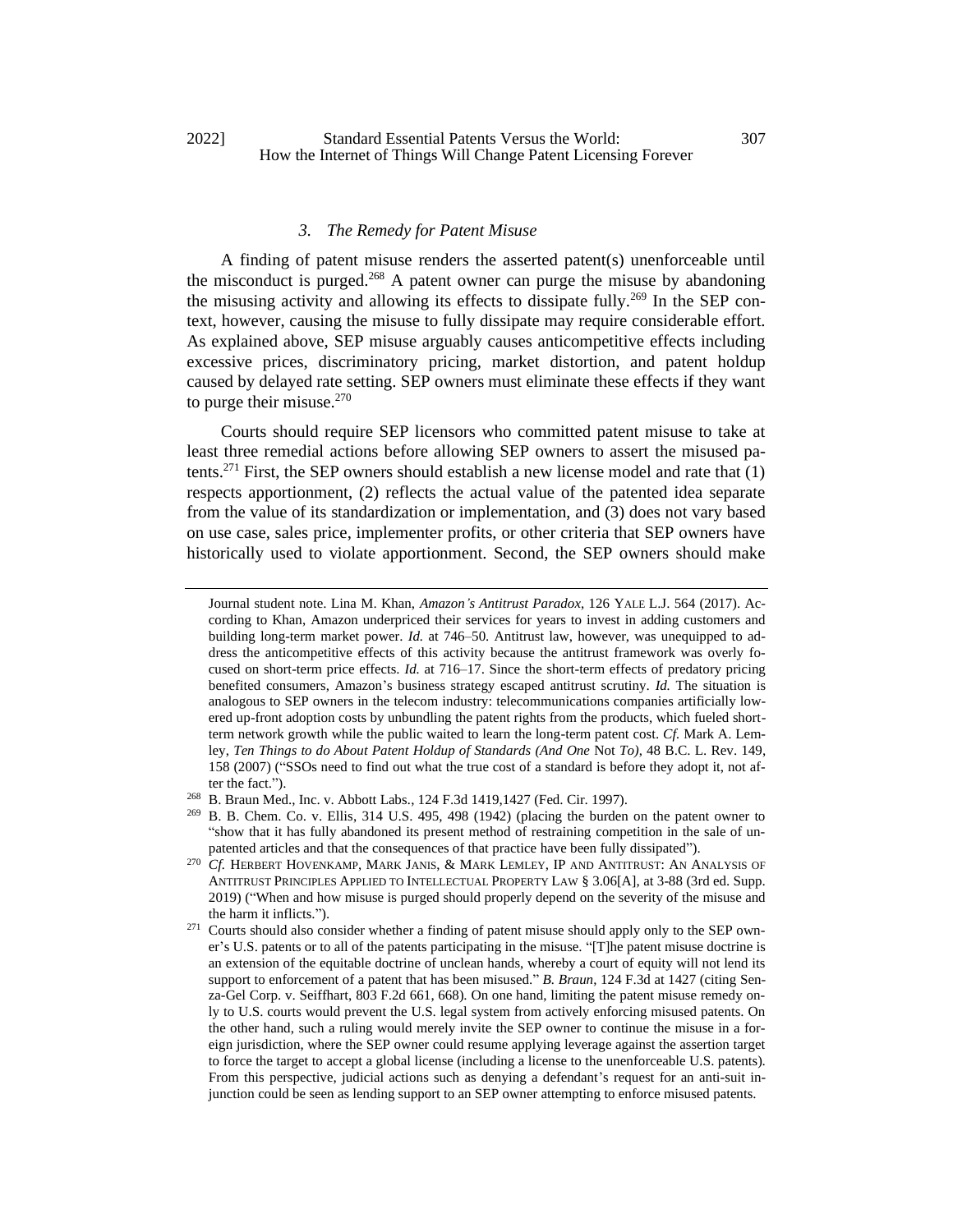this new license available to anyone who requests a license, regardless of the implementer's position within a supply chain. Third, the SEP owners should make this same license available to all implementers who have already taken a license, refunding those implementers who were forced to pay for licenses that did not respect apportionment.<sup>272</sup>

<span id="page-49-0"></span>Not only are such remedial actions necessary to dissipate the full effects of the misuse, but they also show that the patent misuse doctrine still has application in modern patent disputes. For example, critics have argued that courts should abolish the remedy of unenforceability because it creates a windfall profit for uninjured infringers.<sup>273</sup> Applying the patent misuse doctrine to licensing models that violate apportionment, however, does not cause any windfall profit for uninjured infringers. Patent misuse remedies are temporary; patent owners can regain the right to assert their patents by purging the effects of their misuse. Prior to purging, all standard implementers are injured infringers, either because they are currently paying license rates that violate apportionment or because the threat of unlawful license demands loom over their future.<sup>274</sup> After purging, the patent misuse remedy vanishes, eliminating any "windfalls" and allowing SEP owners to resume asserting their patents lawfully. In this way, allowing SEP owners to purge their misuse ensures that the misuse doctrine balances the otherwise competing goals of encouraging innovation and discouraging apportionment violations.<sup>275</sup>

As another example, critics have argued that the patent misuse doctrine "detracts from commercial certainty needed by businesses and innovators."<sup>276</sup> In the SEP context, however, application of the patent misuse doctrine improves commercial certainty across a variety of industries by guaranteeing implementers the right to license SEPs on the same terms as every other implementer.<sup>277</sup> As for SEP owners, the patent misuse doctrine merely requires them to choose between two options: maintain commercial certainty by respecting apportionment or risk commercial certainty by pursuing license fees that violate apportionment.

<sup>&</sup>lt;sup>272</sup> Alternatively, the SEP owners could satisfy all three required actions simply by licensing at the highest level of the supply chain (i.e., chip manufacturers) and issuing refunds to licensees who paid license fees for exhausted products.

<sup>273</sup> Christa Laser, *Continuing the Conversation of 'The Economic Irrationality of the Patent Misuse Doctrine'*, 11 CHI.-KENT J. INTELL. PROP. 104, 114 (2012) (citing Mark A. Lemley, Comment, *The Economic Irrationality of the Patent Misuse Doctrine*, 78 CAL. L. REV. 1599, 1619 (1990)).

<sup>274</sup> *See* Part III.B, *supra* (explaining how implementers cannot predict whether SEP owners will eventually target them).

<sup>275</sup> *See* Laser, *supra* note [273,](#page-49-0) at 108 ("An efficient solution will (1) adequately discourage patentees from seeking to exceed their patent scope and (2) continue to encourage innovation by permitting patentees to benefit up to the intended scope.").

<sup>&</sup>lt;sup>276</sup> Lim, *supra* note [254,](#page-45-0) at 363 (recapping arguments that the patent misuse doctrine is too vague to provide commercial certainty); *see also id.* at 363–85 (addressing and dispatching a variety of criticisms of the patent misuse doctrine).

<sup>277</sup> *See also* text accompanying notes 93–95, *supra* (discussing delayed licensing tactics prevent startups and other companies from making educated financial decisions).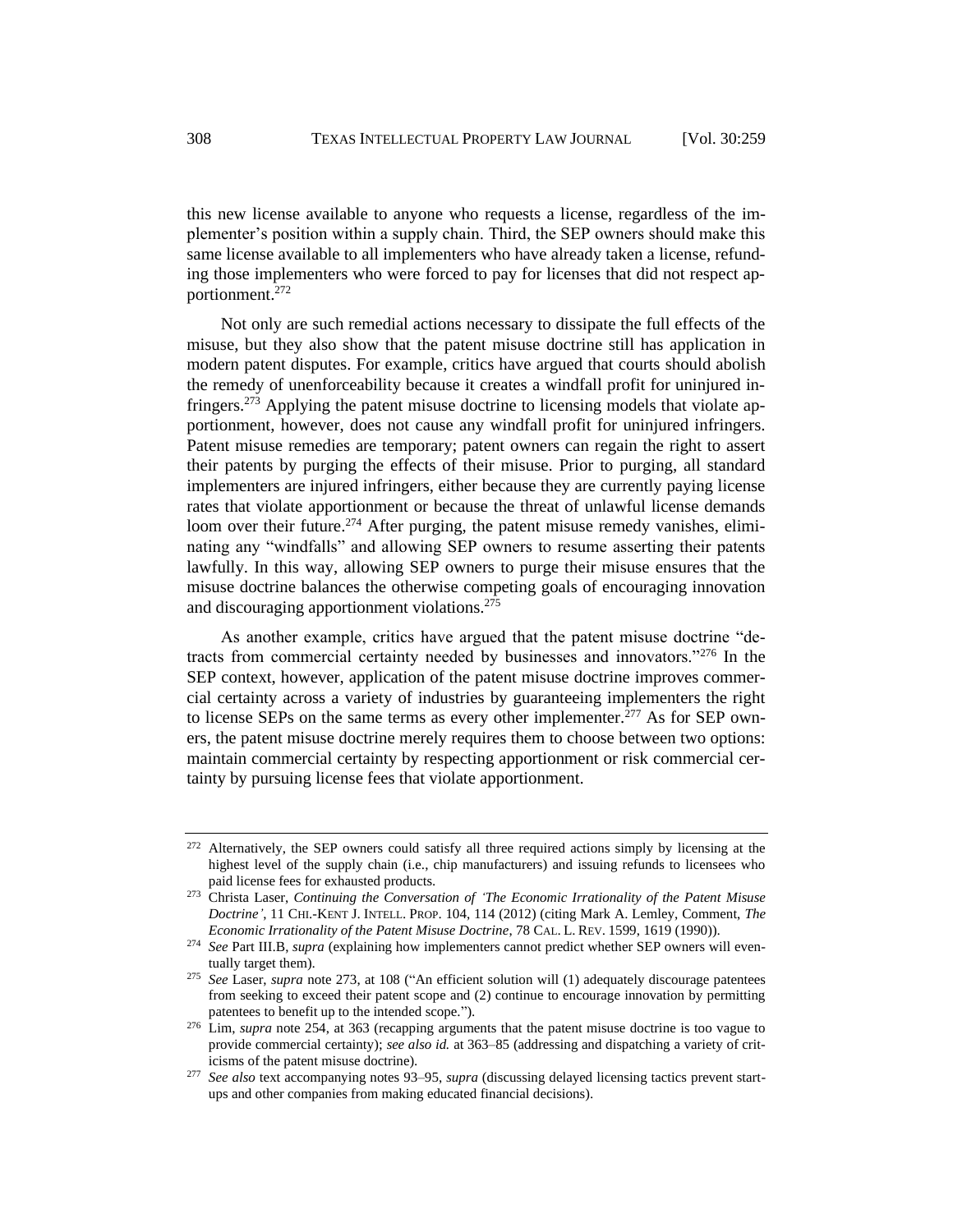#### 2022] Standard Essential Patents Versus the World: 309 How the Internet of Things Will Change Patent Licensing Forever

SEP owners will complain, of course, about applying the patent misuse doctrine to the exhaustion-avoidance licensing model after that license model has been in place for decades. Courts should not, however, excuse reliance on improper patent valuation methods merely because improper patent valuation methods have been widely accepted in the past.<sup>278</sup> Additionally, if SEP owners did not want the exhaustion-avoidance licensing model to face new scrutiny, then they should not have tried extending the exhaustion-avoidance licensing model to cross-industry disputes where the license model's flaws would be more apparent.<sup>279</sup> More generally, if SEP owners did not want their licensing activities to trigger the patent misuse doctrine, then they should have implemented a licensing program that respected patent apportionment law at the outset.<sup>280</sup> Likewise, if the standard-setters wanted even more assurance that they would be able to recover their upfront research expenses,<sup>281</sup> then they should have raised the sales prices of their standardimplementing products<sup>282</sup> or established their license rates ex ante.<sup>283</sup>

<span id="page-50-0"></span><sup>278</sup> *Contra* Samsung Elecs. Co. Ltd. v. Panasonic Corp., No C10-03098, slip op. at 9 (N.D. Cal. Aug. 25, 2011) (rejecting Samsung's argument that the defendants committed patent misuse by requiring that royalties be paid based on the net sales price of the entire end product solely because "[t]he practice of charging royalties based on a percentage of the total price of a finished product is a widely accepted method for calculating patent royalties where the final product includes, but is not limited to, parts or components that are covered by other patents or are unpatented").

<sup>279</sup> *See* Part III, *supra*.

<sup>&</sup>lt;sup>280</sup> Unlike other criticisms levied against the patent misuse doctrine, here the remedy is closely proportional to the offense committed: the only real punishment for violating apportionment in a way that constitutes patent misuse is that the patent owner is banned from violating apportionment. *Cf.*  Lim, *supra* note [254,](#page-45-0) at 380–85 (considering arguments about whether the patent misuse doctrine disproportionately penalizes patentees).

See, e.g., Gene Quinn, *Standard Essential Patents: The Myths and Realities of Standard Implementation,* IPWATCHDOG (Feb. 4, 2019), https://www.ipwatchdog.com/2019/02/04/standard-essentialpatents-myth-realities-standard-implementation/id=105940/ (complaining about the hardships faced by SEP owners who purportedly "invested massive sums of sunk costs innovating the technologies" and face implementers who "'are trying to reduce their costs and the return to standards developers when those developers have already sunk their R&D investments'" (quoting Matteo Sabattini, Director of IP Policy for Ericsson)). *But see infra* note [282](#page-50-0) (showing how Ericsson recovers its research and development expenses through product sales, not patent licensing).

<sup>&</sup>lt;sup>282</sup> In reality, standard setters cover their research expenses through product sales rather than patent licensing. For example, Ericsson only started reporting patent licensing revenue as a separate income stream in 2005, despite decades of prior research expenses. *See* ERICSSON ANNUAL REPORT 59, 49 (2005), (available at

https://www.ericsson.com/492b46/assets/local/investors/documents/financial-reports-andfilings/annual-reports/annual-report-2005-complete-en.pdf) (reporting license revenues separately from capital gains/losses and other operating revenues for the first time); *Annual Reports*, https://www.ericsson.com/en/about-us/history/sources/annual-reports (linking to all Ericsson annual financial reports since 1901). From 2005 through 2020, Ericsson's total reported research expenses were more four times higher than its total patent licensing revenue, which also represented less than four precent of Ericsson's total net revenue. *Id.*; *see also* ERICSSON ANNUAL REPORT 46, 13 (2020), (available at

https://www.ericsson.com/494193/assets/local/investors/documents/2020/annual-report-2020 en.pdf) (reporting that its 2020 licensing revenues were 25% of its 2020 R&D expenses and 4.3%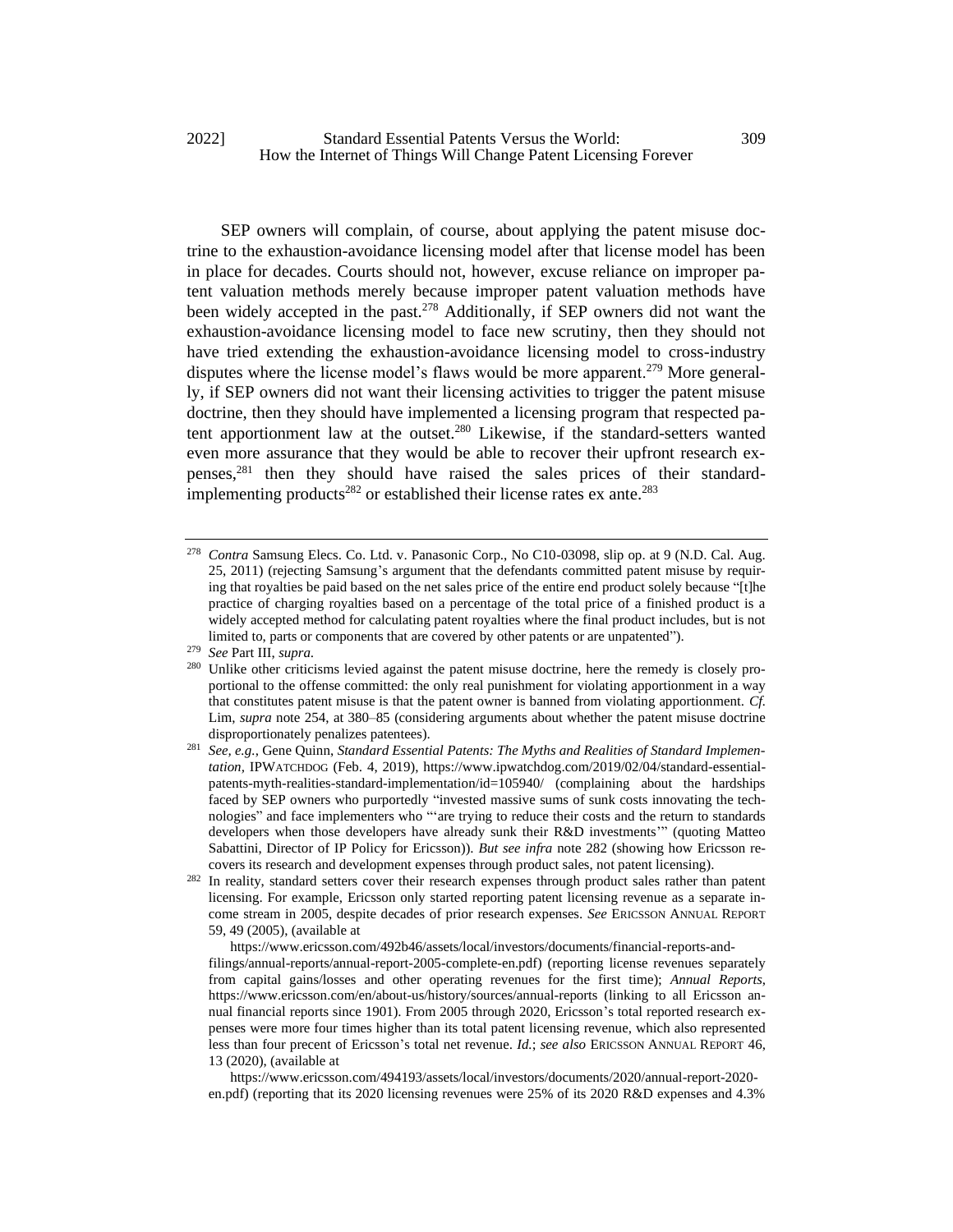## C. Addressing Policy Failures in the Exhaustion-Avoidance Licensing Model

In *Innovatio*, Judge Holderman analyzed a dispute involving SEPs without directly relying on policy arguments or the FRAND commitment.<sup>284</sup> Instead, Judge Holderman's apportionment analysis happened to have the "advantage" of ensuring that the licensor complied with its FRAND commitment.<sup>285</sup> Similarly, application of the patent apportionment and patent misuse doctrines to the exhaustion-avoidance licensing model also has the advantage of resolving policy issues and raising the bar for the FRAND commitment.

The apportionment doctrine resolves each policy issue identified in Part III, *supra*. By prohibiting SEP licensors from capturing value contributed by features outside the SSPPU, apportionment law removes the economic incentive for SEP licensors to engage in vertical and horizontal discrimination. In addition, apportionment law prevents SEP owners from preying on those companies least equipped to defend themselves by prohibiting SEP licensors from overcharging implementers based on value outside the scope of the patent grant.

Using the patent misuse doctrine to enforce apportionment principles will also bring SEP licensing activity closer to the plain meaning of FRAND. For example, by requiring SEP licensors to purge the anticompetitive effects of excessive prices and price discrimination from their licensing program, the patent misuse doctrine prevents the horizontal and vertical discrimination that should have already been prohibited by FRAND's non-discrimination element.<sup>286</sup> Addressing excessive pric-

As for fixed one-time license fees, Professor Gilbert argues that "[i]t is not fair to require a firm that sells 1000 wireless units per year to pay the same fixed patent license fee as a firm that sells 1 million wireless units per year." *Id.* On the contrary, this may actually be a fair result. The second firm's ability to sell 999,000 more units may have nothing to do with the licensed patents.

of its total net revenue). Thus, for standard setters like Ericsson, patent licensing merely represents an additional, high-profit revenue stream that is otherwise unnecessary to justify investments in research and development.

<sup>283</sup> *See* Lemley, *supra* note [267,](#page-47-0) at 158–59 (suggesting that SSOs require patentees to specify license rates ex ante so that SSOs and the public knows the full cost of the standard before adoption).

<sup>&</sup>lt;sup>284</sup> In re Innovatio IP Ventures, LLC Patent Litig., No. 11 C 9308, slip op. at 74 (N.D. Ill. Oct. 3, 2013).

<sup>285</sup> *Id.*

<sup>&</sup>lt;sup>286</sup> On the other hand, Professor Richard Gilbert has argued that the non-discrimination element of FRAND should not require licensors to charge everyone the same amount for the same thing. Richard J. Gilbert, *Deal or No Deal? Licensing Negotiations in Standard Setting Organizations*, 77 ANTITRUST L.J. 855, 875 (2011) (arguing that standardized license fees are unfair to small producers). Specifically, he argues that the non-discrimination element of FRAND should not require licensors to charge fixed per-unit license fees or fixed one-time license fees. *Id.* Regarding fixed per-unit license fees, Professor Gilbert argues that fees and royalties that decline with output have desirable economic effects. *Id.* Of course, the non-discrimination prong of FRAND does not actually prevent such a license structure. An SEP owner could, for example, offer everyone who requests a license a declining rate structure and not violate the non-discrimination requirement. This rate structure would still need to comply with underlying patent law, of course, and avoid charging for value beyond the value associated with the licensed SEPs.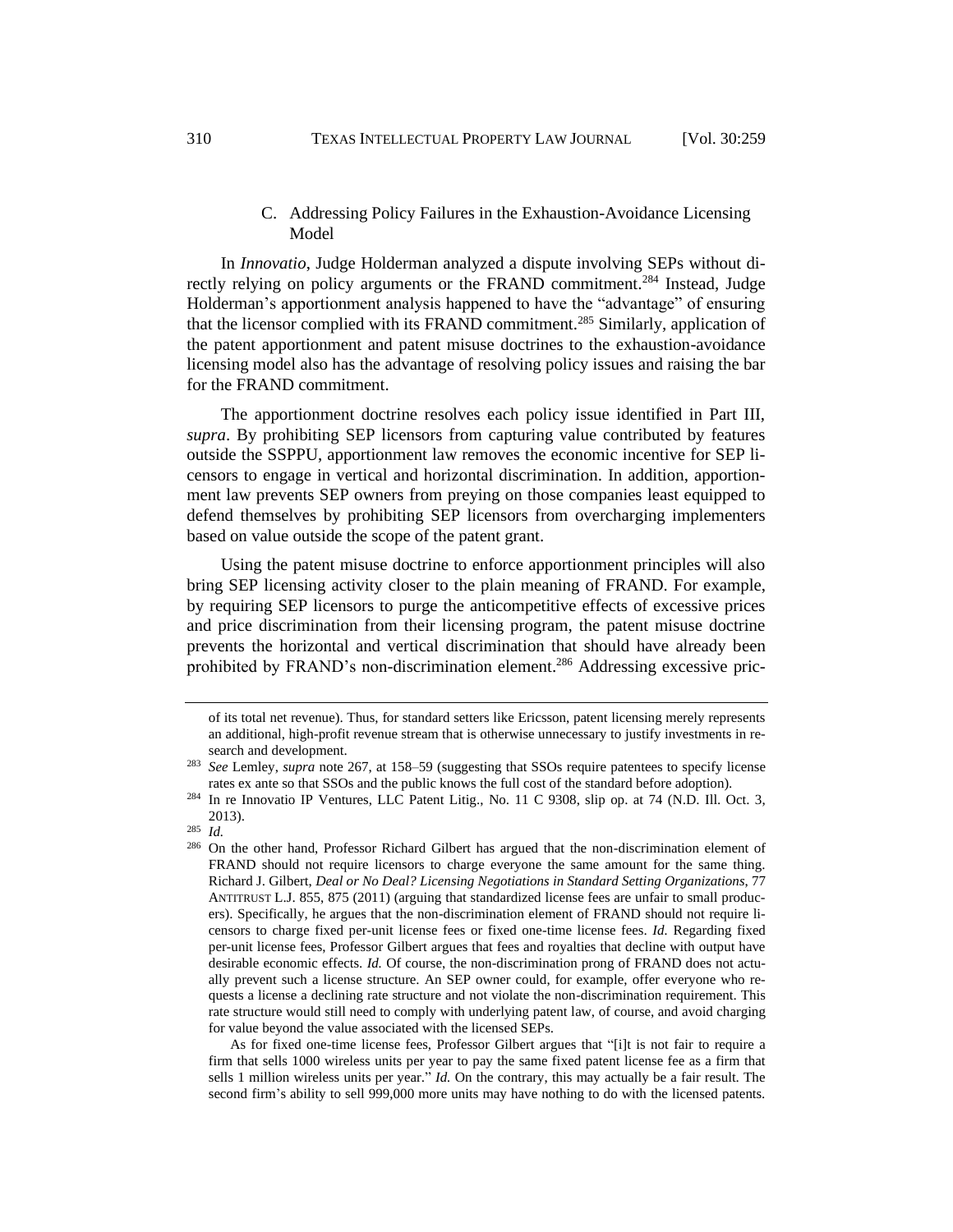es, in particular, also helps ensure that SEP owners offer licenses on fair and reasonable financial terms and eliminates a key motivator for selective enforcement.<sup>287</sup>

Finally, the patent misuse doctrine fills in the gap created by the Ninth Circuit's decision in *FTC v. Qualcomm*. <sup>288</sup> In that case, the Ninth Circuit refused to consider the anticompetitive effects identified by the trial court because such effects primarily harmed "customers and consumers outside the defined market."<sup>289</sup> By declaring such harms to be "outside the scope of antitrust law," the Ninth Circuit's decision permitted Qualcomm to continue engaging in licensing practices that harmed OEMs.<sup>290</sup> Patent courts, however, need not be so permissive. The patent misuse doctrine instructs courts "not to lend its support to enforcement of a patent that has been misused."<sup>291</sup> As such, patent courts should not assist patent owners in causing *any* anticompetitive harms, regardless of which markets or consumers are primarily impacted by such harms.

## **V. Conclusion**

This Article's title predicts that the IoT will change patent licensing forever. Parts I-IV, however, never address this prediction. Instead, they introduce the story about how SEP owners are extending the exhaustion-avoidance licensing model to cross-industry SEP assertions,  $292$  in the face of significant policy issues  $293$  and viola-

The FRAND commitment, however, should prevent all selective licensing by requiring SEP owners to grant a license to any implementer who requests a license. *See* Jorge L. Contreras, *Sometimes FRAND Does Mean License-to-All*, IAM (Oct. 10, 2020), https://www.iammedia.com/frandseps/sometimes-frand-does-mean-license-all (explaining why FRAND should be interpreted as imposing a "License to All" requirement). Although apportionment law and the patent misuse doctrine can reduce the incentive for selective licensing, only the FRAND commitment has the power to eliminate it.

Instead, the second firm's ability to sell more units may be due to better sales teams, better quality, better manufacturing, better brand, better reputation, better customer service, or any number of other factors irrelevant to the cellular SEPs. Professor Gilbert's example only *seems* unfair because it inherently assumes that the firm selling one million units is paying a fair license fee and that the firm selling one thousand units is overpaying. In reality, both firms may be over-paying if the licensor is violating apportionment in its licensing model.

<sup>&</sup>lt;sup>287</sup> The patent misuse doctrine does not, however, eliminate selective enforcement like the FRAND commitment can and should. In the absence of a FRAND commitment, patent owners are generally free to choose who they license. Patent owners must, however, properly apportion value in every case. Garretson v. Clark, 111 U.S. 120, 121 (1884). Thus, although patent owners may target licensees who have the financial resources to pay the required patent royalties, they cannot require those targeted licensees to pay more for value outside the scope of the licensed patents.

<sup>288</sup> Fed. Trade Comm'n v. Qualcomm Inc., 969 F.3d 974 (9th Cir. 2020).

<sup>289</sup> *Id.* at 992–93.

<sup>290</sup> *Id.* at 993.

<sup>291</sup> B. Braun Med., Inc. v. Abbott Lab'ys, 124 F.3d 1419, 1427 (Fed. Cir. 1997) (citing Senza-Gel Corp. v. Seiffhart, 803 F.2d 661, 668 (Fed. Cir. 1986)) ("[T]he patent misuse doctrine is an extension of the equitable doctrine of unclean hands, whereby a court of equity will not lend its support to enforcement of a patent that has been misused.").

<sup>292</sup> *See supra* Part II.

<sup>293</sup> *See supra* Part III.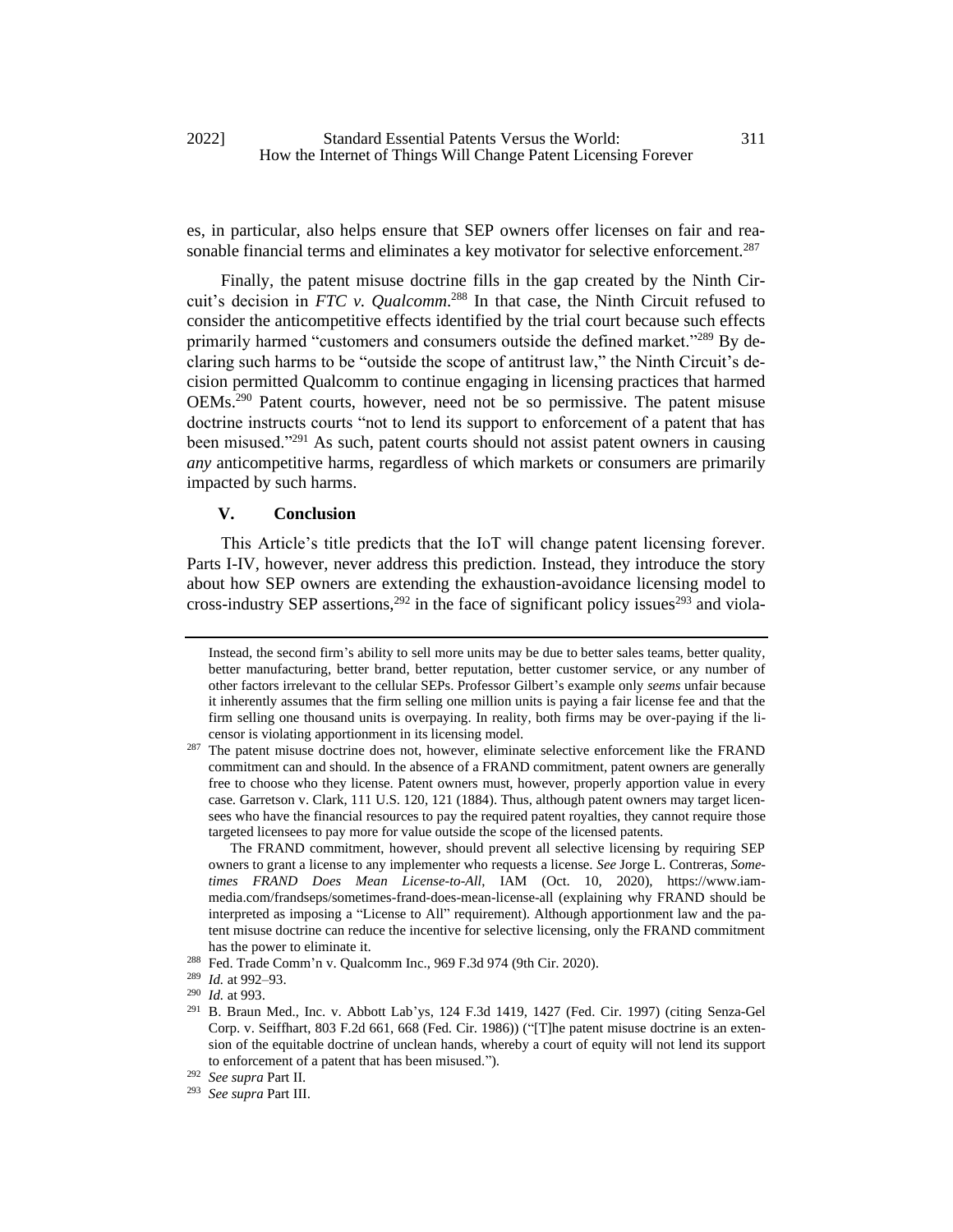tions of U.S. patent damages law.<sup>294</sup> So how does this story end? How will the IoT change patent licensing forever?

In the best-case scenario, the patent system self-corrects and forces SEP licensors to properly apportion patent value in all assertion efforts. In this scenario, courts may also start enforcing the plain meaning of the FRAND commitment, rejecting proposed comparable license agreements for not complying with apportionment, and finding that certain SEP assertion behavior constitutes patent misuse. This scenario would change patent licensing by forcing large patent empires to abandon the exhaustion-avoidance licensing model and modify their licensing practices.

In the alternative scenario, the patent system refuses to self-correct, thereby allowing SEP licensors to continue using the exhaustion-avoidance licensing model to violate apportionment and recover larger licensing fees than permitted under U.S. patent law. This alternative scenario would change patent licensing even more than the first scenario for at least two reasons.

First, unlike past intra-industry SEP disputes, IoT licensing will affect almost every industry on earth.<sup>295</sup> If SEP owners are successful in leveraging SEPs to extract excessive license fees from many other industries, people will notice. The more people notice, the more people will question why a cabal of telecommunications companies can extract excessive license fees from so many other industries on top of earning profits on the equipment they sell downstream to those industries. Left unchecked, SEP assertions against IoT companies may become such a prominent issue that policymakers from outside the patent world will feel compelled to act—leading to unpredictable changes for the patent industry.

Second, waiving apportionment requirements for SEP owners means waiving apportionment requirements for all patent owners. The apportionment doctrine, however, is a bedrock principle of patent law, keeping patent damages tethered to the value of the claimed invention.<sup>296</sup> Ignoring apportionment requirements would allow patent owners to overreach and capture value well beyond the value of the asserted patent.<sup>297</sup> For this reason, courts serve as a "gatekeeping authority to ensure

<sup>294</sup> *See supra* Part IV.

<sup>295</sup> *See* sources cited *supra* note 9.

<sup>296</sup> *See, e.g.*, Ericsson, Inc. v. D-Link Sys., Inc., 773 F.3d 1201, 1226 (Fed. Cir. 2014) ("The essential requirement is that the ultimate reasonable royalty award must be based on the incremental value that the patented invention adds to the end product.") (citing Garretson v. Clark, 111 U.S. 120, 121 (1884)).

<sup>297</sup> *See, e.g.*, Jury Verdict Form at 6–7, VLSI Tech. LLC v. Intel Corp., No. 6:21-cv-00057-ADA (W.D. Tex. Mar. 2, 2021), ECF No. 564 (awarding VLSI \$2.18 billion in damages for infringement of two patents despite no finding of willfulness); Jason Rantanen, *Guest Post by Alan Cox: The Damages Testimony in VLSI Technologies v. Intel*, PATENTLY-O (Mar. 19, 2021), https://patentlyo.com/patent/2021/03/damages-testimony-technologies.html (recapping the damages portion of jury trial and explaining how VLSI used a hedonic regression model to justify awarding VLSI 79.3 percent of Intel's profits); *supra* notes 181–188 and accompanying text (explaining